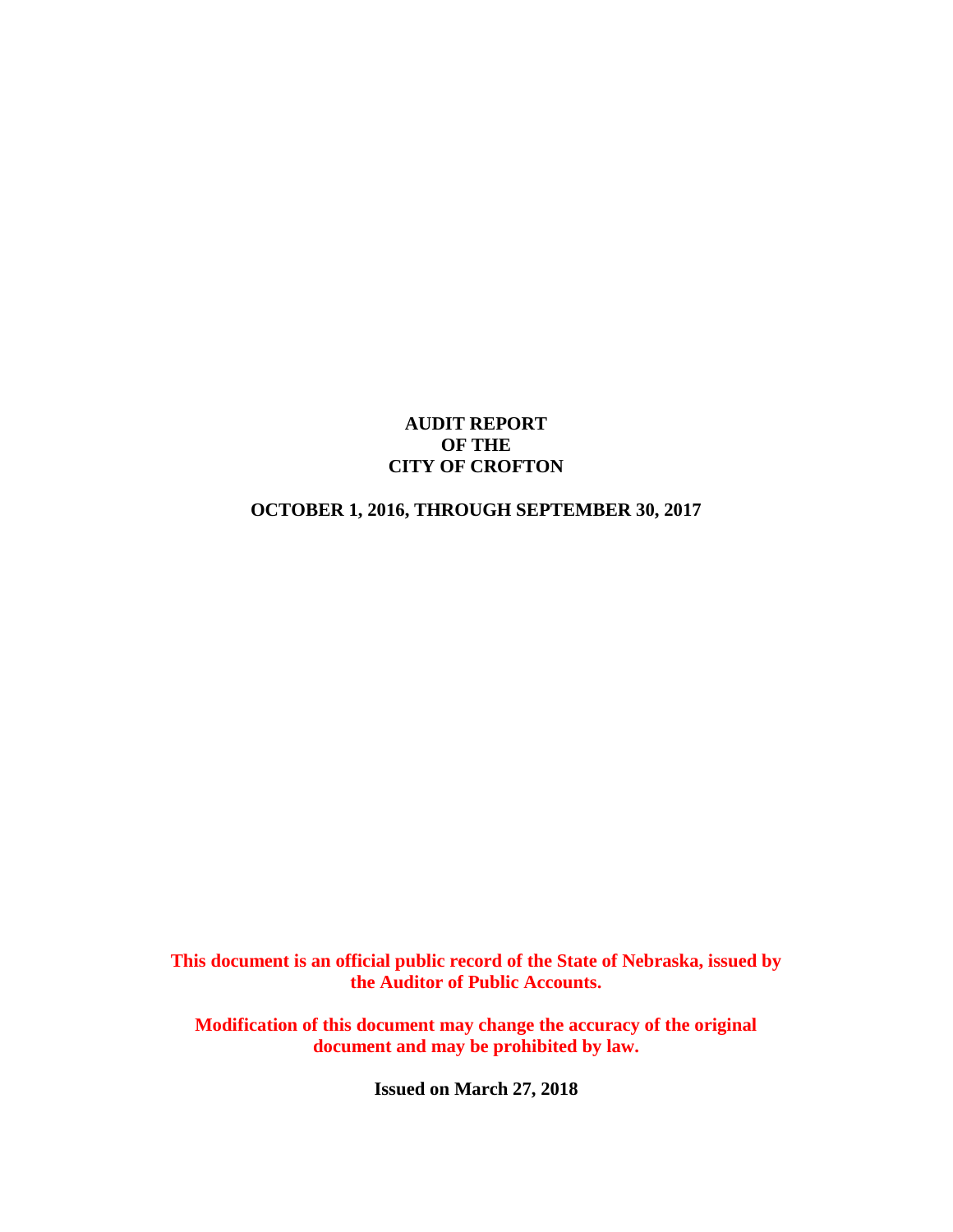# **TABLE OF CONTENTS**

|                                                                         | Page           |
|-------------------------------------------------------------------------|----------------|
| <b>Background Information Section</b>                                   |                |
| Background                                                              | 1              |
| <b>Comments Section</b>                                                 |                |
| <b>Summary of Comments</b>                                              | $\overline{2}$ |
| <b>Comments and Recommendations</b>                                     | $3 - 13$       |
| <b>Financial Section</b>                                                |                |
| <b>Independent Auditor's Report</b>                                     | $14 - 16$      |
| <b>Basic Financial Statements:</b>                                      |                |
| Government-wide Financial Statements:                                   |                |
| Statement of Net Position - Governmental Activities - Cash Basis        |                |
| Business-Type Activities – Accrual Basis                                | 17             |
| Statement of Activities – Governmental Activities – Cash Basis          |                |
| Business-Type Activities - Accrual Basis                                | 18             |
| <b>Fund Financial Statements:</b>                                       |                |
| Statement of Cash Basis Assets and Fund Balances – Governmental Funds – |                |
| <b>Cash Basis</b>                                                       | 19             |
| Statement of Cash Receipts, Disbursements, and Changes in Cash          |                |
| Basis Fund Balances – Governmental Funds – Cash Basis                   | 20             |
| Statement of Net Position - Proprietary Funds - Accrual Basis           | 21             |
| Statement of Revenues, Expenses, and Changes in Net Position -          |                |
| Proprietary Funds - Accrual Basis                                       | 22             |
| Statement of Cash Flows - Proprietary Funds - Accrual Basis             | 23             |
| <b>Notes to Financial Statements</b>                                    | $24 - 39$      |
| <b>Other Information Section</b>                                        |                |
| Budgetary Comparison Schedule of Receipts, Disbursements, and Changes   |                |
| In Fund Balance - Budget and Actual - General All-Purpose Fund          | 40             |
| <b>Government Auditing Standards Section</b>                            |                |
| Report on Internal Control over Financial Reporting and on Compliance   |                |
| and Other Matters Based on an Audit of Financial Statements             |                |
| Performed in Accordance with Government Auditing Standards              | $41 - 42$      |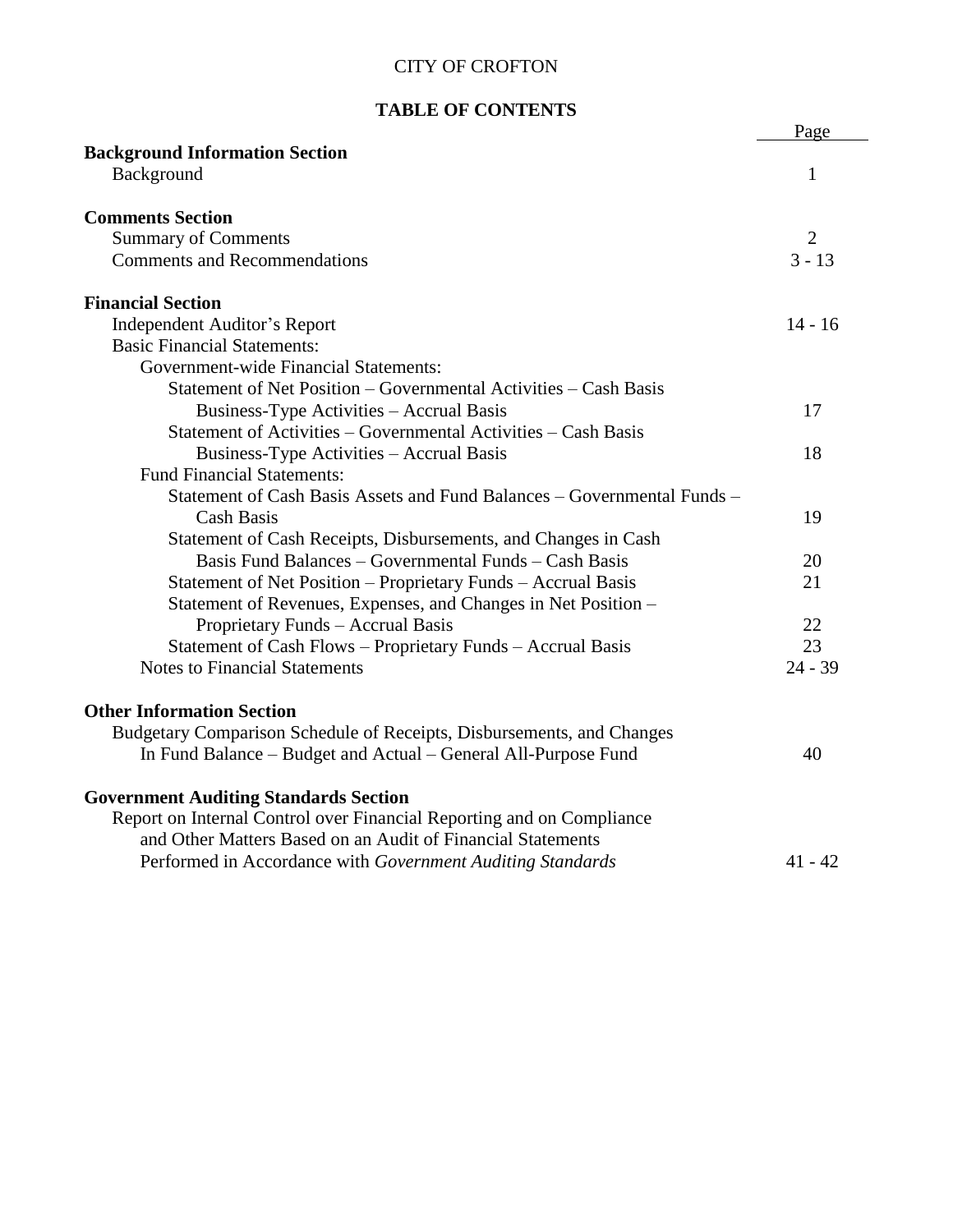# **BACKGROUND**

The City of Crofton (City) is located in Knox County, Nebraska. The City Council (Council) is the governmental body that exercises financial accountability and control over activities relevant to the operations of the City. The Council receives funding from State and local government sources and must comply with the requirements of these funding sources. Council members are elected by the public and have broad decision-making authority, including the power to levy taxes and to designate management, the ability to exert significant influence over all City operations, and the primary responsibility for related fiscal matters.

Based upon the issues identified in the Auditor of Public Accounts' (APA) audit of the City for the year ended September 30, 2016, the City was notified that the APA would be performing the year-end September 30, 2017, audit as well.

The APA visited the City on February 6 and 7, 2018, to obtain relevant information for the audit.

During the audit period, the Council was comprised of the following members:

- 
- Steve Kuehler, Council Member (resigned September 2017)
- Michael Guenther, Council Member
- Wendell Strom, Mayor Tom Allen, Council Member
	- Chad Reifenrath, Council Member (until November 2016)
	- Sharol Lawhead, Council Member (started November 2016)

Diane Allen was appointed temporary City Clerk (Clerk) on February 3, 2016, and held the position of Clerk during the audit period. Subsequent to the audit period Ted Hillman was appointed to fill Steve Kuehler's vacant seat and Marla Wortmann was hired as a Clerk with Diane Allen becoming the assistant to the Clerk.

In July 2015, the Council appointed a temporary City Manager, Charlie Hendrix, whose husband Daniel served as the City's attorney. In October 2015, the Council approved a contract with Hendrix Consulting and Law, a local general practice law firm belonging to Charlie and Daniel Hendrix, which made the temporary appointment of the City Manager a permanent position.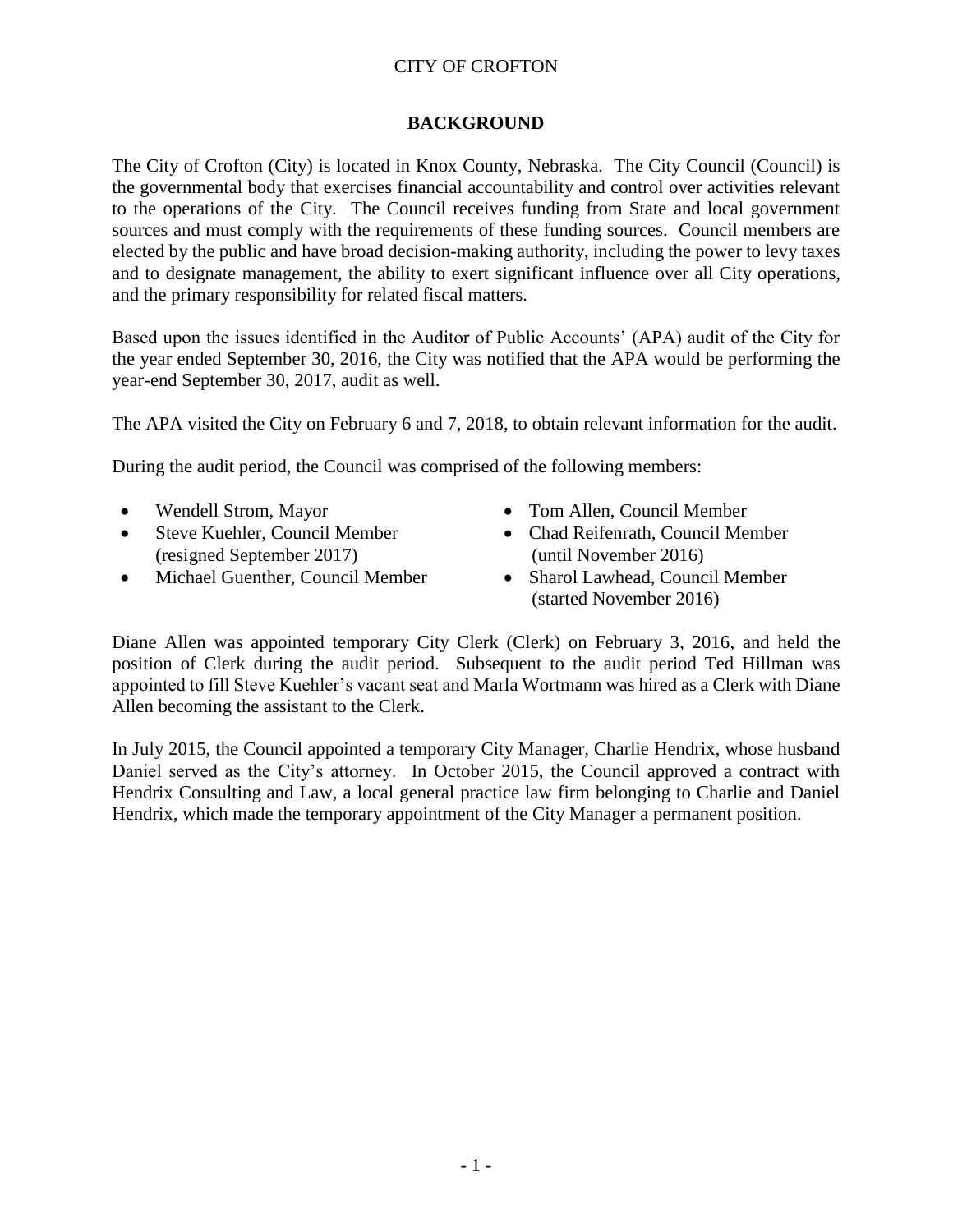# **SUMMARY OF COMMENTS**

During our audit of the City of Crofton (City), we noted certain matters involving the internal control over financial reporting and other operational matters that are presented here.

- *1. Control Environment:* The City lacked a proper segregation of duties. Additionally, several other issues were noted, including a lack of controls, a lack of a capitalization policy, inadequate records for pool receipts, and a check not being restrictively endorsed.
- *2. Receipt Processes, Including Utility Billing and Collection:* The City lacked proper procedures to ensure that all customers paid for the correct monthly water, sewer, and sanitation utilities. The City did not have an adequate method to track customer water deposits on hand, resulting in a \$450 understatement. The City did not have sufficient documentation to support the sales tax remitted to the State of Nebraska. The City's collection procedures for a loan program were insufficient, with \$22,366 due on one account as of September 30, 2017.
- *3. State and County Receipt Accounting:* The City miscoded several State and County receipts.
- *4. Disbursement Processes:* The Auditor of Public Accounts (APA) identified certain issues pertaining to the City's disbursement process, including a lack of documentation, the improper payment of taxes, and a claim not being properly approved.
- *5. Sales Tax Allocation:* The City did not have a detailed record of which expenses during the fiscal year were paid for with the proceeds of sales taxes to ensure that the City was in accordance with ballot language. Also, the City did not have a written policy to advise City staff as to which expenses were allowable per the ballot language.
- *6. Payroll Issues:* The APA identified that I-9 forms were not correctly completed, and W-4 forms on file did not agree to the employees' paystubs.
- *7. Tax Increment Financing:* The City lacked adequate documentation to support full compliance with State statues governing tax increment financing.

More detailed information regarding the above items is provided hereinafter. It should be noted this report is critical in nature, containing only our comments and recommendations on the areas noted for improvement.

Draft copies of this report were furnished to the City to provide its management with an opportunity to review and to respond to the comments and recommendations contained herein. All formal responses received have been incorporated into this report. Where no response has been included, the City declined to respond. Responses that indicate corrective action has been taken were not verified at this time, but they will be verified in the next audit.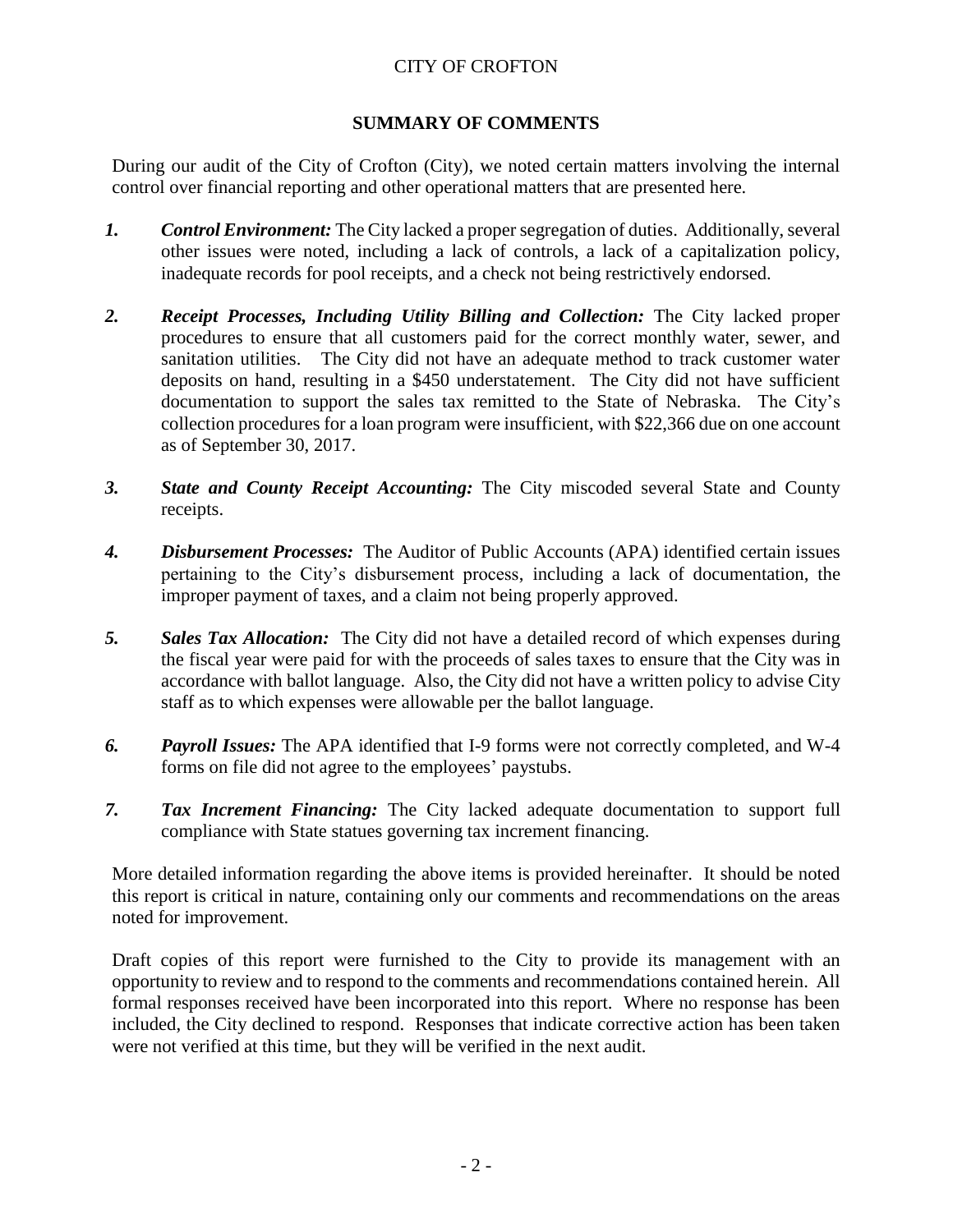# **COMMENTS AND RECOMMENDATIONS**

# **1. Control Environment**

The City of Crofton lacked a sufficient segregation of duties. Specifically, one person was capable of handling all aspects of processing transactions from beginning to end. Due to the limited size of the City of Crofton's (City) staff, an adequate segregation of duties was not possible without additional costs. The City Clerk (Clerk) was able to process unilaterally all accounting transactions, such as receiving money owed to the City, making bank deposits, writing checks, receiving bank statements, preparing the claims listing for City Council (Council) approval, and entering financial information into the City's accounting system.

Additionally, the Auditor of Public Accounts (APA) identified the following control environment issues:

- During the fiscal year, the total disbursements exceeded the adopted budget by \$10,038, net of depreciation. Neb. Rev. Stat. § 13-510 (Reissue 2012) states, in relevant part, "No expenditure during any fiscal year or biennial period shall be made in excess of the amounts indicated in the adopted budget statement, except as authorized in section 13-511, or by state law." That same statute adds, "Any officer or officers of any governing body who obligates funds contrary to the provisions of this section shall be guilty of a Class V misdemeanor." Neb. Rev. Stat. § 13-511 (Supp. 2017), as referenced above, sets out the procedures for amending the adopted budget accordingly.
- As a result of last year's audit, the APA had requested the City provide QuickBooks files periodically to help ensure the accounting records were complete, consistent, and accurate as compared to years past. The APA did not receive any files or reports until after the fiscal year end; however, the City had contracted with ClerkBooks to provide support and use of their municipal accounting tools. The ClerkBooks fund tracking and other reporting modules were not implemented until the end of fiscal year 2017.
- The City did not maintain adequate records detailing all amounts collected at the City pool. The City tracked pool receipts using a spreadsheet that noted user names and whether the individual purchased a Family Pass, Single Pass, Youth Pass, or Lessons. For daily passes, the spreadsheet included only a count by date. Procedures were insufficient to ensure that all pool receipts were accounted for, deposited at the bank, and properly recorded in the accounting system. The majority of pool receipts are cash, which increases the risk that monies could be misappropriated. Per the City's accounting system, the pool receipts for the fiscal year totaled \$12,324.
- During a cash count performed at the City office on February 6, 2018, it was noted that 1 of 18 checks on hand, totaling \$88, was not restrictively endorsed.
- The City did not have a capitalization policy that provided the threshold for when items should be added to the inventory list. Per discussion with the City Manager, the City's policy was to capitalize items with a value over \$500. In addition, formal written procedures did not exist for when items should be added to or removed from the inventory list or how often that list should be reviewed.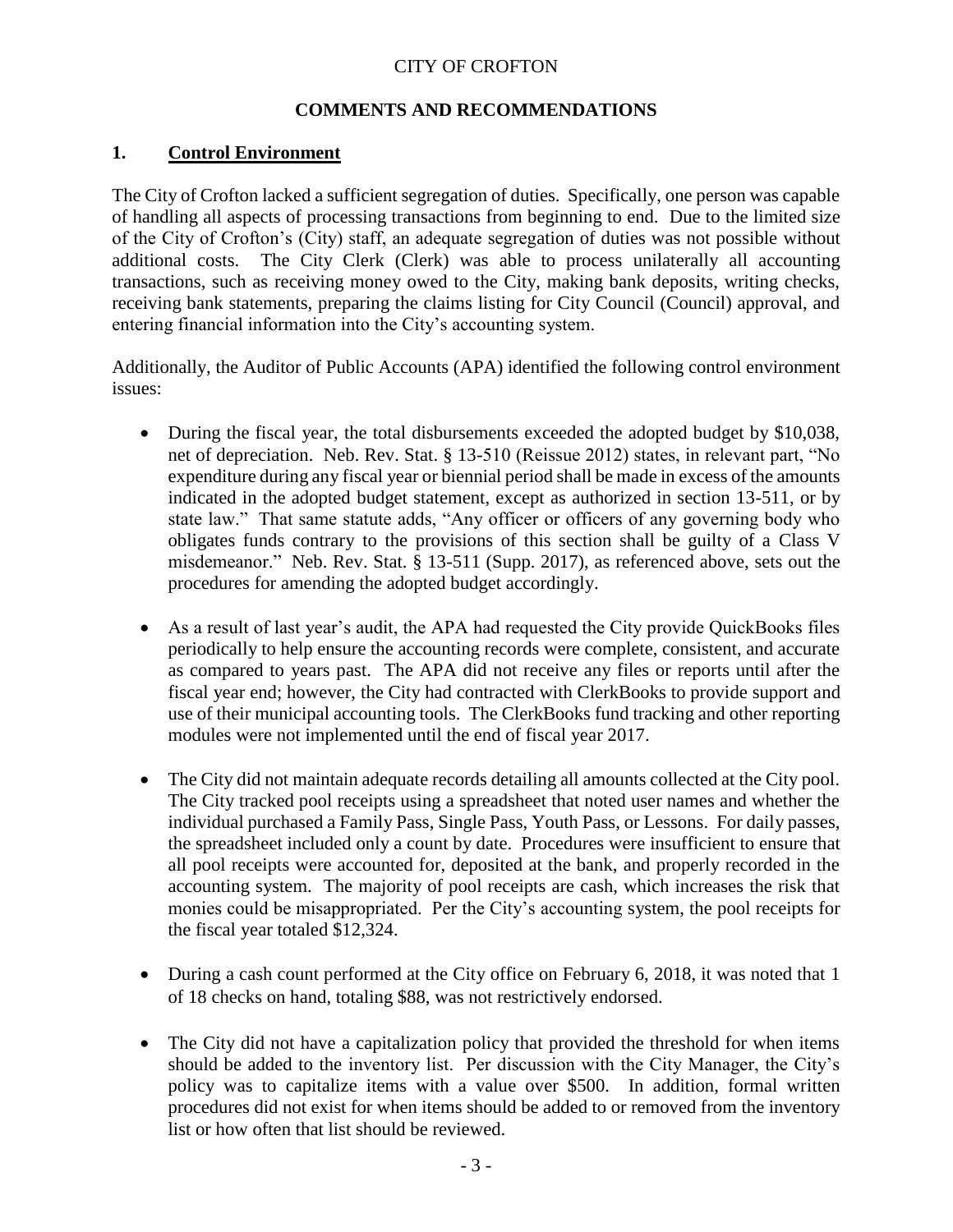#### **COMMENTS AND RECOMMENDATIONS** (Continued)

# **1. Control Environment** (Concluded)

Without proper segregation of duties and controls in place, there is an increased risk of misuse or misappropriation of City funds. Additionally, good internal control procedures require that: 1) adequate records be maintained for all amounts collected at the City pool; 2) checks received by the City be restrictively endorsed; and 3) the City implement a capitalization policy that provides the threshold for when items should be added to the inventory list.

The lack of such procedures heightens even further the risk of loss or misuse of public funds. When expenditures are made in excess of the City's adopted budget without proper amendatory action being taken, the City is in violation of State statute. This finding was included in the prior audit and continues to be a material weakness.

> We recommend the City consider the need for a proper segregation of duties. As always, the cost of hiring additional personnel versus the benefit of a segregation of duties must be weighed. We also recommend the Council implement procedures to ensure the following:

- We recommend the City monitor expenditures to ensure the set budget is not exceeded.
- City pool revenues are recorded in the accounting system and deposited into to the City's bank account.
- Checks are restrictively endorsed immediately upon receipt.
- A capitalization policy and inventory list are approved and maintained.

*City's Response: We appreciate the APA's assistance in identifying areas of continued focus. The City of Crofton continues to educate staff, council, and volunteers. In particular we work to educate on the importance of cash and accrual accounting and budgeting. The City endeavors to administer GAAP policies and controls within a very limited financial and technological framework.* 

# **2. Receipt Processes, Including Utility Billing and Collection**

The City lacked adequate procedures for receipt processes, including utility billing and collection, water deposits, sales tax remittances, and the housing loan program. Additional details regarding these processes is provided below.

# *Utility Billing and Collection*

The City lacked adequate procedures to ensure that monthly utilities, including water, sewer, and sanitation services, were billed and collected correctly, as well as entered accurately into the City's accounting system.

City employees read water meters with a wand and hand-write each customer's reading onto a spreadsheet, which is then used to calculate the water usage to be charged for each customer. In the past, the readings have been handwritten onto a spreadsheet, giving rise to a significant risk of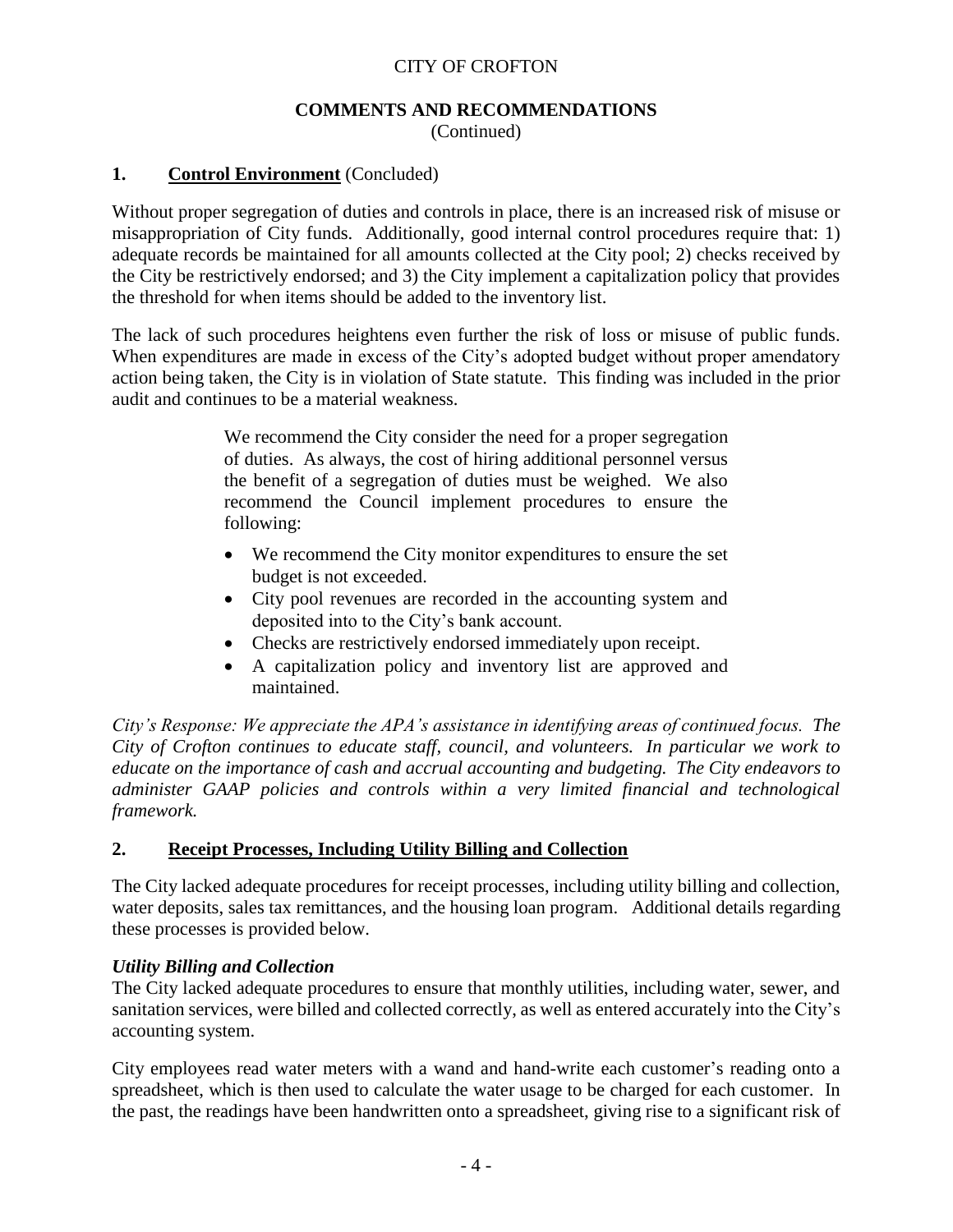#### **COMMENTS AND RECOMMENDATIONS** (Continued)

### **2. Receipt Processes, Including Utility Billing and Collection** (Continued)

human error that might have resulted in the City not collecting all monies due from the utility customers. More recently, however, the City has begun utilizing a software program to record the readings, reducing the risk of transcriber errors.

The APA's review of this manual process revealed a number of problems with the utility fee billing and collection process. In particular, there appears to have been a failure to abide by the provisions of the City's own Resolution 16-2, which sets out procedures for handling late or missed payments. That resolution is copied below:

|  | Late Fees – Resolution 16-2 |  |
|--|-----------------------------|--|
|  |                             |  |

- Utility payments are due on the first day of each month. Utility bill payments are past due after the  $10<sup>th</sup>$  of the month. If the payment is not received by the City Office by the  $10<sup>th</sup>$  of the month, the customer is required to add a \$5.00 delinquent fee.
- After two months of non-payment, a customer should receive a delinquent shut-off notice. The cost of this notice and service fee is \$50.00. The customer is required to pay this fee. If a customer does not pay this fee in 10 days the water will be shut-off.
- Once water has been shut off, a reconnection of fee of \$75.00 is required. This fee, plus all delinquent monies, must be paid prior to the water reconnection.

The APA noted the following failures to comply with the resolution:

• For 5 of 25 accounts selected for testing, \$5 late fees were not charged on late payments.

|            | <b>Date</b><br><b>Billed</b> | <b>Date</b><br>Paid |
|------------|------------------------------|---------------------|
| Customer 1 | 11/15/2016                   | 12/20/2016          |
| Customer 2 | 3/15/2017                    | 4/12/2017           |
| Customer 3 | 3/15/2017                    | 4/18/2017           |
| Customer 4 | 7/15/2017                    | 8/30/2017           |
| Customer 5 | 3/15/2017                    | 4/11/2017           |

 For 5 of 25 accounts, payments were not made for multiple months; however, the water was never shut off.

|            | <b>Months Late Ranged From</b>                                                     |
|------------|------------------------------------------------------------------------------------|
| Customer 1 | May 2017 through July 2017                                                         |
| Customer 2 | October through December 2016 & March<br>through August 2017                       |
| Customer 3 | October through November 2016 & January<br>through August 2017                     |
| Customer 4 | December 2016 through February 2017 $\&$<br>April 2017 through July 2017           |
| Customer 5 | October 2016, December 2016, February<br>2017, March 2017, & May through July 2017 |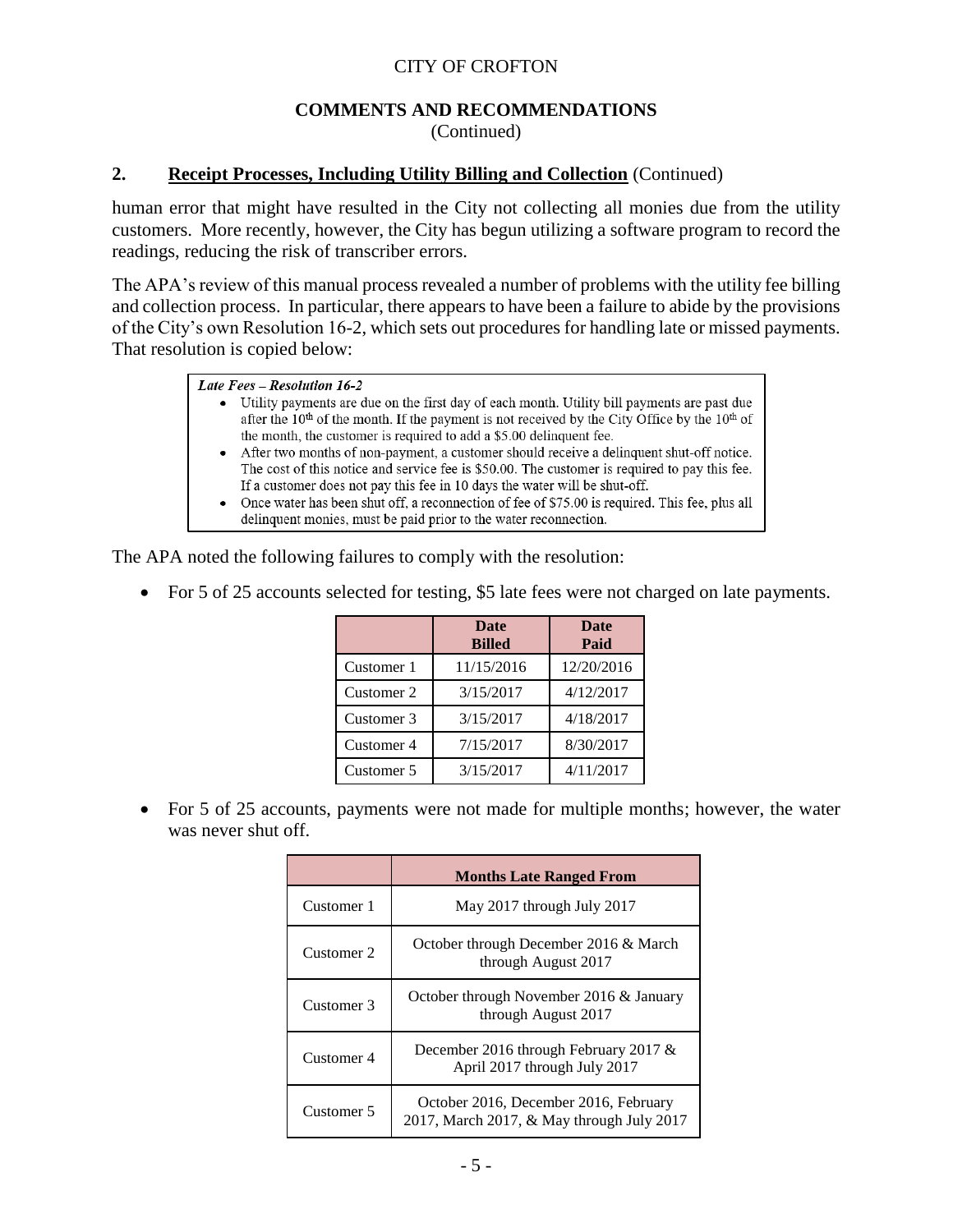#### **COMMENTS AND RECOMMENDATIONS** (Continued)

# **2. Receipt Processes, Including Utility Billing and Collection** (Continued)

Additionally, the APA found that 3 of 25 accounts were not charged sales taxes totaling \$14, which was not collected by the City.

It is important to note that the above information is based upon a sample of months and accounts tested during the fiscal year; therefore, additional issues with the customer utility billings may exist that are not addressed herein.

Without adequate procedures to ensure that all customers pay the proper utility fee each month, there is an increased risk for the loss of City funds. A similar finding was noted in the prior year's audit report and continues to be a material weakness.

> We recommend the City continue to implement procedures to ensure that it bills all utility customers properly each month, and the correct amounts, including late fees, are duly collected. Furthermore, the City should continue using a software program to maintain the utility accounts.

### *Customer Water Deposits*

The City lacked an adequate method for tracking customer water deposits on hand.

When starting water service, customers are required to pay the City a \$50 deposit. Amounts on hand at the City were shown as a liability, as these amounts are paid back to the customers when they no longer need water service. The APA compared the Water Meter Deposit Forms completed during fiscal year 2017 to the amounts recorded in QuickBooks. The results of that comparison revealed that the water deposits noted in the system were understated by \$450 at September 30, 2017. The amounts had been incorrectly coded to other revenue accounts in the accounting system.

A good internal control plan requires procedures for tracking customer water deposits to ensure their proper financial presentation. Without such procedures, there is an increased risk for both inaccurate financial presentation and the loss of City funds. A similar finding was noted in the prior year's audit report.

> We recommend the City implement procedures for the accurate tracking of customer water deposits.

#### *Sales Tax Remittance*

The APA selected for testing two Form 10 ("Nebraska and Local Sales and Use Tax Return" forms issued by the Nebraska Department of Revenue) documents and found that the gross sales and services and net taxable sales reported on those forms could not be traced to the City's accounting system.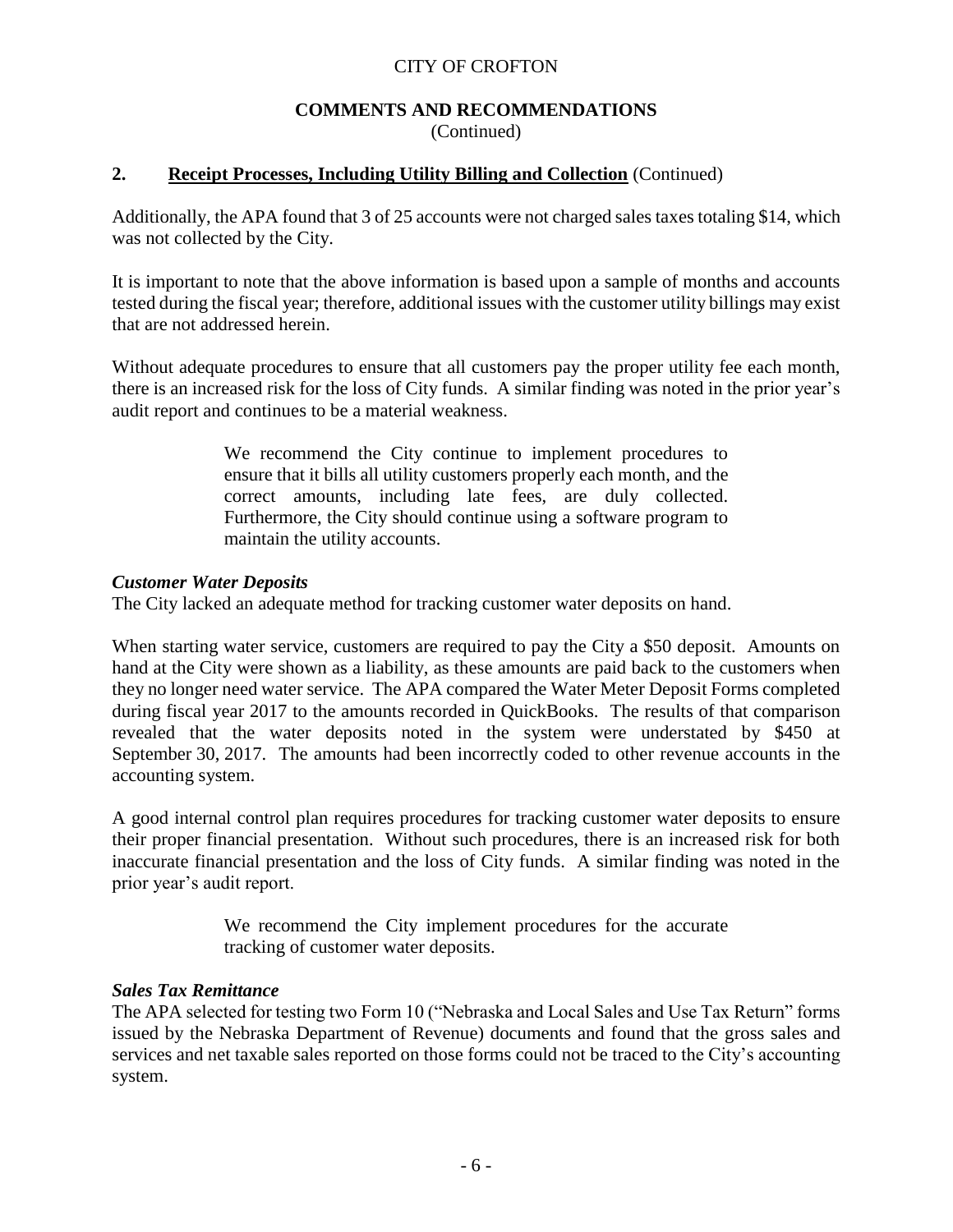#### **COMMENTS AND RECOMMENDATIONS** (Continued)

### **2. Receipt Processes, Including Utility Billing and Collection** (Continued)

The City's former accounting firm carried out the Form 10 filings until July 2017, when the City Clerk took over that responsibility. One Form 10 selected for the period of December 2016 was completed by the firm, and the amounts stated therein could not be traced to the accounting system. Another Form 10 selected for testing for the period of June 2017 was completed by the City Clerk, and the amounts for that document were similarly unable to be traced to the accounting system. Per the APA's calculations it appeared that the City was paying more than what was required, however; amounts could not be confirmed due to the lack of documentation.

Good internal control requires procedures to ensure that all amounts reported on a Form 10 are adequately documented and entered into the City's accounting system. A similar finding was noted in the prior year's audit report.

> We recommend the City take appropriate steps to ensure that sales tax amounts collected and remitted are accurate, and documentation supporting the amounts remitted to the Nebraska Department of Revenue are kept on file.

#### *Housing Loan Program Receipts*

In the past, the City had attempted to operate a housing rehabilitation loan program, which offered 20-year loans to residents at a fixed annual interest rate of 4.00%. However, the City's collection procedures continue to be insufficient, as one of the two residents participating in the loan program is more than eight years behind on repayment, and no late fees have ever been assessed or collected.

This individual in arrears received a loan in the amount of \$18,126 in April 2006 and was scheduled to pay the City \$109.84 per month for 240 months. However, those repayments have been sporadic, resulting in approximately only one-third of the required monthly amounts being paid over the last 10 years. Loan amounts received during last fiscal year were being applied to payments due from 2008 and 2009. As a result, the interest due on this loan has increased significantly. The following chart depicts the interest and loan balances that have accrued since 2009.

| <b>Fiscal</b>   |                 | <b>Total</b>      |
|-----------------|-----------------|-------------------|
| <b>Year End</b> | <b>Interest</b> | <b>Amount Due</b> |
| Balance at      |                 |                   |
| May 2009        |                 | \$16,127.46       |
| 9/30/2009       | \$214.98        | \$16,342.44       |
| 9/30/2010       | \$653.70        | \$16,996.14       |
| 9/30/2011       | \$679.85        | \$17,675.98       |
| 9/30/2012       | \$707.04        | \$18,383.02       |
| 9/30/2013       | \$735.32        | \$19,118.34       |
| 9/30/2014       | \$764.73        | \$19,883.08       |
| 9/30/2015       | \$795.32        | \$20,678.40       |
| 9/30/2016       | \$827.14        | \$21,505.54       |
| 9/30/2017       | \$860.22        | \$22,365.76       |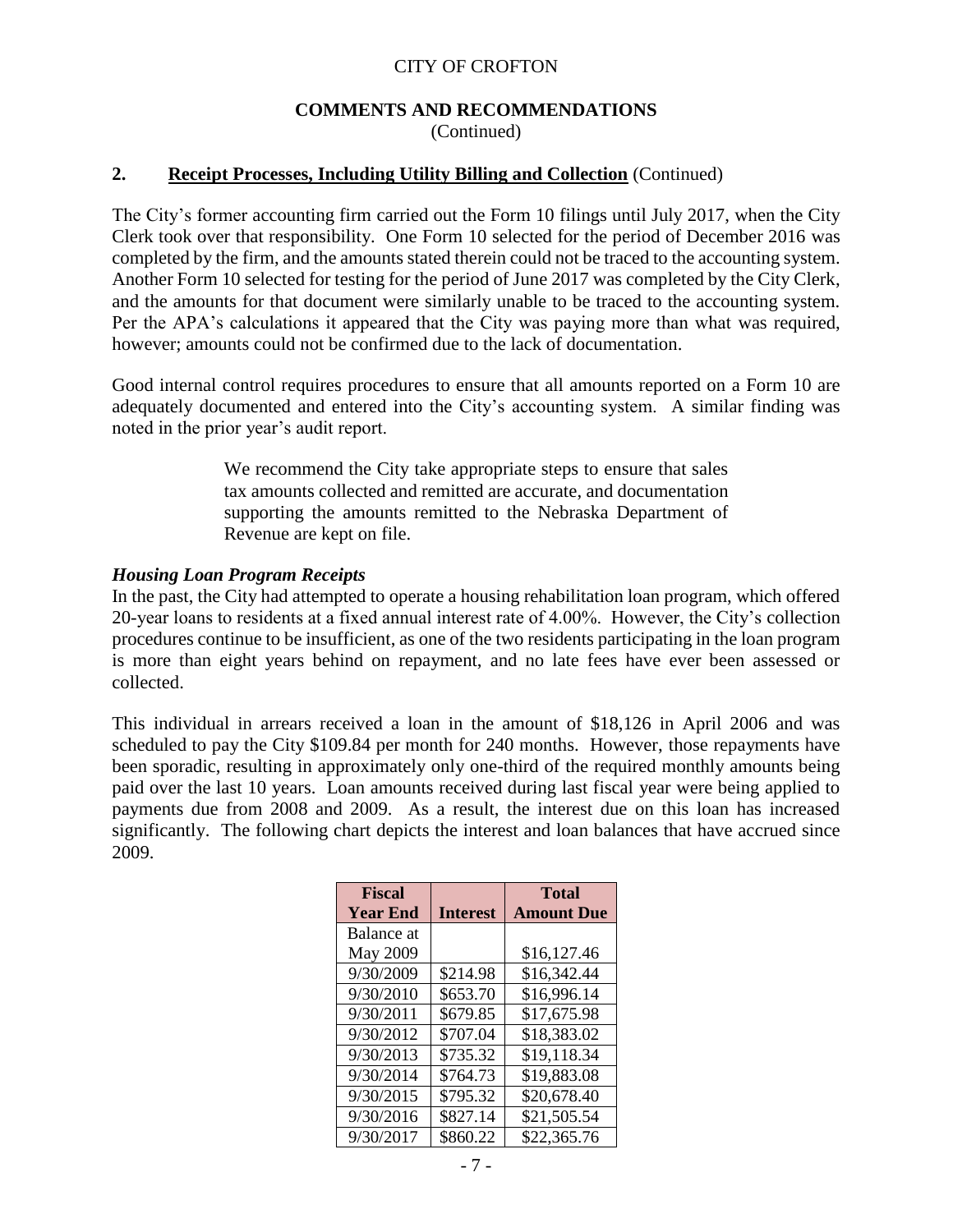#### **COMMENTS AND RECOMMENDATIONS** (Continued)

# **2. Receipt Processes, Including Utility Billing and Collection** (Concluded)

According to the City Administrator, this individual was "under the impression that they were not obligated to pay the loan back until the final payment comes due in 2026." Per the APA's discussion with the City, no further contact has been made with this individual to obtain repayment of the funds owed.

Good business practice requires sufficient collection procedures to ensure that amounts owed to the City are collected in accordance with payment schedules. Without such procedures, there is an increased risk of loss or misuse of City funds. A similar finding was noted in the prior year's audit report.

> We recommend the City implement procedures for recovering amounts owed to it, as a significant number of such amounts are past due.

*City's Response: The City Council did formally suspend late fees, during the transition to the new software accounting system. This was so that utility customers would not be penalized for difficulties associated with implementation. In addition, delinquent water accounts are reviewed by the council on a monthly basis, to determine whether sufficient progress has been made in accordance with city policy. The city council is the ultimate arbiter of delinquent water accounts.*

#### **3. State and County Receipt Accounting**

| <b>Source of</b> | <b>Amount</b> in |                                                                                                                                                                                                                                                                                                                                                                                                                                                                                                                 |  |  |  |  |  |  |
|------------------|------------------|-----------------------------------------------------------------------------------------------------------------------------------------------------------------------------------------------------------------------------------------------------------------------------------------------------------------------------------------------------------------------------------------------------------------------------------------------------------------------------------------------------------------|--|--|--|--|--|--|
| <b>Receipt</b>   | <b>Error</b>     | <b>APA Notes</b>                                                                                                                                                                                                                                                                                                                                                                                                                                                                                                |  |  |  |  |  |  |
| <b>State</b>     | \$15,566         | Two receipts for Municipal Equalization Aid were coded to the<br>Highway Allocation & Incentives account in the Special Revenue<br>Funds instead of the Municipal Equalization Aid account in the<br>General Fund. An adjustment was made to the financial statements.                                                                                                                                                                                                                                          |  |  |  |  |  |  |
| <b>State</b>     | \$8,228          | Ten receipts for sales tax income were not distributed properly in<br>accordance with State statutes and City ballot language. Motor<br>Vehicle Sales tax was not first distributed into the Street sub-fund<br>included in the Special Revenue Funds, in accordance with Neb.<br>Rev. Stat. § 60-3,190(6)(c) (Cum. Supp. 2016), before being<br>distributed to the Infrastructure, Economic Development, and Parks<br>and Recreation sub-funds.<br>An adjustment was made to the<br>financials for this error. |  |  |  |  |  |  |
| <b>State</b>     | \$5,123          | Three Highway Allocation receipts also included Motor Vehicle<br>Fees that were incorrectly coded to the Highway Allocation &<br>Incentives account instead of the Motor Vehicle Fees account.                                                                                                                                                                                                                                                                                                                  |  |  |  |  |  |  |
| County           | \$30,148         | For 12 of 12 receipts tested, funds were coded to the Current<br>Property Taxes account in the General Fund, but they should have<br>been coded to multiple other accounts and funds. An adjustment<br>was made to the financial statements.                                                                                                                                                                                                                                                                    |  |  |  |  |  |  |
| County           | \$1,198          | The City did not account properly for the amount of cash on deposit<br>with the County Treasurer at the end of the fiscal year. The City's<br>accounting system still showed \$6,958, which was the prior year's<br>cash on hand amount, instead of the correct amount of \$5,760. An<br>adjustment was made to the financial statements.                                                                                                                                                                       |  |  |  |  |  |  |

During testing of State and County receipts, the following errors were noted: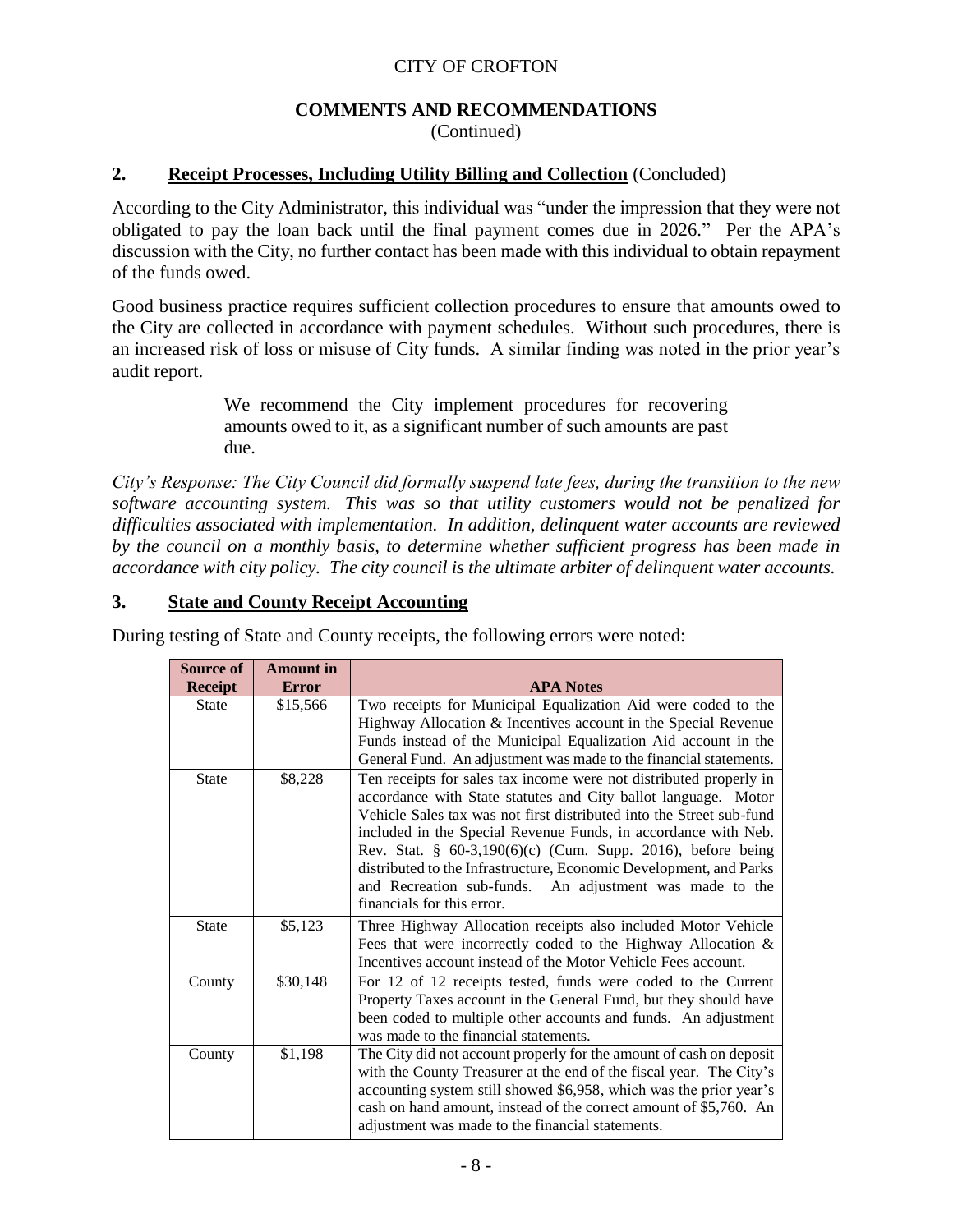#### **COMMENTS AND RECOMMENDATIONS** (Continued)

#### **3. State and County Receipt Accounting** (Concluded)

Neb. Rev. Stat. § 60-3,190(6)(c) (Cum. Supp. 2016) states the following:

*All receipts by counties and municipalities from the Motor Vehicle Fee Fund shall be used for road, bridge, and street purposes.*

Neb. Rev. Stat. § 39-2510(1) (Reissue 2016) states the following:

*All money derived from fees, excises, or license fees relating to registration, operation, or use of vehicles on the public highways, or to fuels used for the propulsion of such vehicles, shall be expended for payment of highway obligations, cost of construction, reconstruction, maintenance, and repair of public highways and bridges and county, city, township, and village roads, streets, and bridges, and all facilities, appurtenances, and structures deemed necessary in connection with such highways, bridges, roads, and streets, or may be pledged to secure bonded indebtedness issued for such purposes, except for (a) the cost of administering laws under which such money is derived, (b) statutory refunds and adjustments provided therein, and (c) money derived from the motor vehicle operators' license fees or money received from parking meter proceeds, fines, and penalties.*

Also, per Neb. Rev. Stat. § 39-1522 (Reissue 2016), collections from the township levy are to be used for the maintenance and repair of streets and alleys in the City.

In addition, good internal control requires procedures to allow for the proper recording of receipts into various funds to ensure that financial reporting is complete and accurate.

When transactions are not properly recorded and allocated, there is a risk for not only noncompliance with State statute but also material misstatement of the financial statements and misuse of City funds. A similar finding was noted in the prior year's audit report.

> We recommend the City implement procedures, including a periodic review of the accounting records for receipts, to ensure all amounts are accurately recorded and properly allocated to the various City funds and functions. We also recommend the City maintain documentation to support the method of allocating costs to various funds.

#### **4. Disbursement Processes**

The APA identified certain issues pertaining to the City's disbursement process, including a lack of documentation, the improper payment of sales tax, and a claim not being properly approved.

The following table describes disbursements that lacked adequate documentation or did not appear reasonable or necessary for the City.

| Date       | <b>Name</b>       | <b>Memo</b> | Amount     | <b>Description</b>                                 |  |  |  |  |  |
|------------|-------------------|-------------|------------|----------------------------------------------------|--|--|--|--|--|
| 10/03/2016 | Christensen.      |             | \$1,670.00 | The contracted rates for accounting and consulting |  |  |  |  |  |
|            | Brozek, Faltys PC |             |            | services did not agree to what was invoiced. For   |  |  |  |  |  |
|            |                   |             |            | example, \$168.60 per hour was billed for "Work on |  |  |  |  |  |
|            |                   |             |            | Budget." However, per the documentation            |  |  |  |  |  |
|            |                   |             |            | received, the maximum rate to be charged was \$160 |  |  |  |  |  |
|            |                   |             |            | per hour. Hourly rates charged ranged from \$76.21 |  |  |  |  |  |
|            |                   |             |            | to \$168.60.                                       |  |  |  |  |  |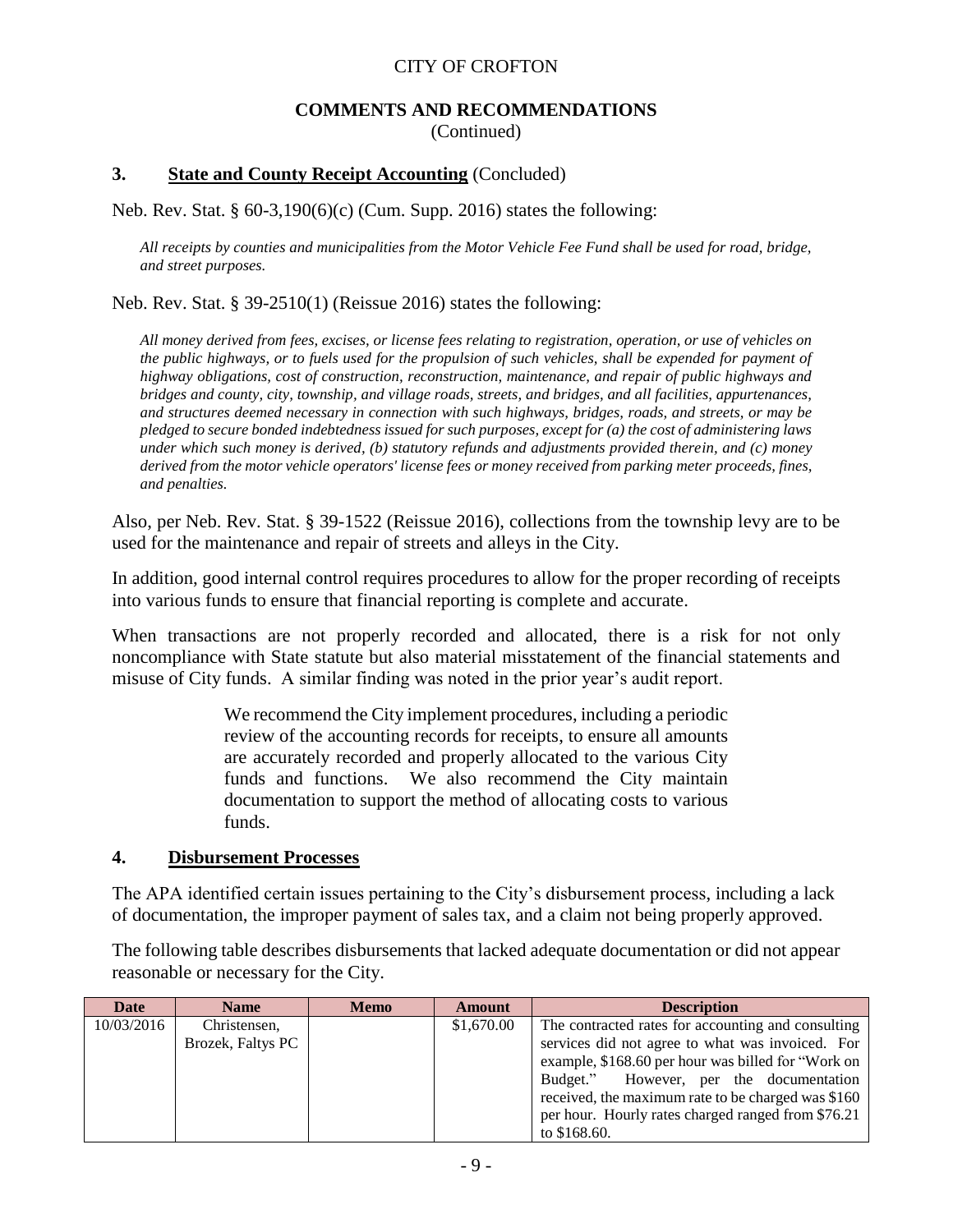#### **COMMENTS AND RECOMMENDATIONS** (Continued)

#### **4. Disbursement Processes** (Continued)

| Date       | <b>Name</b>           | <b>Memo</b>                       | Amount     | <b>Description</b>                                                                                                                                                                                                                                                                                                                                                                           |
|------------|-----------------------|-----------------------------------|------------|----------------------------------------------------------------------------------------------------------------------------------------------------------------------------------------------------------------------------------------------------------------------------------------------------------------------------------------------------------------------------------------------|
| 12/06/2016 | <b>Jason Porter</b>   | Consulting Re<br>Nancy Foxhoven   | \$1,072.00 | The City did not have a contract or agreement in<br>place to ensure the charges were agreeable to both<br>parties. In addition, the rates were inconsistent, as<br>one was for \$50 per hour, and another was for<br>\$49.33. It appears also that the individual charged<br>the wrong IRS rate for 2016. He appears to have<br>charged \$0.575, when the rate should have been<br>$$0.54$ . |
| 04/04/2017 | <b>First Bankcard</b> | Zoning training<br>at Kearney, NE | \$479.56   | The credit card charge to Holiday Inn Express<br>included lodging tax of \$59.76. Also, the amount<br>charged was over the government lodging rate of<br>\$55.80, which does not appear reasonable and<br>necessary for the City.                                                                                                                                                            |
| 12/28/2016 | <b>First Bankcard</b> | Walmart                           | \$104.37   | The City had no receipt for a credit card charge;<br>therefore, the APA could not determine if the<br>purchase was reasonable and necessary.                                                                                                                                                                                                                                                 |

Additionally, the following disbursement issues were identified:

- The City approved the Ameritas bond payment of \$1,100,886.11 through an ordinance and not through the normal claims process, as required by statute.
- One \$1,147.75 invoice for prepaid postage envelopes appears not to have been paid timely. The invoice was dated July 8, 2016; however, the payment to First Bankcard did not occur until February 8, 2017.
- During the fiscal year 2016 audit, the APA identified the Lakeview Golf Association, Inc. (Association) owed the City for insurance costs paid from March and April 2016. Per discussions with the City Manager, the Association agreed to pay the City; however, the payment of \$798 was never finalized.

Good internal control requires procedures for ensuring that adequate supporting documentation is maintained for all fund disbursements and to ensure that amounts due to the City are appropriately pursued.

Per Neb. Rev. Stat. § 77-2704.15(1)(a) (Cum. Supp. 2016), purchases made by the State or its political subdivisions are exempt from sales tax, as follows:

*Sales and use taxes shall not be imposed on the gross receipts from the sale, lease, or rental of and the storage, use, or other consumption in this state of purchases by the state, including public educational institutions recognized or established under the provisions of Chapter 85, or by any county, township, city, village . . . .*

Neb. Rev. Stat. § 17-714(1) (Supp. 2017) provides, in relevant part, the following:

*All liquidated and unliquidated claims and accounts payable against a city of the second class or village shall (a) be presented in writing, (b) state the name and address of the claimant and the amount of the claim, and (c) fully and accurately identify the items or services for which payment is claimed or the time, place, nature, and circumstances giving rise to the claim.*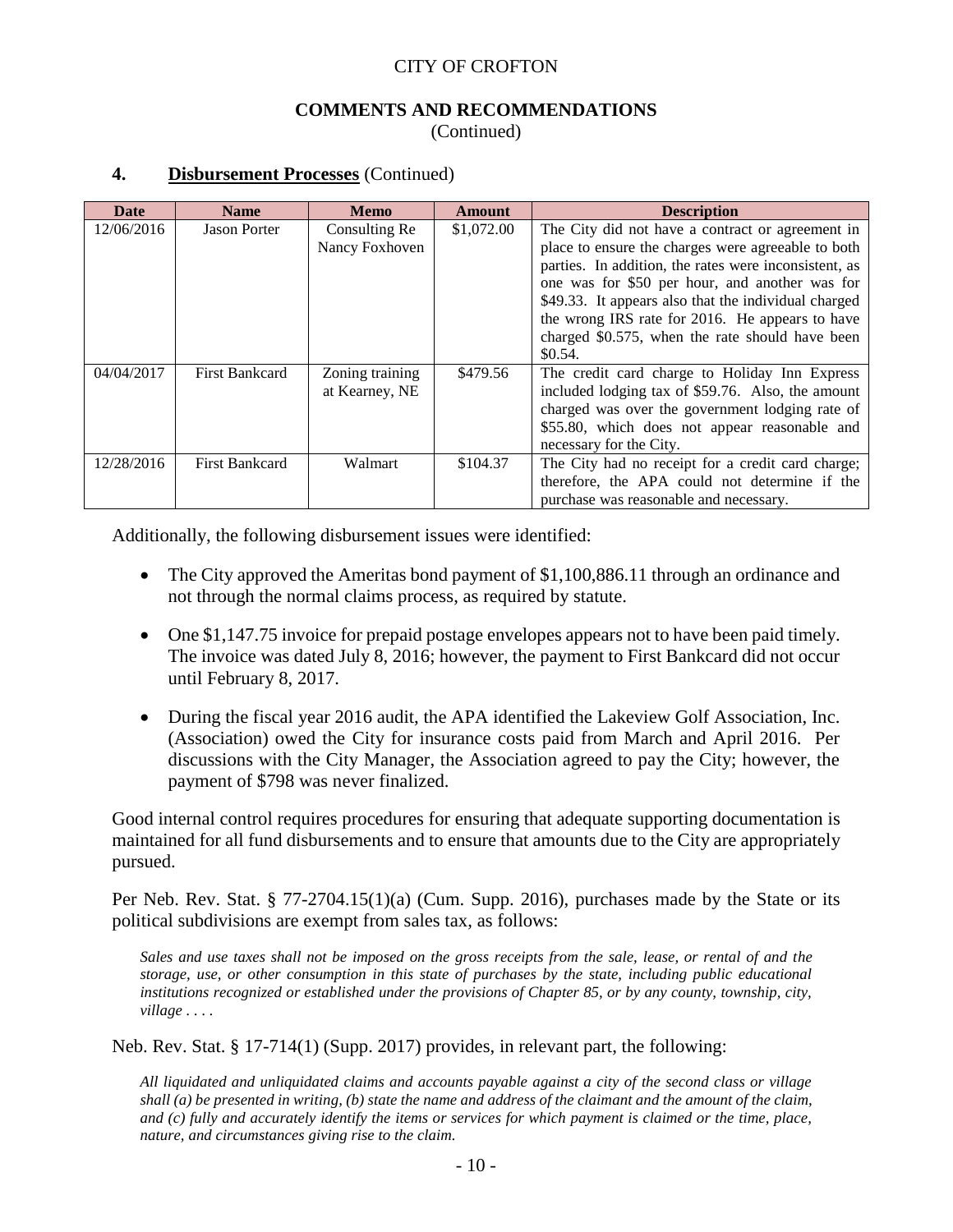#### **COMMENTS AND RECOMMENDATIONS** (Continued)

#### **4. Disbursement Processes** (Concluded)

When City expenditures are not supported or approved in the appropriate manner, there is an increased risk for the loss or misuse of public funds. When the City does not direct bill for lodging, moreover, there is an increased risk of improperly paying sales tax or not utilizing the appropriate government rate.

> We recommend the City implement procedures to ensure all disbursements are adequately supported and paid in a timely manner. We also recommend the City direct bill for lodging within the State of Nebraska and ensure the City is reimbursed for any insurance paid on behalf of the Association. We recommend all claims be properly approved prior to payment.

#### **5. Sales Tax Allocation**

In November 2008, the City's residents voted to impose a municipal sales and use tax. The APA received concerns from taxpayers that the percentage of the sales and use tax allocated to City parks and pools might not have been used in compliance with the ballot language. One of the concerns was that funds were used to pay pool employee salaries, as opposed to only the "repair and/or replacement" costs authorized by the ballot language.

The ballot language approved by the voters stated the following:

*Shall the Mayor and City Council of Crofton, Nebraska impose a sales and use tax in the amount of one percent (1%) within the City of Crofton, Nebraska, upon the same transactions with the City of Crofton on which the State of Nebraska is authorized to impose a tax: (1) with the proceeds of twenty percent being allocated to fund the City Economic Development Plan; (2) with the proceeds of twenty percent being allocated to repair and/or replacement of City parks and swimming pool; (3) with the proceeds of sixty percent being allocated to improving infrastructure, including streets, water and sewer facilities and property tax relief; and shall the City increase its budgeted restricted funds for fiscal year 2008-2009 by \$70,000.00 (22%) over the current year's restricted funds?*

(Emphasis added.) Sales and use tax proceeds were entered into the Parks and Recreation subfunds along with other revenues within the accounting system. The City did not have a separate sub-fund to designate which monies were allocated from the sales and use tax. During fiscal year 2017, the City should have allocated \$15,402 to parks and pools for the purposes of "repair and/or replacement." The APA reviewed line items in the City's accounting system to determine if, at least, that amount had been spent for such purposes. It appears that over \$32,000 of expenditures could have qualified as "repair and/or replacement" expenses, including improvements for the baseball and softball parks, a 10% allocation of salaries for the two full-time maintenance workers, and a small portion for payment of the Hendrix Law contract.

Per discussion with City staff, it was explained that the APA did not consider the salaries of pool employees to fall within the meaning of "repair and/or replacement" expenses; consequently, those expenses were not included in the APA's calculation. However, it was noted that the City lacked a written policy or any other directive defining what constitutes "repair and/or replacement" expenses, permitting a fairly broad objective interpretation of that language.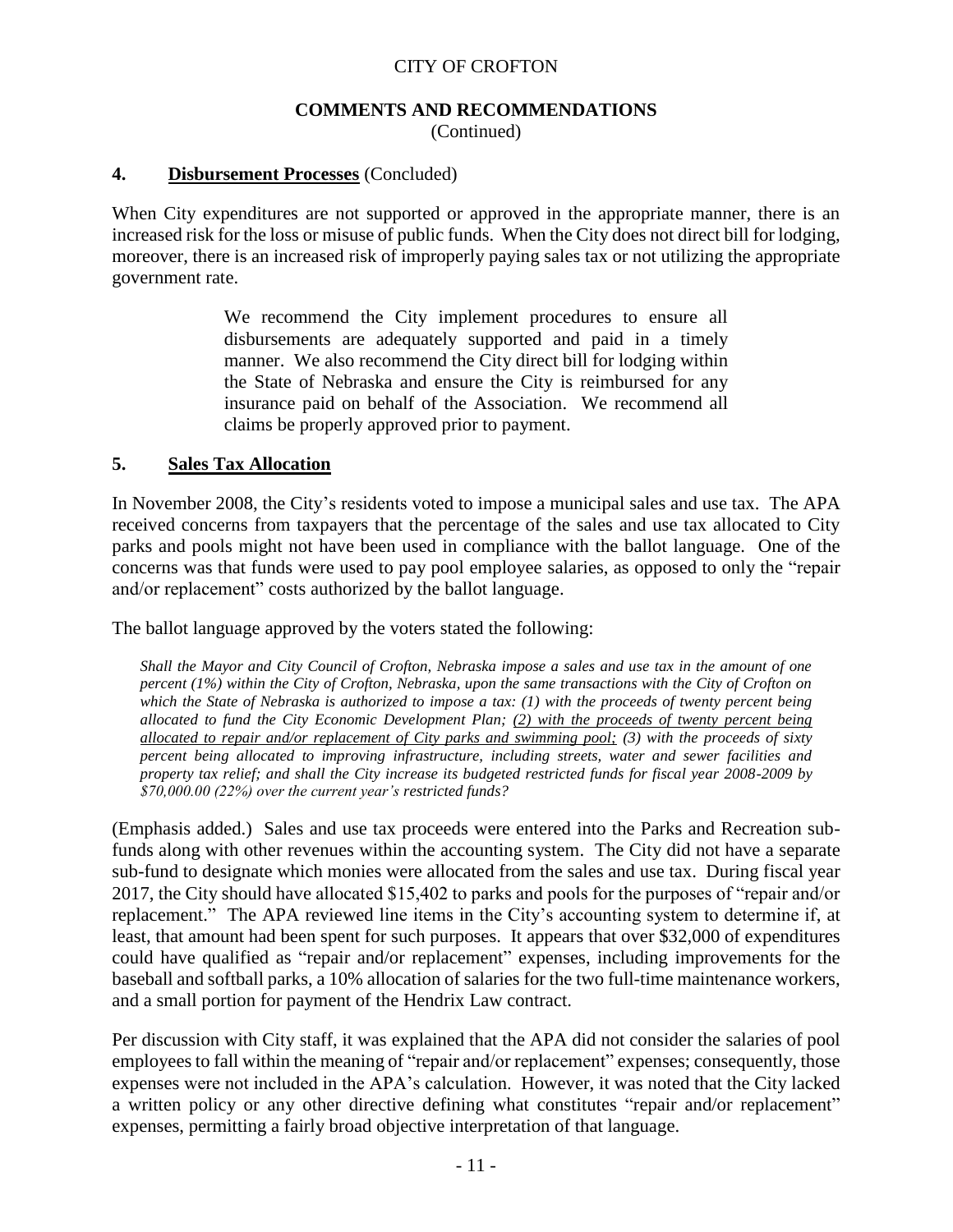#### **COMMENTS AND RECOMMENDATIONS** (Continued)

#### **5. Sales Tax Allocation** (Concluded)

When not tracked in detail, restricted funds are at risk of being used for unallowable purposes. Also, without a formal policy or directive to define the meaning of "repair and/or replacement" expenses, as found in the sales and use tax ballot language, there is a risk that such revenues will be expended improperly.

> We recommend the City track restricted funds in detail to ensure those amounts are only used for allowable purposes. Also, we recommend the City develop a written policy or directive to define the meaning of "repair and/or replacement," as found in the sales and use tax ballot language.

#### **6. Payroll Issues**

The APA noted the following issues with the City's payroll process:

- The City completed the federally required "Employment Eligibility Verification" (I-9) forms for the five employees tested; however, none of those forms were filled out correctly to include the employer's review and verification portion therein.
- For two employees tested, the information entered on the Internal Revenue Service's W-4 form did not agree to that listed on their paystubs for marital status and number of allowances.

Good internal control requires procedures to ensure that both the I-9 and W-4 forms for its employees are completed correctly. Without such procedures, there is an increased risk for the loss or misuse of City funds. A similar finding was noted in the prior year's audit report.

> We recommend the City implement procedures to ensure that both the I-9 and W-4 forms for its employees are completed correctly.

#### **7. Tax Increment Financing**

In 2014, the City of Crofton (City) utilized tax increment financing (TIF) to assist a local developer, Cmart, LLC, in acquiring property, demolishing an existing structure, and site preparation. At that time, the City's Community Redevelopment Authority issued bonds in the amount of \$62,000 for this TIF project.

As identified in the fiscal year 2016 audit, the City did not have documentation to support: 1) the veracity of related project expenses; 2) the proper performance of mandatory substandard and blight studies; 3) the existence of required redevelopment plans; or 4) the conducting of a necessary cost-benefit analysis. Since last year's audit, the City has worked to obtain such supporting documents to ensure full compliance with the Community Development Law, which is set out at Neb. Rev. Stat. §§ 18-2101 to 18-2144 (Reissue 2012, Cum. Supp. 2016, Supp. 2017), and certain supplemental statutes. However, several of the required items still have not been obtained.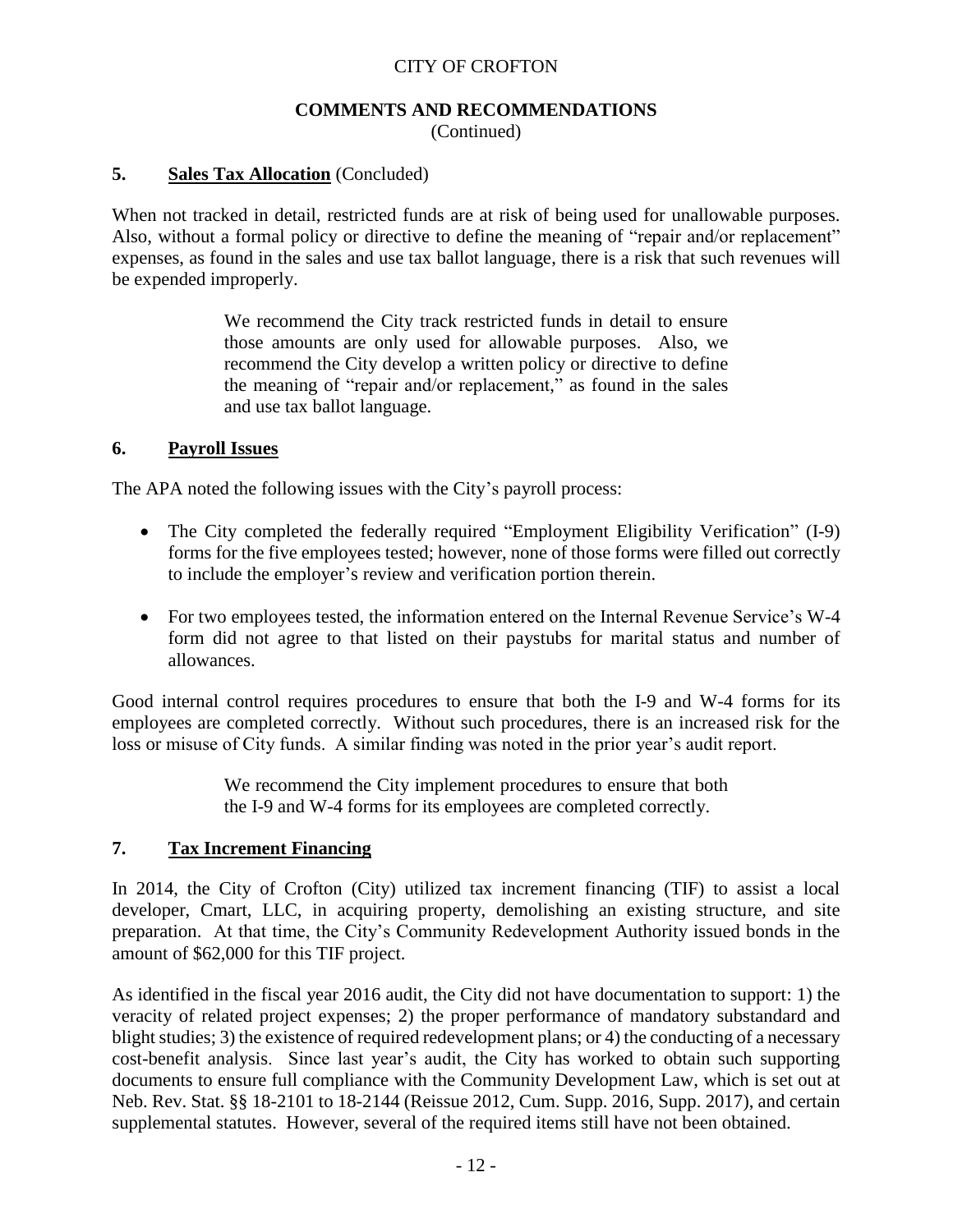#### **COMMENTS AND RECOMMENDATIONS** (Concluded)

# **7. Tax Increment Financing** (Concluded)

The City also did not have procedures in place to track the ad valorem taxes received and paid to Cmart, as compared to the bond payments or bond amortization schedule. The ad valorem taxes should only be remitted for 15 years unless the debt is paid off earlier.

In addition, it appears that the Knox County Treasurer's Office remitted the incorrect amount of ad valorem tax to the City in 2017. The County paid the full amount of the tax credit \$263; however, this amount should have been split between the base tax (\$56) and the excess tax (\$207).

Good internal control requires procedures for the maintenance of proper documentation to ensure compliance with applicable provisions of the Community Development Law. Such procedures should also ensure the proper distribution of ad valorem tax amounts. A similar finding was noted in the prior year's audit report.

> We recommend the City implement procedures for the maintenance of proper documentation to ensure not only compliance with applicable provisions of the Community Development Law but also the proper distribution of ad valorem tax amounts.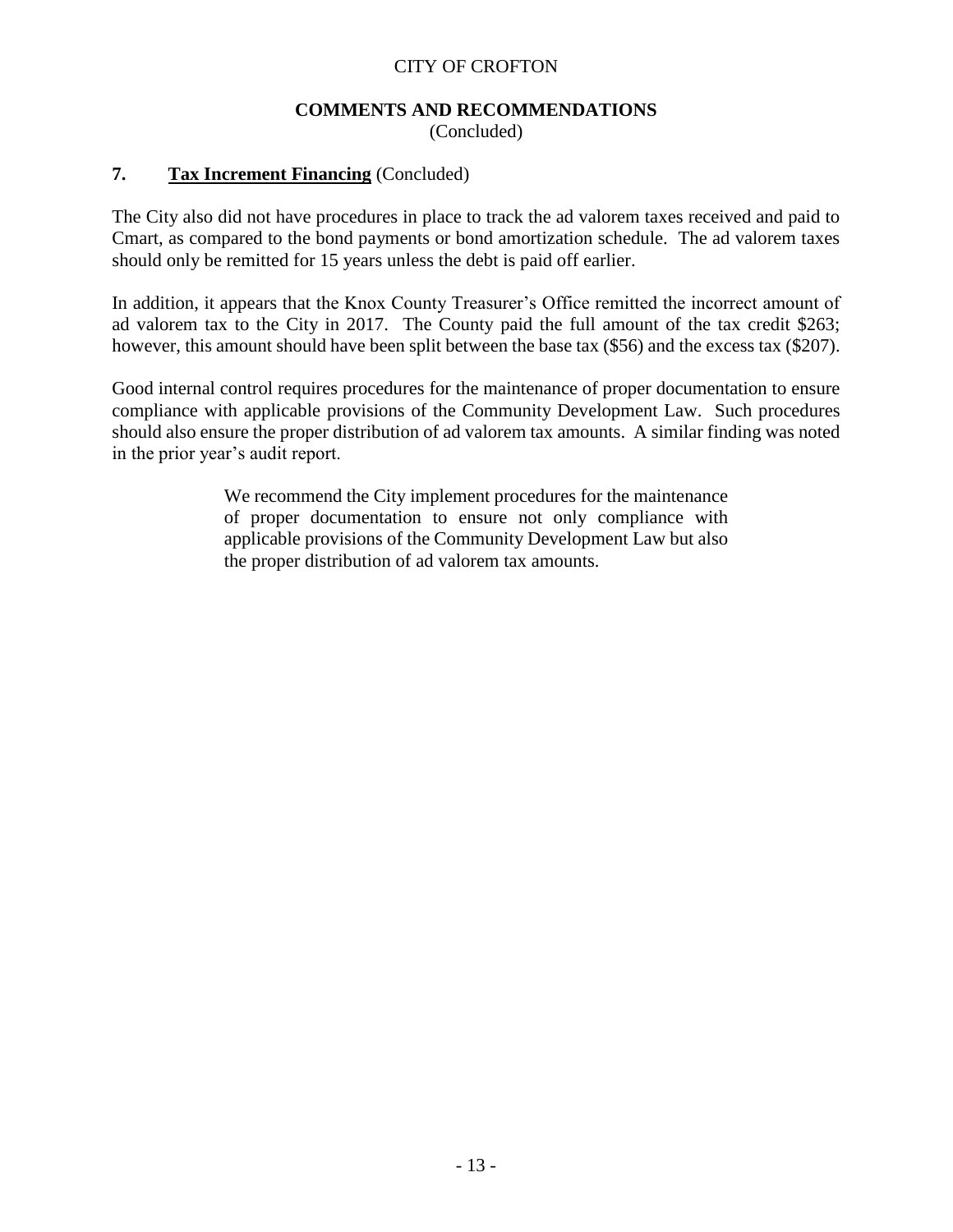

# **NEBRASKA AUDITOR OF PUBLIC ACCOUNTS**

Charlie Janssen Charlie.Janssen @nebraska.gov State Auditor PO Box 98917 State Capitol, Suite 2303 Lincoln, Nebraska 68509 402-471-2111, FAX 402-471-3301 www.auditors.nebraska.gov

# CITY OF CROFTON

# **INDEPENDENT AUDITOR'S REPORT**

Mayor and City Council City of Crofton, NE

# **Report on the Financial Statements**

We have audited the accompanying financial statements of the governmental activities – cash basis, the business-type activities – accrual basis, and each major fund – cash basis for the governmental funds and accrual basis for the proprietary funds, – of the City of Crofton, Nebraska, as of and for the year ended September 30, 2017, and the related notes to the financial statements, which collectively comprise the City's basic financial statements, as listed in the Table of Contents.

# *Management's Responsibility for the Financial Statements*

Management is responsible for the preparation and fair presentation of these financial statements in accordance with accounting principles generally accepted in the United States of America for the business-type activities and in accordance with the cash basis of accounting for the governmental activities described in Note 1 for the governmental activities. This includes determining that the cash basis of accounting is an acceptable basis for the preparation of the financial statements of the governmental activities and the major governmental funds in the circumstances. Management is also responsible for the design, implementation, and maintenance of internal control relevant to the preparation and fair presentation of financial statements that are free from material misstatement, whether due to fraud or error.

# *Auditor's Responsibility*

Our responsibility is to express opinions on these financial statements based on our audit. We conducted our audit in accordance with auditing standards generally accepted in the United States of America and the standards applicable to financial audits contained in *Government Auditing Standards*, issued by the Comptroller General of the United States. Those standards require that we plan and perform the audit to obtain reasonable assurance about whether the financial statements are free from material misstatement.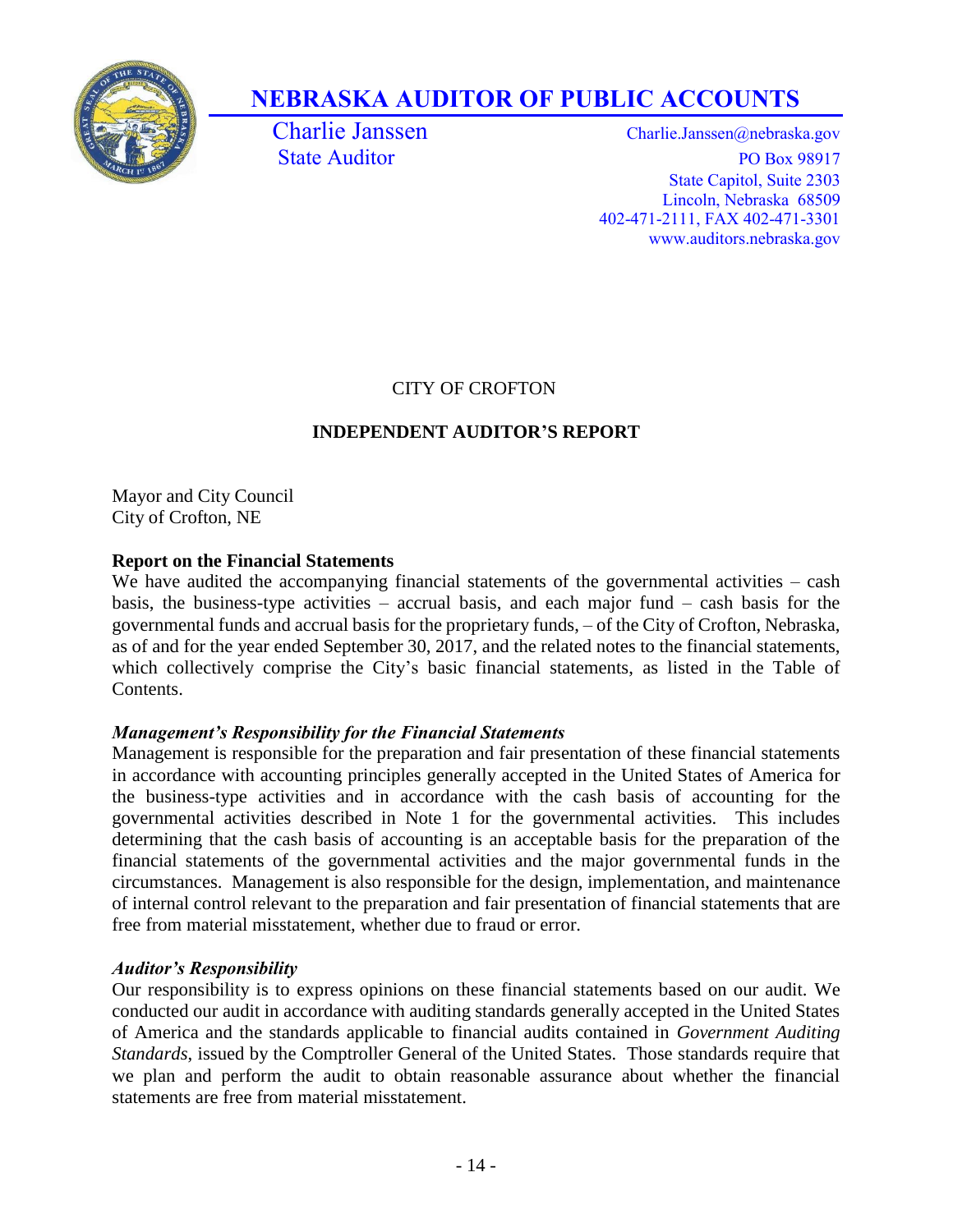An audit involves performing procedures to obtain audit evidence about the amounts and disclosures in the financial statements. The procedures selected depend on the auditor's judgment, including the assessment of the risks of material misstatement of the financial statements, whether due to fraud or error. In making those risk assessments, the auditor considers internal control relevant to the entity's preparation and fair presentation of the financial statements in order to design audit procedures that are appropriate in the circumstances, but not for the purpose of expressing an opinion on the effectiveness of the City's internal control. Accordingly, we express no such opinion. An audit also includes evaluating the appropriateness of accounting policies used and the reasonableness of significant accounting estimates made by management, as well as evaluating the overall presentation of the financial statements.

We believe that the audit evidence we have obtained is sufficient and appropriate to provide a basis for our audit opinions.

### *Opinion*

In our opinion, the financial statements referred to above present fairly, in all material respects, the respective cash-basis financial position of the governmental activities and each major governmental fund of the City of Crofton, as of September 30, 2017, and the respective changes in cash-basis financial position thereof for the year then ended in conformity with the cash basis of accounting described in Note 1.

In our opinion, the financial statements referred to above present fairly, in all material respects, the respective financial position of the business-type activities and each major proprietary fund of the City of Crofton, as of September 30, 2017, and the respective changes in financial position, and where applicable, cash flows thereof for the year then ended in accordance with accounting principles generally accepted in the United States of America.

#### **Basis of Accounting**

We draw attention to Note 1 of the financial statements, which describes the basis of accounting. The financial statements of the governmental activities and the major governmental funds of the City of Crofton are prepared on the cash basis of accounting, which is a basis of accounting other than the accounting principles generally accepted in the United States of America. Our opinion is not modified with respect to this matter.

# *Other Matters*

#### *Other Information*

Our audit was conducted for the purpose of forming opinions on the financial statements, which collectively comprise the City of Crofton's basic financial statements. Other information on page 40 is presented for purposes of additional analysis and are not a required part of the basic financial statements.

The other information on page 40 has not been subjected to the auditing procedures applied in the audit of the basic financial statements and, accordingly, we do not express an opinion or provide any assurance on it.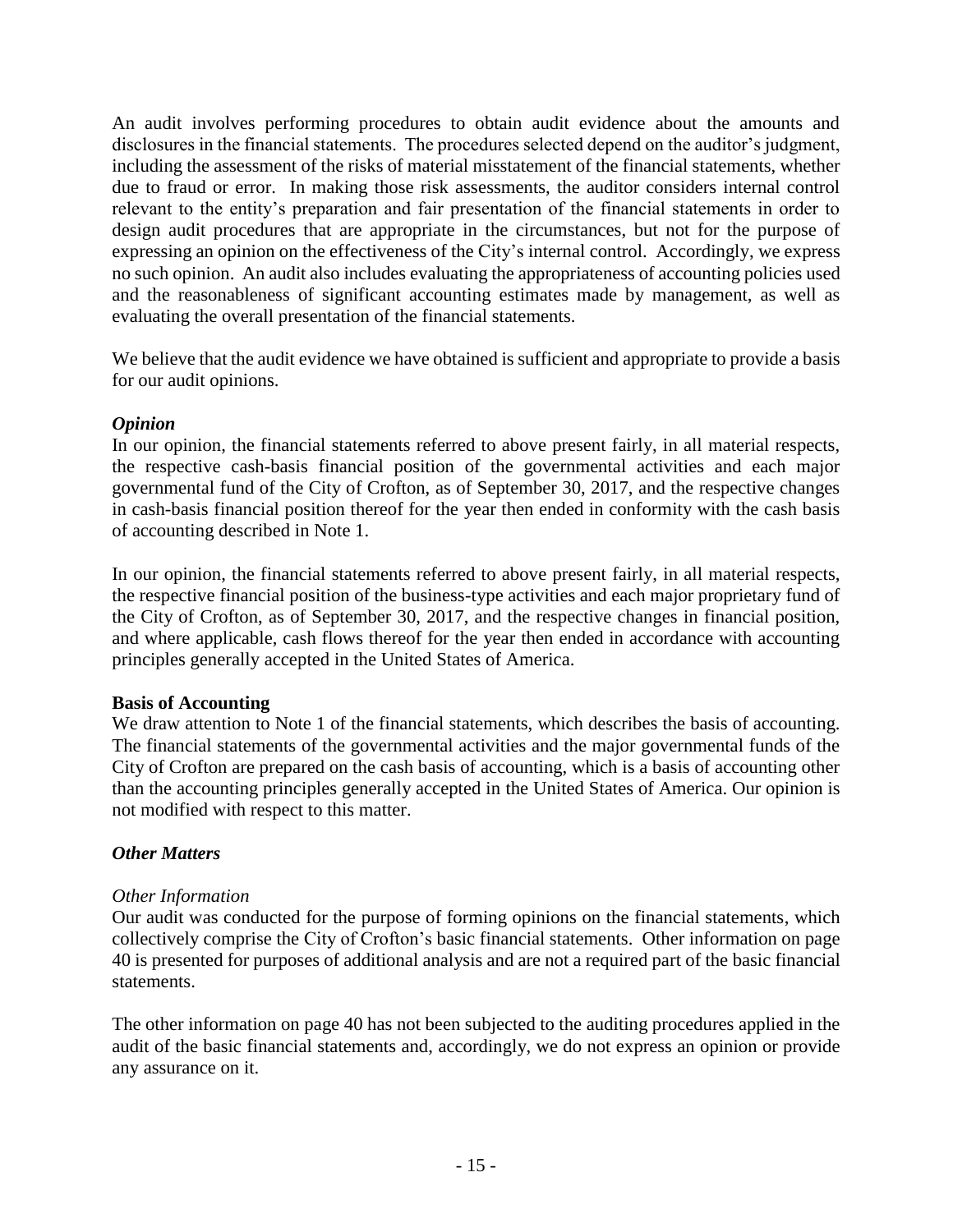#### *Other Reporting Required by Government Auditing Standards*

In accordance with *Government Auditing Standards*, we have also issued our report dated March 26, 2018, on our consideration of the City of Crofton's internal control over financial reporting and on our tests of its compliance with certain provisions of laws, regulations, contracts, and grant agreements and other matters. The purpose of that report is to describe the scope of our testing of internal control over financial reporting and compliance and the results of that testing, not to provide an opinion on internal control over financial reporting or on compliance. That report is an integral part of an audit performed in accordance with *Government Auditing Standards* in considering the City of Crofton's internal control over financial reporting and compliance.

Craig Kubicere

March 26, 2018 Craig Kubicek, CPA, CFE Assistant Deputy Auditor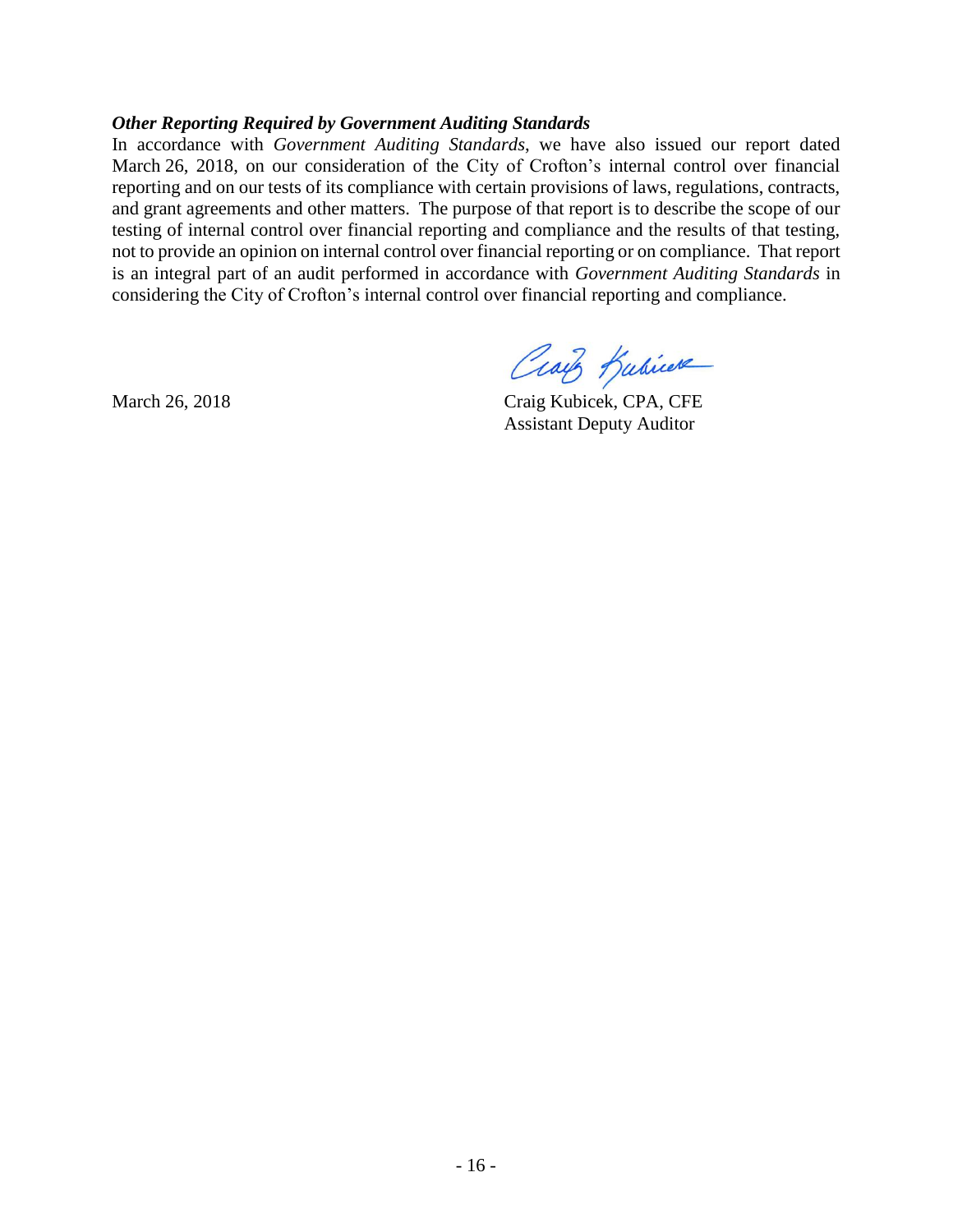# **STATEMENT OF NET POSITION - GOVERNMENTAL ACTIVITIES - CASH BASIS** CITY OF CROFTON **STATEMENT OF NET POSITION - BUSINESS-TYPE ACTIVITIES - ACCRUAL BASIS**

September 30, 2017

|                                                                      | <b>Primary Government</b> |              |    |               |       |         |
|----------------------------------------------------------------------|---------------------------|--------------|----|---------------|-------|---------|
|                                                                      |                           | Governmental |    | Business-Type |       |         |
|                                                                      | Activities                |              |    | Activities    | Total |         |
| <b>ASSETS</b>                                                        |                           |              |    |               |       |         |
| <b>Current Assets</b>                                                |                           |              |    |               |       |         |
| Cash and Cash Equivalents                                            | \$                        | 10,576       | \$ | 165,288       | \$    | 175,864 |
| Cash on Hand with County Treasurer                                   |                           | 5,760        |    |               |       | 5,760   |
| <b>Accounts Receivable</b>                                           |                           |              |    | 57,640        |       | 57,640  |
| Inventory                                                            |                           |              |    | 8,000         |       | 8,000   |
| Restricted Cash and Cash Equivalents                                 |                           | 81,073       |    |               |       | 81,073  |
| <b>Total Current Assets</b>                                          |                           | 97,409       |    | 230,928       |       | 328,337 |
| <b>Noncurrent Assets</b>                                             |                           |              |    |               |       |         |
| <b>Restricted Cash and Cash Equivalents</b><br><b>Capital Assets</b> |                           |              |    | 19,900        |       | 19,900  |
| Land                                                                 |                           |              |    | 85,360        |       | 85,360  |
| Depreciable Assets (Net)                                             |                           |              |    | 258,298       |       | 258,298 |
| <b>Total Noncurrent Assets</b>                                       |                           |              |    | 363,558       |       | 363,558 |
| <b>TOTAL ASSETS</b>                                                  |                           | 97,409       |    | 594,486       |       | 691,895 |
| <b>LIABILITIES</b>                                                   |                           |              |    |               |       |         |
| <b>Current Liabilities</b>                                           |                           |              |    |               |       |         |
| <b>Accounts Payable</b>                                              |                           |              |    | 937           |       | 937     |
| <b>Accrued Expenses</b>                                              |                           |              |    | 6             |       | 6       |
| <b>Total Current Liabilities</b>                                     |                           |              |    | 943           |       | 943     |
| <b>Noncurrent Liabilities</b>                                        |                           |              |    |               |       |         |
| <b>Customer Deposits</b>                                             |                           |              |    | 19,900        |       | 19,900  |
| <b>TOTAL LIABILITIES</b>                                             |                           |              |    | 20,843        |       | 20,843  |
| <b>NET POSITION</b>                                                  |                           |              |    |               |       |         |
| Net Investment in Capital Assets                                     |                           |              |    | 343,658       |       | 343,658 |
| Restricted for:                                                      |                           |              |    |               |       |         |
| Police                                                               |                           | 14,927       |    |               |       | 14,927  |
| Special Revenue                                                      |                           | 29,115       |    |               |       | 29,115  |
| <b>Capital Improvements</b>                                          |                           | 38,007       |    |               |       | 38,007  |
| Unrestricted                                                         |                           | 15,360       |    | 229,985       |       | 245,345 |
| TOTAL NET POSITION                                                   | \$                        | 97,409       | \$ | 573,643       | \$    | 671,052 |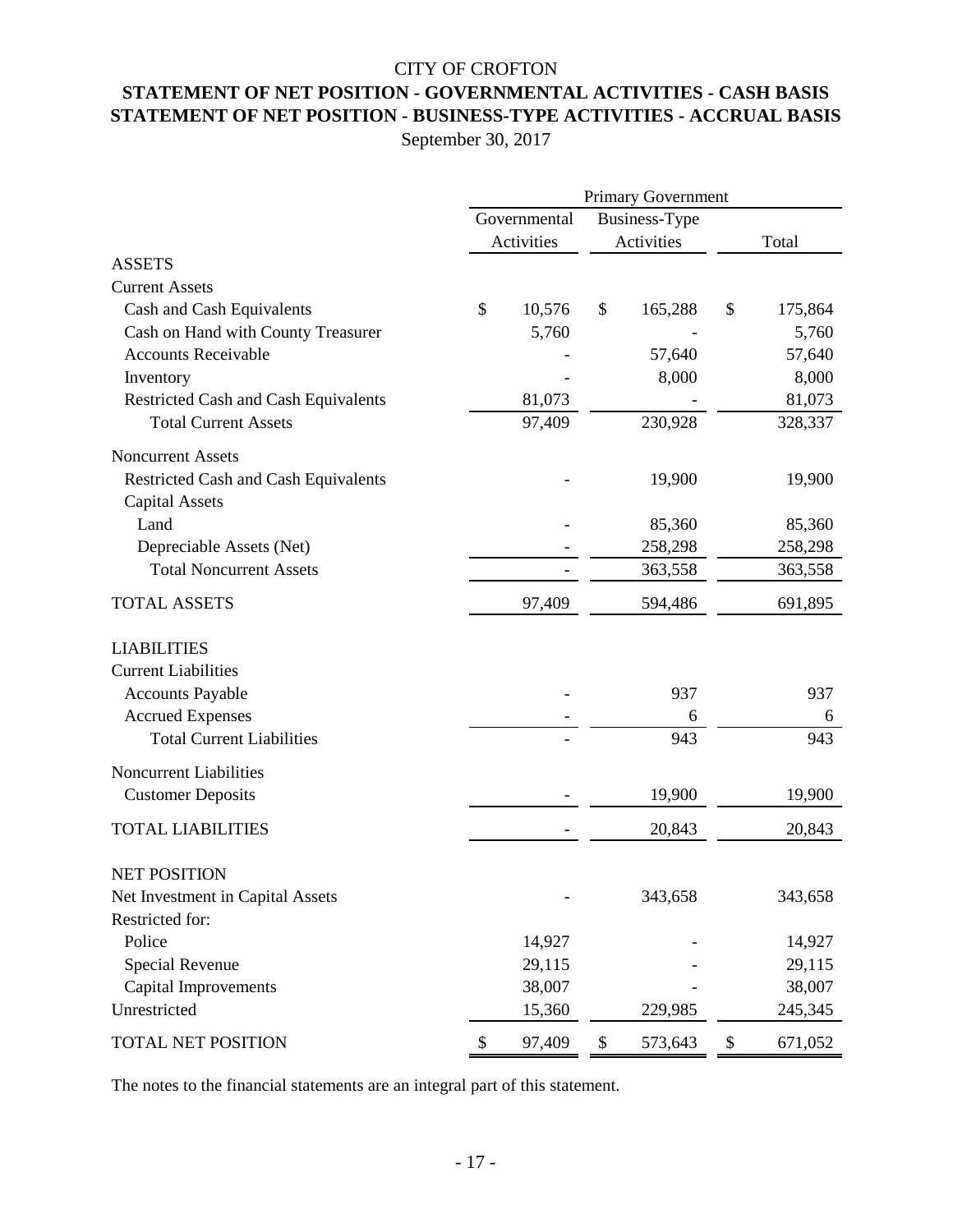# CITY OF CROFTON **STATEMENT OF ACTIVITIES - GOVERNMENTAL ACTIVITIES - CASH BASIS STATEMENT OF ACTIVITIES - BUSINESS-TYPE ACTIVITIES - ACCRUAL BASIS**

For the Year Ended September 30, 2017

|                                       |                                  |           | Program<br>Receipts/Revenues           | Net (Disbursements/Expenses)<br>Receipts/Revenue and Changes in Net Position<br>Primary Government |                             |           |                  |  |  |
|---------------------------------------|----------------------------------|-----------|----------------------------------------|----------------------------------------------------------------------------------------------------|-----------------------------|-----------|------------------|--|--|
|                                       |                                  |           |                                        |                                                                                                    |                             |           |                  |  |  |
| Functions/Programs:                   | Disbursements/<br>Expenses       |           | Charges<br>for Services                | Governmental<br>Activities                                                                         | Business-Type<br>Activities |           | Total            |  |  |
| Governmental Activities:              |                                  |           |                                        |                                                                                                    |                             |           |                  |  |  |
| <b>General Government</b>             | \$<br>170,139                    | \$        |                                        | \$<br>(170, 139)                                                                                   | \$                          |           | \$<br>(170, 139) |  |  |
| Public Health and Safety              | 95,321                           |           |                                        | (95, 321)                                                                                          |                             |           | (95, 321)        |  |  |
| <b>Public Works</b>                   | 77,787                           |           |                                        | (77, 787)                                                                                          |                             |           | (77, 787)        |  |  |
| <b>Culture and Recreation</b>         | 108,452                          |           | 12,324                                 | (96, 128)                                                                                          |                             |           | (96, 128)        |  |  |
| <b>Community Development</b>          | 68,473                           |           |                                        | (68, 473)                                                                                          |                             |           | (68, 473)        |  |  |
| <b>Capital Projects</b>               | 142,358                          |           |                                        | (142, 358)                                                                                         |                             |           | (142, 358)       |  |  |
| Debt Service                          | 1,150,976                        |           |                                        | (1,150,976)                                                                                        |                             |           | (1,150,976)      |  |  |
| <b>Total Governmental Activities</b>  | 1,813,506                        |           | 12,324                                 | (1,801,182)                                                                                        |                             |           | (1,801,182)      |  |  |
| <b>Business-Type Activities:</b>      |                                  |           |                                        |                                                                                                    |                             |           |                  |  |  |
| Water                                 | 217,208                          |           | 193,049                                |                                                                                                    |                             | (24, 159) | (24, 159)        |  |  |
| Sewer                                 | 85,965                           |           | 123,588                                |                                                                                                    |                             | 37,623    | 37,623           |  |  |
| Sanitation                            | 45,365                           |           | 43,423                                 |                                                                                                    |                             | (1,942)   | (1,942)          |  |  |
| <b>Total Business-Type Activities</b> | 348,538                          |           | 360,060                                |                                                                                                    |                             | 11,522    | 11,522           |  |  |
| <b>Total Primary Government</b>       | 2,162,044                        | \$        | 372,384                                | (1,801,182)                                                                                        |                             | 11,522    | (1,789,660)      |  |  |
|                                       | General Receipts/Revenues:       |           |                                        |                                                                                                    |                             |           |                  |  |  |
|                                       | Debt Proceeds                    |           |                                        | 1,101,886                                                                                          |                             |           | 1,101,886        |  |  |
|                                       | Taxes:                           |           |                                        |                                                                                                    |                             |           |                  |  |  |
|                                       |                                  |           | Property Taxes - General Purposes      | 162,896                                                                                            |                             |           | 162,896          |  |  |
|                                       | <b>City Sales Taxes</b>          |           |                                        | 77,011                                                                                             |                             |           | 77,011           |  |  |
|                                       | City Motor Vehicle Sales Taxes   |           |                                        | 29,035                                                                                             |                             |           | 29,035           |  |  |
|                                       | Tax Increment Financing          |           |                                        | 4,002                                                                                              |                             |           | 4,002            |  |  |
|                                       | <b>Licenses and Permits</b>      |           |                                        | 3,652                                                                                              |                             |           | 3,652            |  |  |
|                                       | Intergovernmental                |           |                                        | 128,925                                                                                            |                             |           | 128,925          |  |  |
|                                       | Use of Money and Property        |           |                                        | 105,899                                                                                            |                             |           | 105,899          |  |  |
|                                       |                                  |           | Other Miscellaneous Receipts/Revenues  | 25,174                                                                                             |                             | 107       | 25,281           |  |  |
|                                       |                                  |           | <b>Total General Receipts/Revenues</b> | 1,638,480                                                                                          |                             | $107\,$   | 1,638,587        |  |  |
|                                       | Increase in Net Position         | (162,702) |                                        | 11,629                                                                                             | (151,073)                   |           |                  |  |  |
|                                       | Net Position - Beginning of year |           |                                        | 260,111                                                                                            |                             | 562,014   | 822,125          |  |  |
|                                       | Net Position - End of year       |           |                                        | 97,409<br>\$                                                                                       | \$                          | 573,643   | 671,052<br>\$    |  |  |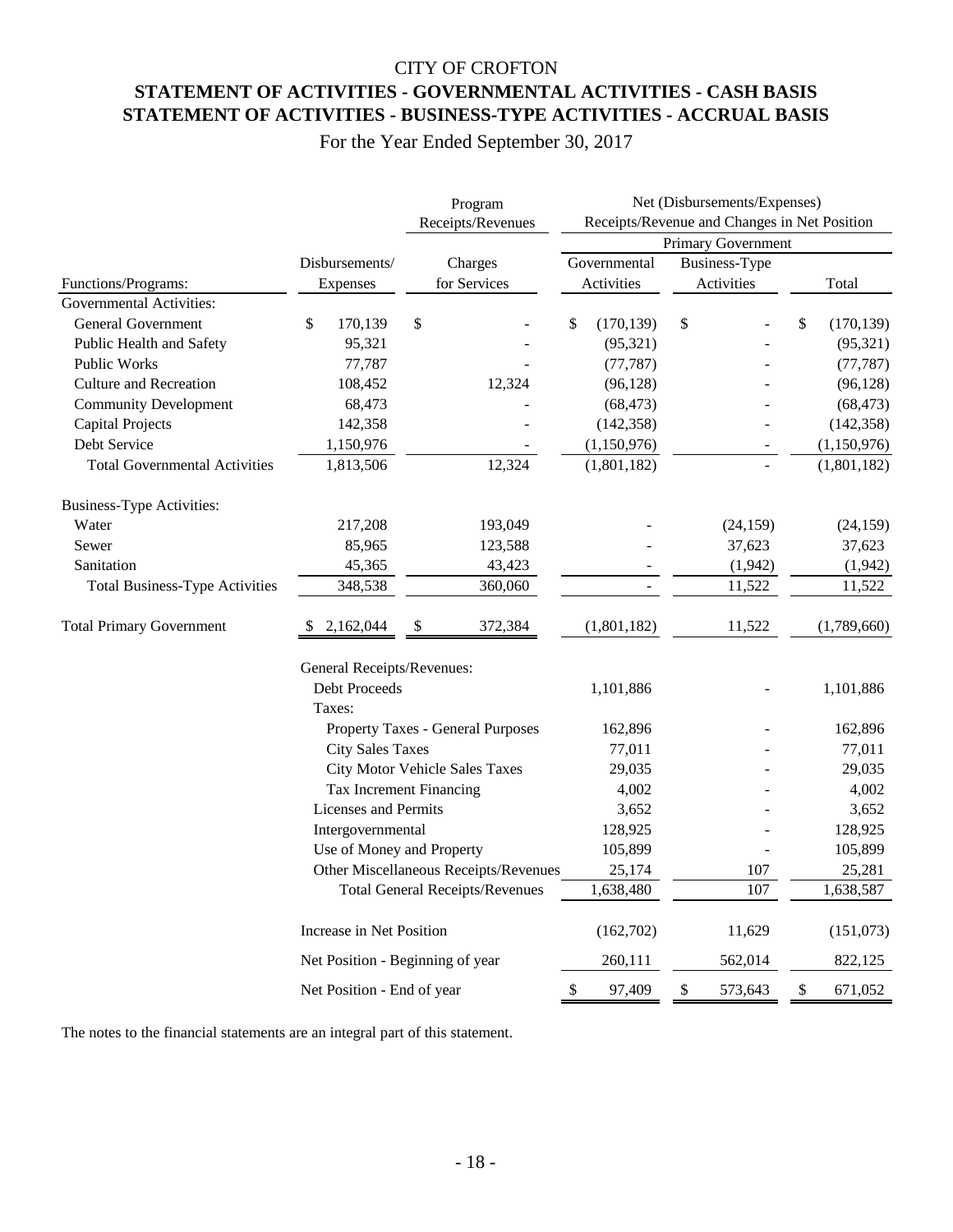# CITY OF CROFTON **STATEMENT OF CASH BASIS ASSETS AND FUND BALANCES GOVERNMENTAL FUNDS - CASH BASIS**

September 30, 2017

|                                       | General<br>Fund |    | Special<br>Revenue Fund  |   | Capital<br>Projects Fund |               | Debt Retirement<br>Fund  | Total        |
|---------------------------------------|-----------------|----|--------------------------|---|--------------------------|---------------|--------------------------|--------------|
| <b>ASSETS</b>                         |                 |    |                          |   |                          |               |                          |              |
| Cash and Cash Equivalents             | \$<br>10,576    | S  | $\overline{\phantom{0}}$ |   | $\overline{\phantom{0}}$ | <sup>\$</sup> | $\overline{\phantom{0}}$ | \$<br>10,576 |
| Cash on Hand with County Treasurer    | 4,784           |    | 976                      |   | -                        |               |                          | 5,760        |
| Restricted Cash and Cash Equivalents  | 14,927          |    | 28,139                   |   | 38,007                   |               |                          | 81,073       |
| <b>TOTAL ASSETS</b>                   | 30,287          |    | 29.115                   |   | 38,007                   |               | $\overline{\phantom{a}}$ | 97,409       |
| <b>FUND BALANCE</b>                   |                 |    |                          |   |                          |               |                          |              |
| Restricted                            | \$<br>14.927    | \$ | 29.115                   | S | 38,007                   | \$            |                          | \$<br>82,049 |
| Unassigned                            | 15,360          |    | $\qquad \qquad$          |   |                          |               |                          | 15,360       |
| <b>TOTAL CASH BASIS FUND BALANCES</b> | 30,287          |    | 29,115                   |   | 38,007                   | \$            |                          | 97,409       |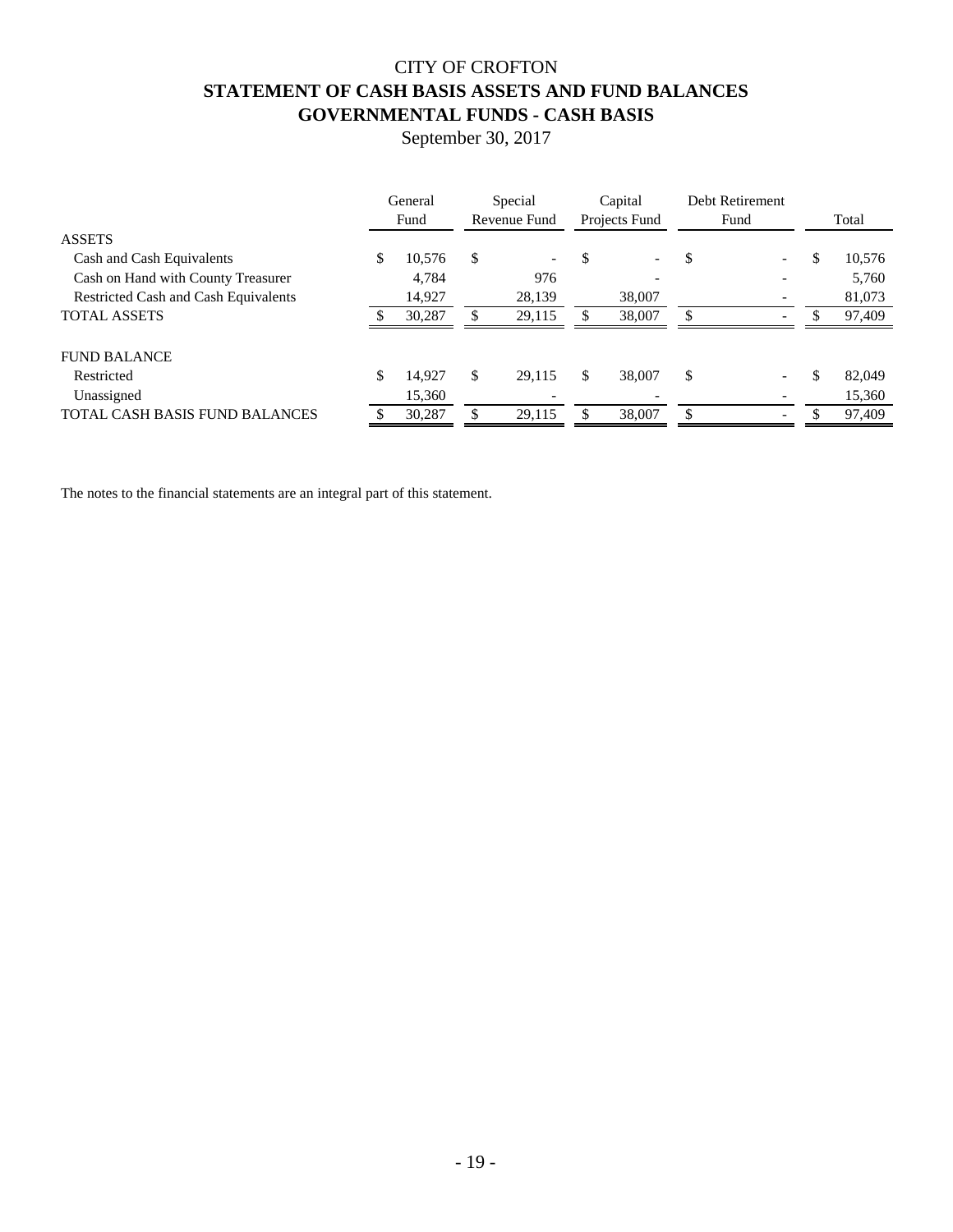# CITY OF CROFTON **STATEMENT OF CASH RECEIPTS, DISBURSEMENTS, AND CHANGES IN CASH BASIS FUND BALANCES GOVERNMENTAL FUNDS - CASH BASIS**

For the Year Ended September 30, 2017

|                                          | General<br>Fund | Special Revenue<br>Fund | Capital<br>Projects Fund | Debt Retirement<br>Fund | Total         |  |
|------------------------------------------|-----------------|-------------------------|--------------------------|-------------------------|---------------|--|
| <b>RECEIPTS</b>                          |                 |                         |                          |                         |               |  |
| Taxes                                    | 195,788<br>\$   | \$<br>77,156            | \$                       | \$                      | 272,944<br>\$ |  |
| Intergovernmental                        | 35,372          | 93,553                  |                          |                         | 128,925       |  |
| <b>Charges for Services</b>              | ÷.              | 12,324                  |                          |                         | 12,324        |  |
| Use of Money and Property                | 103,494         | 2,405                   |                          |                         | 105,899       |  |
| <b>Licenses and Permits</b>              | 3,510           | 142                     |                          |                         | 3,652         |  |
| Miscellaneous                            | 8,648           | 16,526                  |                          |                         | 25,174        |  |
| <b>TOTAL RECEIPTS</b>                    | 346,812         | 202,106                 | ÷,                       | $\sim$                  | 548,918       |  |
| <b>DISBURSEMENTS</b>                     |                 |                         |                          |                         |               |  |
| <b>General Government</b>                | 170,139         |                         |                          |                         | 170,139       |  |
| Public Health and Safety                 | 95,321          |                         |                          |                         | 95,321        |  |
| <b>Public Works</b>                      |                 | 77,787                  |                          |                         | 77,787        |  |
| <b>Culture and Recreation</b>            | 70              | 108,382                 |                          |                         | 108,452       |  |
| <b>Community Development</b>             | 655             | 67,818                  |                          |                         | 68,473        |  |
| Capital Projects                         |                 |                         | 142,358                  |                         | 142,358       |  |
| Debt Service                             |                 |                         |                          |                         |               |  |
| Principal                                |                 |                         |                          | 1,125,886               | 1,125,886     |  |
| Interest                                 |                 |                         |                          | 20,179                  | 20,179        |  |
| Fees and Penalties                       |                 |                         |                          | 4,911                   | 4,911         |  |
| <b>TOTAL DISBURSEMENTS</b>               | 266,185         | 253,987                 | 142,358                  | 1,150,976               | 1,813,506     |  |
| <b>EXCESS (DEFICIENCY) OF RECEIPTS</b>   |                 |                         |                          |                         |               |  |
| <b>OVER DISBURSEMENTS</b>                | 80,627          | (51, 881)               | (142, 358)               | (1,150,976)             | (1,264,588)   |  |
| OTHER FINANCING SOURCES (USES)           |                 |                         |                          |                         |               |  |
| Debt Proceeds                            |                 |                         |                          | 1,100,886               | 1,100,886     |  |
| <b>Loan Proceeds</b>                     | 1,000           |                         |                          |                         | 1,000         |  |
| <b>Transfers</b> In                      | 106,530         | 171,730                 | 65,247                   | 50,090                  | 393,597       |  |
| <b>Transfers Out</b>                     | (338, 247)      | (55,350)                |                          |                         | (393, 597)    |  |
| TOTAL OTHER FINANCING SOURCES            | (230,717)       | 116,380                 | 65,247                   | 1,150,976               | 1,101,886     |  |
| Net Change in Cash Basis Fund Balances   | (150,090)       | 64,499                  | (77, 111)                |                         | (162,702)     |  |
| CASH BASIS FUND BALANCES - BEGINNING     | 180,377         | (35, 384)               | 115,118                  |                         | 260,111       |  |
| <b>CASH BASIS FUND BALANCES - ENDING</b> | 30,287<br>\$    | 29,115<br>\$            | 38,007<br>S              | S                       | 97,409<br>S   |  |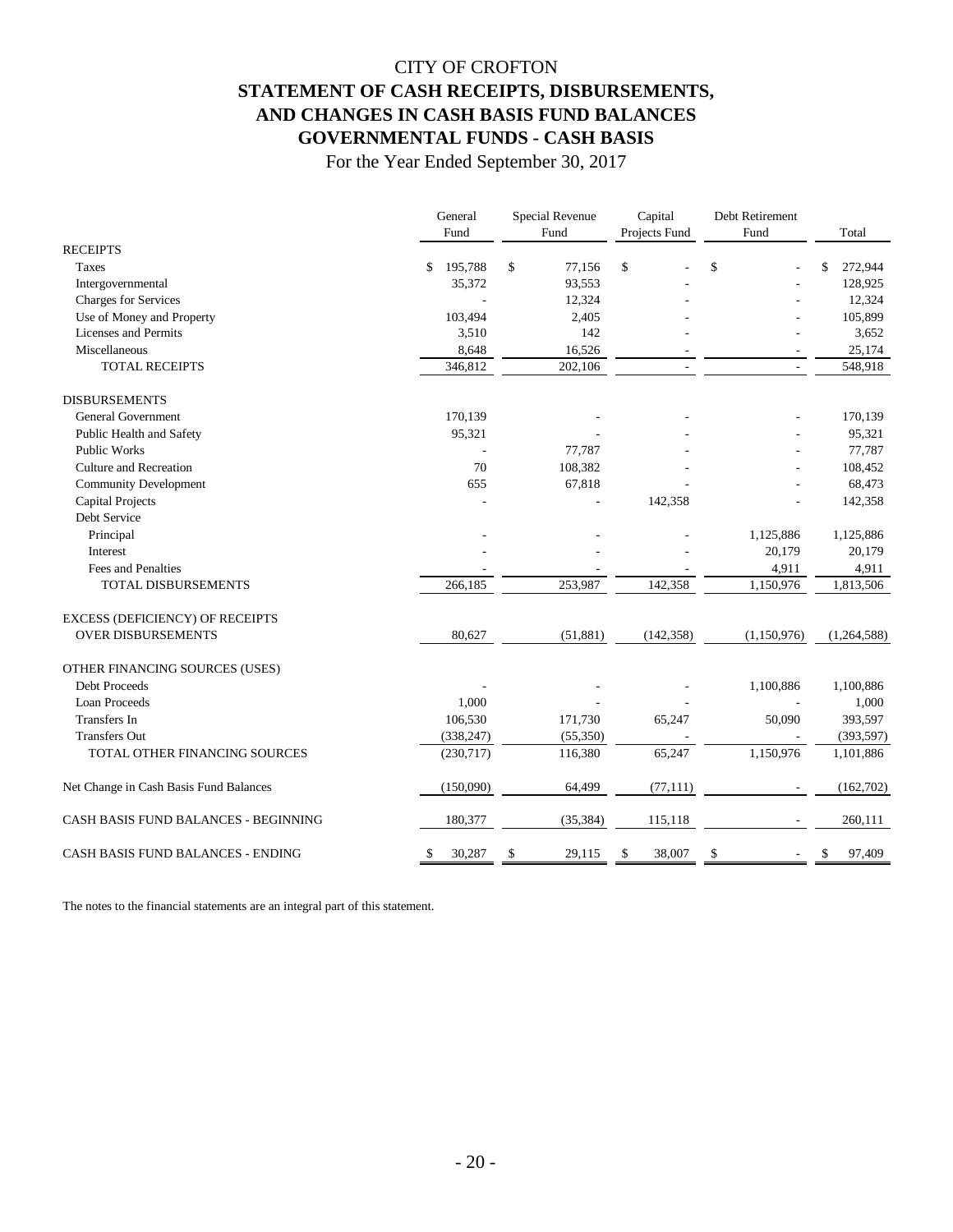# CITY OF CROFTON **STATEMENT OF NET POSITION PROPRIETARY FUNDS - ACCRUAL BASIS**

September 30, 2017

|                                  | Sewer         | Water         | Sanitation  |               |
|----------------------------------|---------------|---------------|-------------|---------------|
|                                  | Fund          | Fund          | Fund        | Total         |
| <b>ASSETS</b>                    |               |               |             |               |
| <b>Current Assets</b>            |               |               |             |               |
| Cash and Cash Equivalents        | \$<br>145,463 | \$<br>29,866  | \$(10,041)  | \$<br>165,288 |
| <b>Accounts Receivable</b>       | 17,704        | 23,957        | 15,979      | 57,640        |
| Inventory                        |               | 8,000         |             | 8,000         |
| <b>Total Current Assets</b>      | 163,167       | 61,823        | 5,938       | 230,928       |
| Noncurrent Assets                |               |               |             |               |
| <b>Restricted Assets - Cash</b>  |               | 19,900        |             | 19,900        |
| <b>Capital Assets</b>            |               |               |             |               |
| Land                             | 41,930        | 41,930        | 1,500       | 85,360        |
| Depreciable Assets               | 220,093       | 908,457       |             | 1,128,550     |
| <b>Accumulated Depreciation</b>  | (184, 178)    | (686, 074)    |             | (870, 252)    |
| <b>Total Noncurrent Assets</b>   | 77,845        | 284,213       | 1,500       | 363,558       |
| <b>TOTAL ASSETS</b>              | 241,012       | 346,036       | 7,438       | 594,486       |
| <b>LIABILITIES</b>               |               |               |             |               |
| <b>Current Liabilities</b>       |               |               |             |               |
| <b>Accounts Payable</b>          | 615           | 322           |             | 937           |
| <b>Payroll Liabilities</b>       | 5             |               |             | 6             |
| <b>Total Current Liabilities</b> | 620           | 323           |             | 943           |
| Noncurrent Liabilities           |               |               |             |               |
| <b>Customer Deposits</b>         |               | 19,900        |             | 19,900        |
| <b>TOTAL LIABILITIES</b>         | 620           | 20,223        |             | 20,843        |
| <b>NET POSITION</b>              |               |               |             |               |
| Net Investment in Capital Assets | 77,845        | 264,313       | 1,500       | 343,658       |
| Unrestricted                     | 162,547       | 61,500        | 5,938       | 229,985       |
| <b>TOTAL NET POSITION</b>        | 240,392<br>\$ | 325,813<br>\$ | 7,438<br>\$ | 573,643<br>\$ |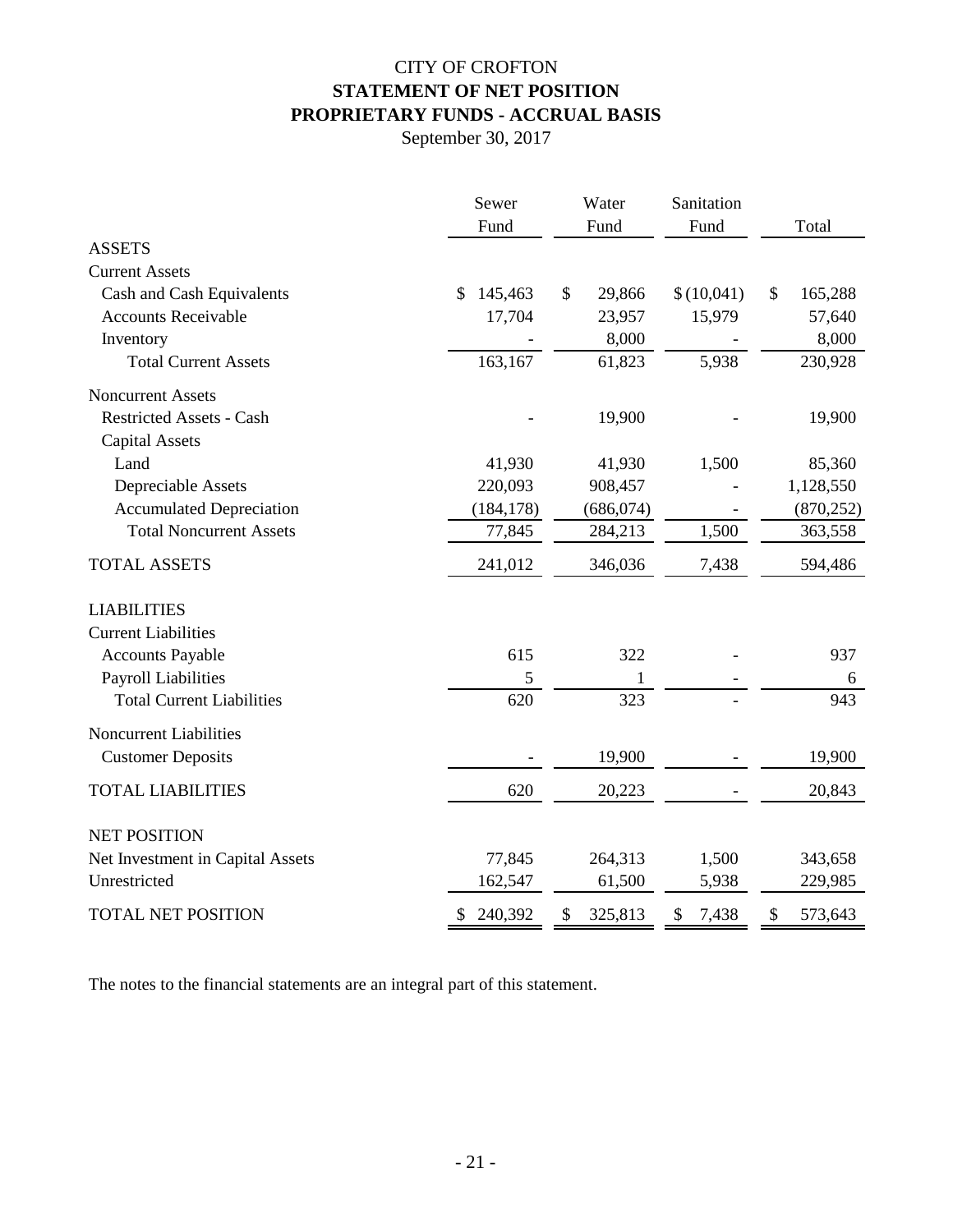# CITY OF CROFTON **STATEMENT OF REVENUES, EXPENSES, AND CHANGES IN NET POSITION PROPRIETARY FUNDS - ACCRUAL BASIS**

For the Year Ended September 30, 2017

|                                 | Sewer<br>Fund | Water<br>Fund | Sanitation<br>Fund | Total         |
|---------------------------------|---------------|---------------|--------------------|---------------|
| <b>OPERATING REVENUES</b>       |               |               |                    |               |
| <b>Charges for Services</b>     | \$123,588     | 193,049<br>\$ | 43,423<br>\$       | 360,060<br>\$ |
| Miscellaneous                   |               | 107           |                    | 107           |
| TOTAL OPERATING REVENUES        | 123,588       | 193,156       | 43,423             | 360,167       |
| <b>OPERATING EXPENSES:</b>      |               |               |                    |               |
| <b>Personnel Services</b>       | 58,333        | 18,711        |                    | 77,044        |
| <b>Professional Fees</b>        | 150           | 1,700         |                    | 1,850         |
| <b>Materials and Supplies</b>   | 1,889         | 9,371         |                    | 11,260        |
| Repairs and Maintenance         | 1,570         | 1,603         |                    | 3,173         |
| <b>Utilities</b>                | 10,225        | 194           |                    | 10,419        |
| <b>Contracted Services</b>      | 11,660        | 18,609        | 45,365             | 75,634        |
| <b>Cost of Goods Sold</b>       |               | 148,614       |                    | 148,614       |
| Depreciation                    | 1,355         | 18,151        |                    | 19,506        |
| Miscellaneous                   | 783           | 255           |                    | 1,038         |
| <b>TOTAL OPERATING EXPENSES</b> | 85,965        | 217,208       | 45,365             | 348,538       |
| OPERATING INCOME (LOSS)         | 37,623        | (24, 052)     | (1,942)            | 11,629        |
| <b>CHANGE IN NET POSITION</b>   | 37,623        | (24,052)      | (1,942)            | 11,629        |
| TOTAL NET POSITION, BEGINNING   | 202,769       | 349,865       | 9,380              | 562,014       |
| TOTAL NET POSITION, ENDING      | \$240,392     | 325,813<br>S  | 7,438<br>\$        | 573,643<br>\$ |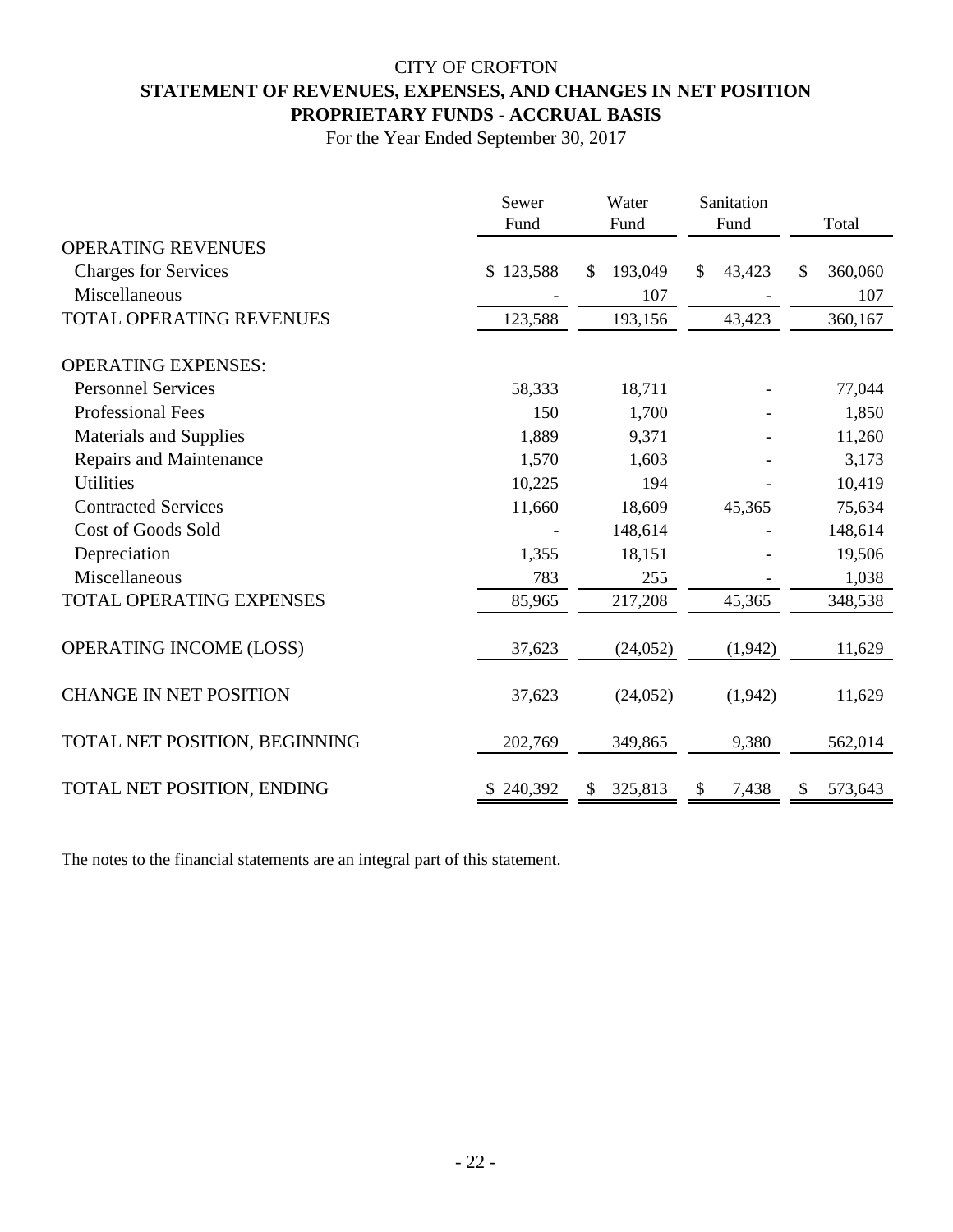# CITY OF CROFTON **STATEMENT OF CASH FLOWS PROPRIETARY FUNDS - ACCRUAL BASIS**

For the Year Ended September 30, 2017

|                                                                                                   | Sewer         | Water        | Sanitation |               |
|---------------------------------------------------------------------------------------------------|---------------|--------------|------------|---------------|
|                                                                                                   | Fund          | Fund         | Fund       | Total         |
| <b>CASH FLOWS FROM OPERATING</b>                                                                  |               |              |            |               |
| <b>ACTIVITIES</b>                                                                                 |               |              |            |               |
| <b>Cash Received From Customers</b>                                                               | 128,935<br>\$ | \$216,062    | \$35,535   | \$<br>380,532 |
| <b>Cash Paid For Contractual Services</b>                                                         | (11,660)      | (30, 927)    | (45,365)   | (87, 952)     |
| <b>Cash Paid For Personnel Services</b>                                                           | (58, 575)     | (18,957)     |            | (77, 532)     |
| <b>Other Cash Expenses</b>                                                                        | (17,066)      | (166, 354)   |            | (183, 420)    |
| Net Cash Provided by (Used in)                                                                    |               |              |            |               |
| <b>Operating Activites</b>                                                                        | 41,634        | (176)        | (9,830)    | 31,628        |
| NET INCREASE (DECREASE) IN CASH                                                                   | 41,634        | (176)        | (9, 830)   | 31,628        |
| CASH AND CASH EQUIVALENTS -                                                                       |               |              |            |               |
| <b>BEGINNING</b>                                                                                  | 103,829       | 49,942       | (211)      | 153,560       |
| CASH AND CASH EQUIVALENTS -                                                                       |               |              |            |               |
| <b>ENDING</b>                                                                                     | 145,463<br>Ÿ. | 49,766<br>\$ | \$(10,041) | 185,188<br>\$ |
| Reconciliation of Operating Income (Loss) to Net Cash Provided by (Used in) Operating Activities: |               |              |            |               |
| Operating Income (Loss)                                                                           | 37,623        | (24, 052)    | (1,942)    | 11,629        |
| Adjustments to Reconcile:                                                                         |               |              |            |               |
| Depreciation                                                                                      | 1,355         | 18,151       |            | 19,506        |
| Change in Assets & Liabilities:                                                                   |               |              |            |               |
| Decrease in Accounts Receivable                                                                   | 5,347         | 22,206       | (7,888)    | 19,665        |
| (Decrease) in Accounts Payable                                                                    | (1,703)       | (15, 657)    |            | (17,360)      |
| (Decrease) in Sales Tax Payable                                                                   | (746)         | (1,278)      |            | (2,024)       |
| Increase in Customer Deposits                                                                     |               | 700          |            | 700           |
| (Decrease) in Payroll Liabilities                                                                 | (242)         | (246)        |            | (488)         |
| <b>Total Adjustments</b>                                                                          | 4,011         | 23,876       | (7,888)    | 19,999        |
| Net Cash Provided by (Used in) Operating Activities                                               | 41,634        | (176)        | (9,830)    | 31,628        |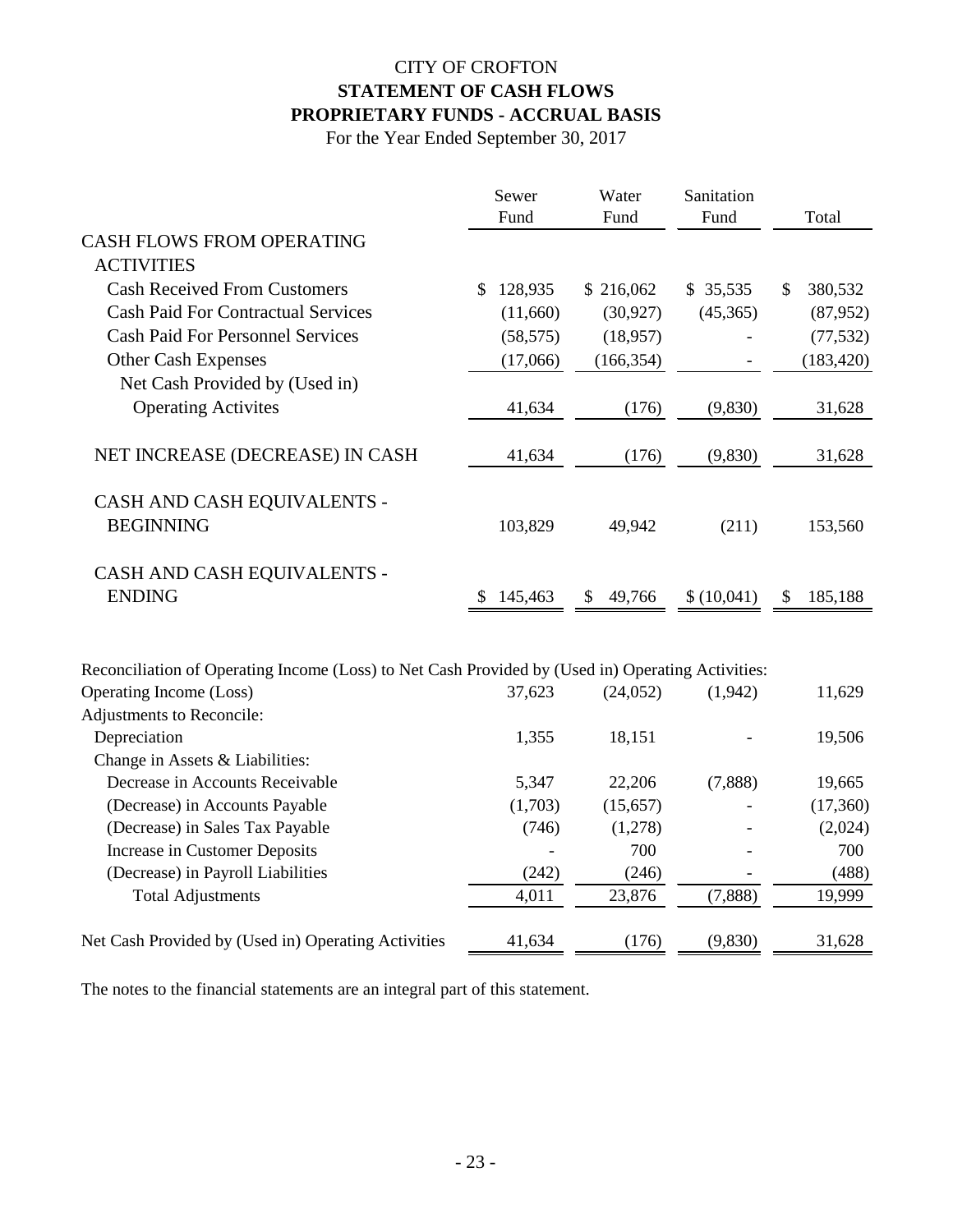# **NOTES TO THE FINANCIAL STATEMENTS**

For the Fiscal Year Ended September 30, 2017

# **1. SUMMARY OF SIGNIFICANT ACCOUNTING POLICIES**

The financial statements of the City of Crofton, Nebraska (City) are prepared in accordance with the cash basis of accounting for governmental funds and the accrual basis for the proprietary funds. The City's reporting entity applies all relevant Governmental Accounting Standards Board (GASB) pronouncements.

The accounting and reporting framework and the more significant accounting principles and practices are discussed in subsequent sections of this Note.

### **A. Reporting Entity**

The City is a political subdivision of the State of Nebraska. The City is incorporated as a City of the second class. The City operates under a Mayor and City Council form of government. Both the Mayor and the City Council are elected officials. The administration of the City government is performed under the direction of the Council by the Mayor. Services provided to residents include public safety, highways and streets, parks, recreation, water and sanitary sewer systems, garbage collection, and general administrative services.

The financial reporting entity consists of the City, which is the primary government.

In determining the financial reporting entity, the City complies with the provisions of GASB Statement No. 61, and has addressed all potential component units (traditionally separate reporting entities) for which the City may be financially accountable, and, as such, should be included within the City's financial statements. The City (the primary government) is financially accountable if it appoints a voting majority of the organization's governing board and (1) it is able to impose its will on the organization or (2) there is a potential for the organization to provide specific financial benefits to or impose specific financial burdens on the City. Additionally, the primary government is required to consider other organizations for which the nature and significance of their relationship with the primary government are such that exclusion would cause the reporting entity's financial statements to be misleading. Based on these criteria, the City has no component units.

#### **B. Basis of Presentation**

#### **Government-Wide Financial Statements**

The Statement of Net Position and Statement of Activities display information about the reporting government as a whole. They include all funds of the City. The statements distinguish between governmental and business-type activities. The effects of interfund activity have been removed from these statements.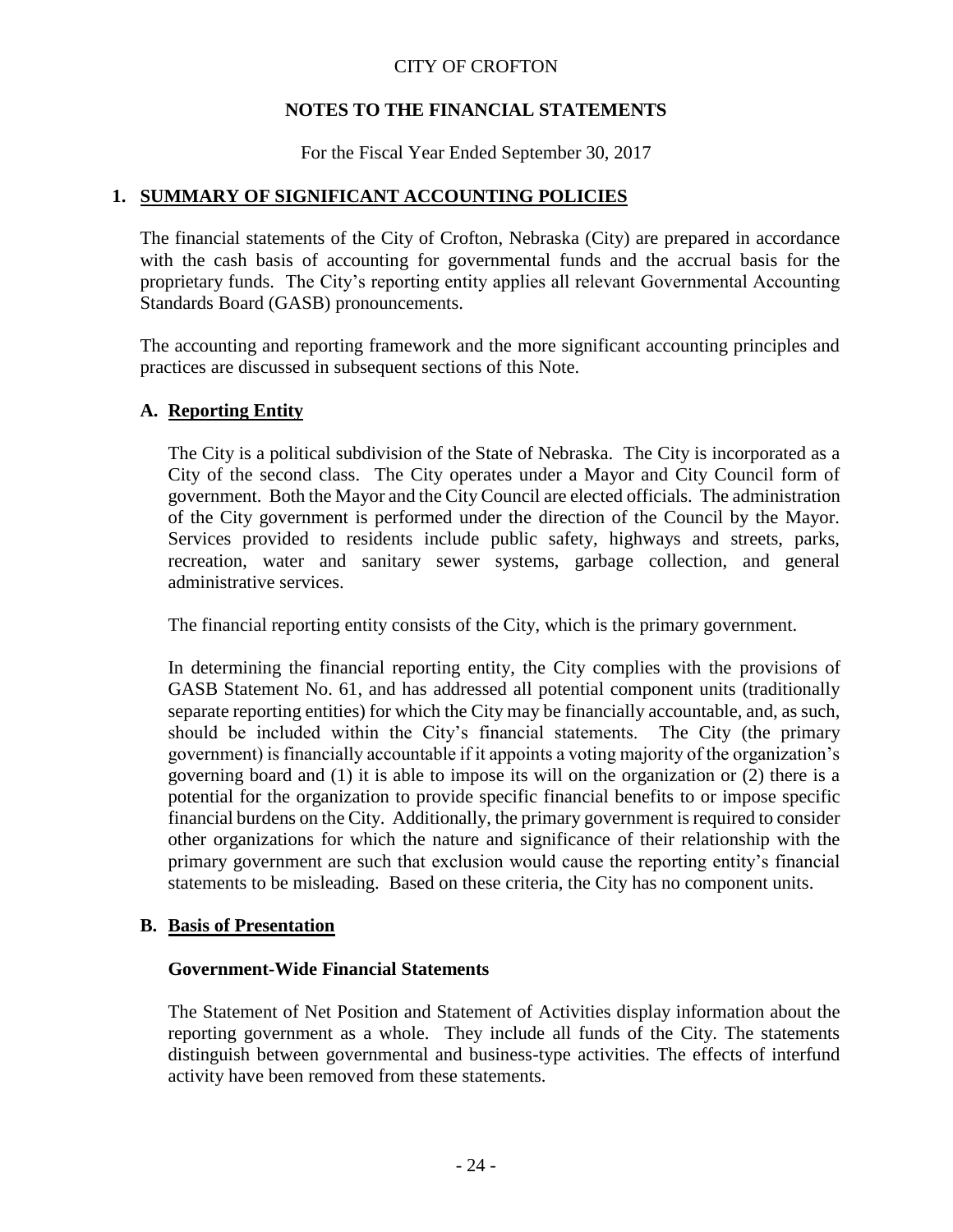#### **NOTES TO THE FINANCIAL STATEMENTS** (Continued)

#### **B. Basis of Presentation** (Continued)

Governmental activities generally are financed through taxes, intergovernmental receipts, and other nonexchange receipts. Business-type activities are financed in whole or in part by fees charged to external parties for goods or services.

The Statement of Activities demonstrates the degree to which the direct disbursements/expenses of a given function or segment is offset by program receipts/revenues. Direct disbursements/expenses are those that are clearly identifiable with a specific function or segment. Program receipts/revenues include: 1) charges to customers or applicants who purchase, use, or directly benefit from goods or services, or privileges provided by a given function or segment; and 2) grants and contributions that are restricted to meeting the operational or capital requirements of a particular function or segment. Taxes and other items not properly included among program receipts/revenues are reported instead as general receipts/revenues.

The City does not allocate indirect costs.

#### **Fund Financial Statements**

Fund financial statements of the reporting entity are organized into funds, each of which is considered to be a separate accounting entity. Each fund is accounted for by providing a separate set of self-balancing accounts that constitute its assets, liabilities, fund equity, receipts/revenues, and disbursements/expenses. Funds are organized into two major categories: governmental and proprietary. An emphasis is placed on major funds within the governmental and proprietary categories. Major funds are funds whose receipts/revenues, disbursements/expenses, assets, or liabilities (excluding extraordinary items) are at least 10 percent of corresponding totals for all governmental or enterprise funds and at least five percent of the aggregate amount for all governmental and enterprise funds. Any other fund may be reported as a major fund if the City's officials believe that fund is particularly important to financial statement users.

The City reports the following types of governmental funds:

*General Fund:* The General Fund is the primary operating fund of the City and is always classified as a major fund. It is used to account for all activities except those legally or administratively required to be accounted for in other funds.

*Special Revenue Fund:* Special Revenue Funds are used to account for the proceeds of specific revenue sources that are legally restricted to expenditures for certain purposes.

*Capital Projects Fund:* The Capital Projects Fund is used to account for resources restricted for the acquisition or construction of specific capital projects.

*Debt Retirement Fund:* The Debt Retirement Fund is used to account for resources restricted for debt retirement expenditures.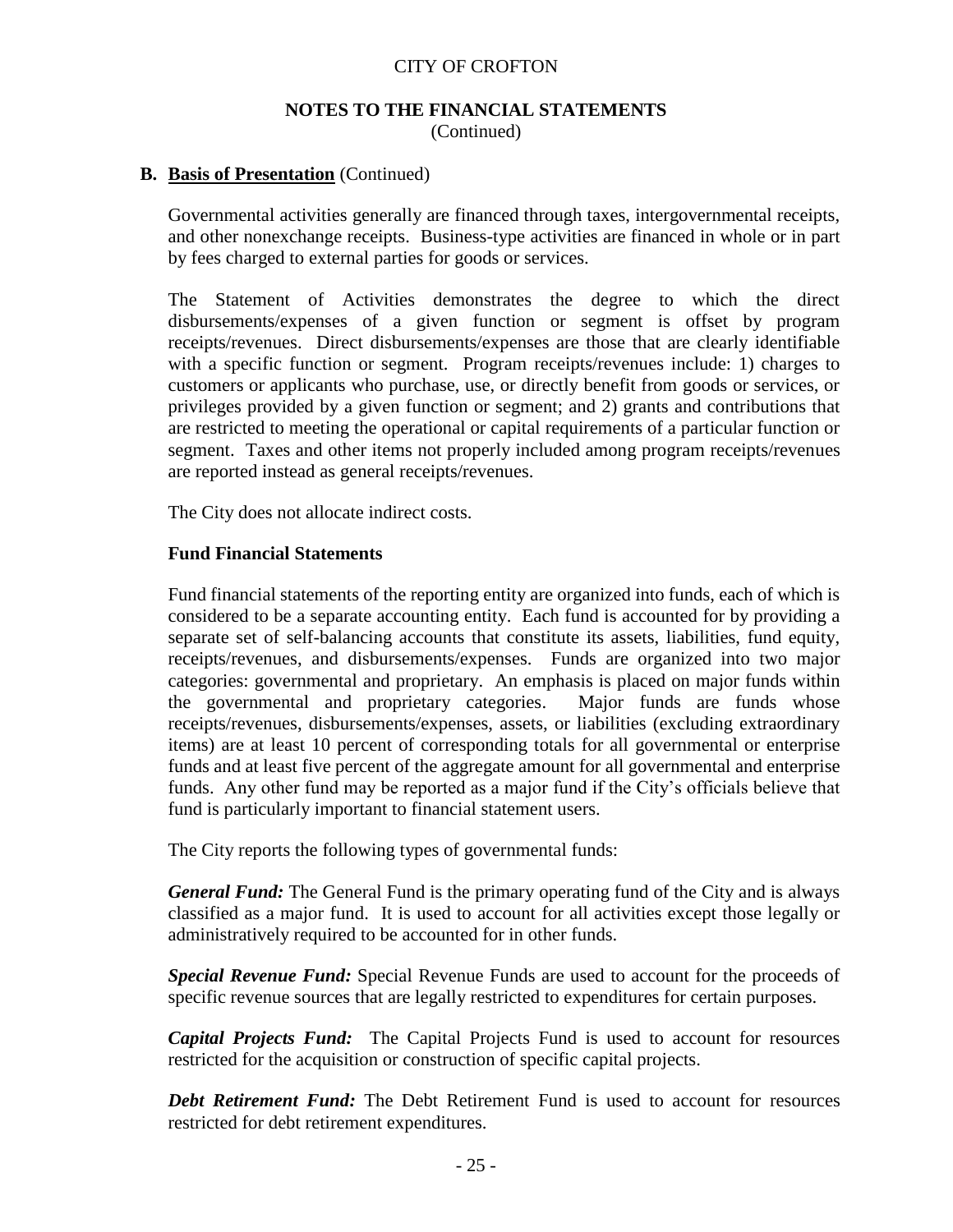#### **NOTES TO THE FINANCIAL STATEMENTS** (Continued)

#### **B. Basis of Presentation** (Concluded)

The City reports the following types of proprietary funds:

*Enterprise Funds:* Enterprise funds are used to account for business-like activities provided to the general public. These activities are financed primarily by user charges and the measurement of financial activity focuses on net income measurement similar to the private sector. The City has the following major enterprise funds:

*Sewer Fund*: This fund accounts for the revenues and expenses related to the Cityowned and operated sewer system. Revenues primarily include charges for sewer services and expenses are generally for system maintenance and testing.

*Water Fund*: This fund accounts for the revenues and expenses related to the City owned and operated water system. Revenues primarily include charges for water services and expenses are generally for purchasing water.

*Sanitation Fund*: This fund accounts for the revenues and expenses related to garbage collection services. Revenues primarily include charges for services and expenses are generally paid to the City's contracted garbage hauler.

#### **C. Measurement Focus, Basis of Accounting**

Measurement focus is a term used to describe "which" transactions are recorded within the various financial statements. Basis of accounting refers to "when" transactions are recorded regardless of the measurement focus applied.

#### **Measurement Focus**

On the government-wide Statement of Net Position and the Statement of Activities, and in the fund financial statements, governmental and business-type activities are presented using the measurement focus defined below.

- a. All governmental activities on the Statement of Net Position and the Statement of Activities, as well as the governmental fund financial statements, utilize the cash basis of accounting. As such, the measurement focus includes only those assets and net position/fund balances arising from cash transactions. This differs from governmental GAAP, which requires the government-wide financial statements to be reported using the "economic resources" measurement focus and the governmental fund financial statements to be reported using the "current financial resources" measurement focus.
- b. The business-type activities on the Statement of Net Position and Statement of Activities, as well as the proprietary fund financial statements, utilize an "economic resources" measurement focus. The accounting objectives of this measurement focus are the determination of operating income, changes in net position (or cost recovery), financial position, and cash flows. All assets and liabilities (whether current or noncurrent) associated with their activities are reported. Proprietary fund equity is classified as net position.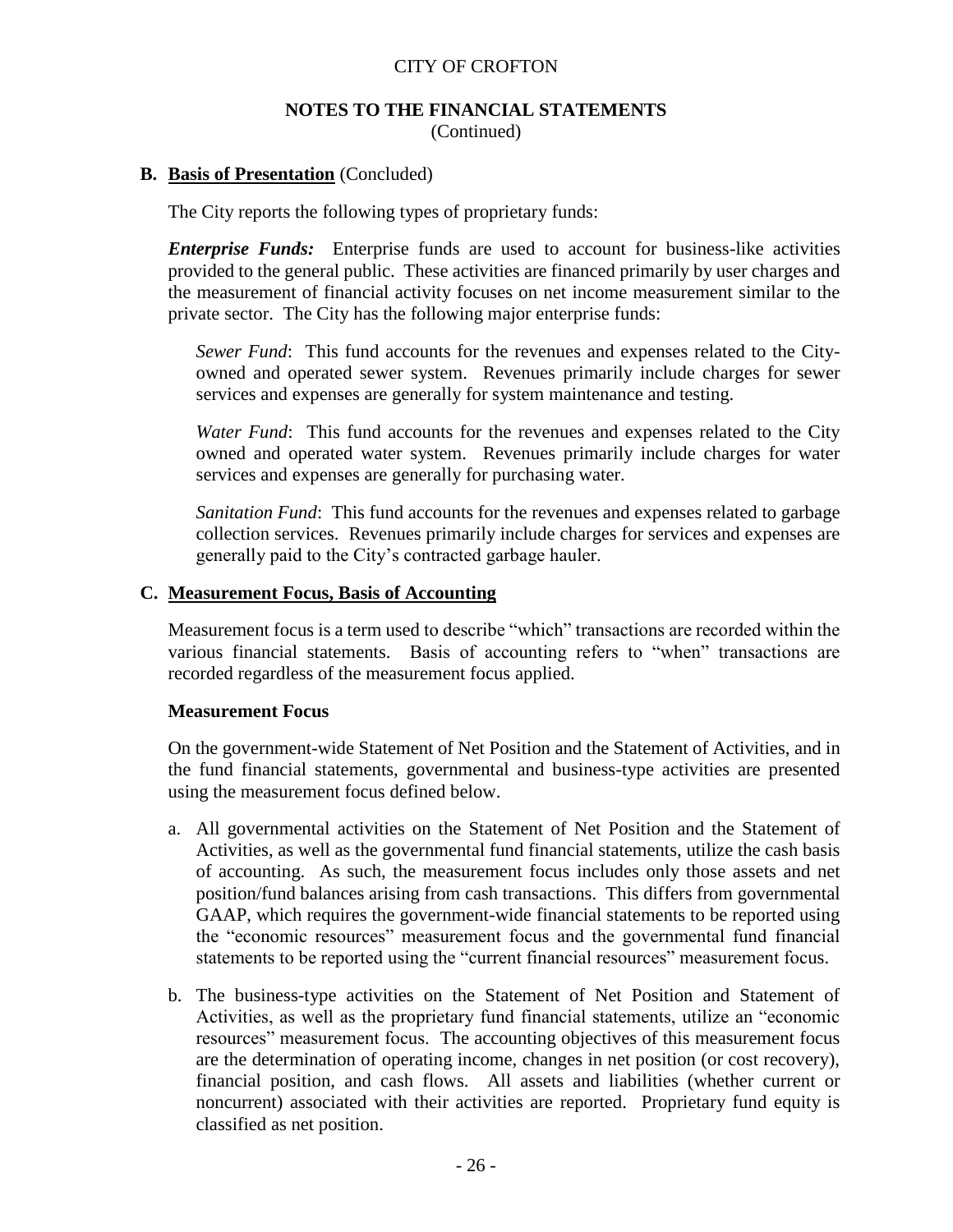## **NOTES TO THE FINANCIAL STATEMENTS** (Continued)

### **C. Measurement Focus, Basis of Accounting** (Concluded)

#### **Basis of Accounting**

Governmental activities in the government-wide Statement of Net Position and Statement of Activities and governmental fund financial statements are presented using the cash basis of accounting. Under this basis receipts are recognized when received, and disbursements are recognized when paid. This basis is a comprehensive basis of accounting other than accounting principles generally accepted in the United States of America.

As a result of the use of this cash basis of accounting, certain assets and their related revenues (such as accounts receivable and revenue for billed or provided services not yet collected) and certain liabilities and their related expenses (such as accounts payable and expenses for goods or services received but not yet paid, and accrued expenses and liabilities) *are not recorded* in these financial statements.

Business-type activities in the government-wide Statement of Net Position and Statement of Activities, and proprietary fund financial statements are presented using the accrual basis of accounting. Under the accrual basis of accounting, revenues are recognized when earned and expenses are recorded when the liability is incurred or economic asset used. Revenues, expenses, gains, losses, assets, and liabilities resulting from exchange and exchange-like transactions are recognized when the exchange takes place.

# **D. Assets, Liabilities, and Equity**

#### **Estimates**

The preparation of financial statements in conformity with accounting principles generally accepted in the United States of America requires management to make estimates and assumptions that affect the reported amounts of assets and liabilities and disclosure of contingent assets and liabilities at the date of the financial statements and the reported amounts of receipts/revenues and disbursements/expenses during the reporting period. Actual results could differ from those estimates.

#### **Cash and Cash Equivalents**

The City's "cash and cash equivalents" include all demand accounts and savings accounts, including certificates of deposit. The County Treasurer's cash represents revenues collected not yet remitted to the City.

#### **Receivables**

In the business-type activities of the governmental-wide statements and the proprietary fund financial statements, receivables consist of all revenues earned at year end and not yet received. An allowance for bad debt has not been set up, as the amount is not considered material. Utility accounts receivable compose the majority of the receivables.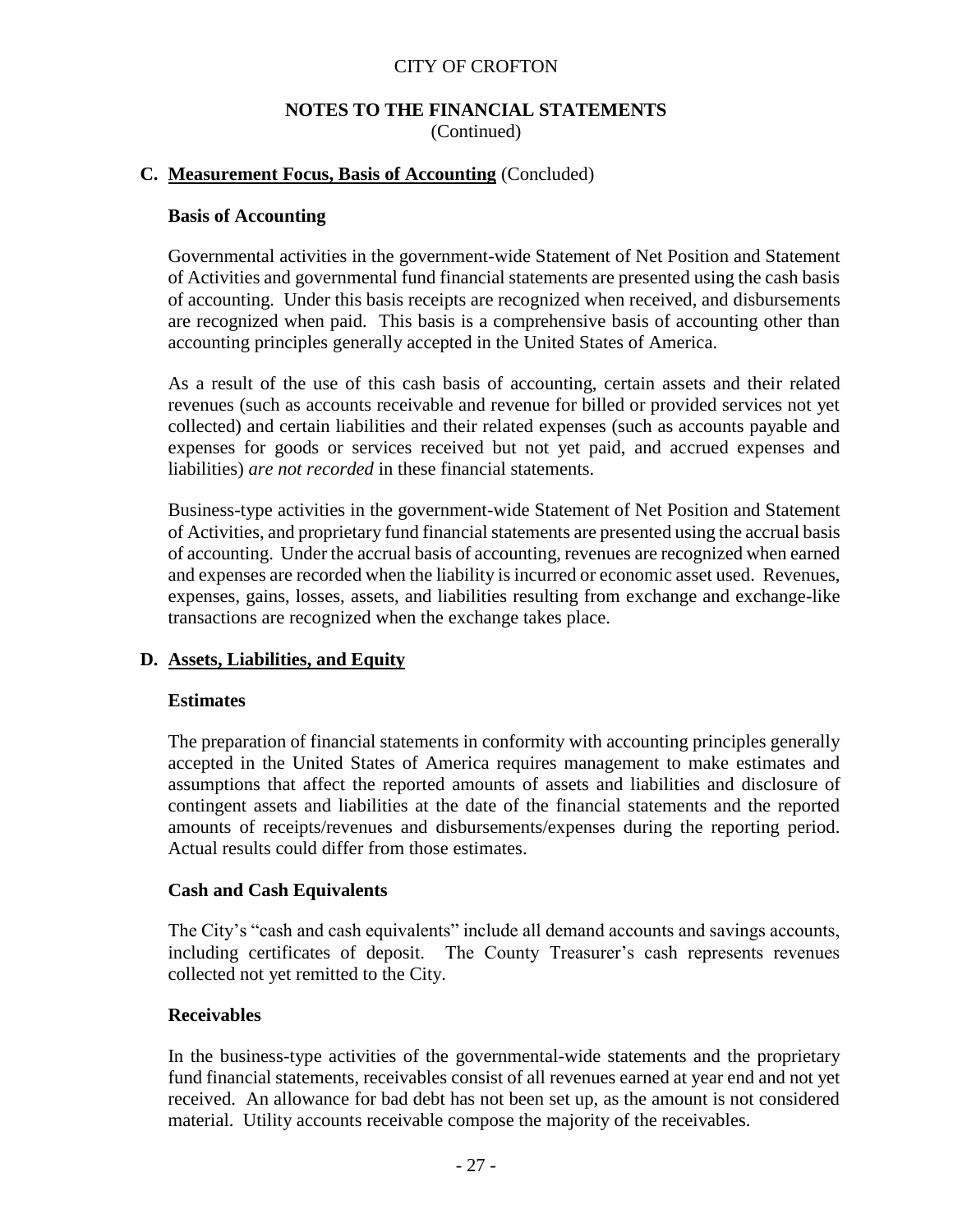#### **NOTES TO THE FINANCIAL STATEMENTS** (Continued)

#### **D. Assets, Liabilities, and Equity** (Continued)

#### **Restricted Assets**

Restricted assets include cash and investments that are legally restricted as to their use. The primary restricted assets are related to proceeds of specific revenue sources that are legally restricted to disbursements/expenses for certain purposes.

#### **Capital Assets**

The accounting treatment over property, plant, and equipment (capital assets) depends on whether the assets are used in governmental fund operations or proprietary fund operations.

#### *Governmental Fund Operations*

Capital assets are not capitalized, but instead are reflected as capital outlay disbursements upon acquisition in the governmental activities of the Statement of Net Position and the governmental fund financials. This differs from GAAP, which requires capital assets, which would include property, plant, equipment, and infrastructure assets (e.g., roads, bridges, sidewalks, and similar items), to be reported in the applicable governmental activities columns in the government-wide financial statements.

Depreciation expenses on capital assets were not recorded in accordance with the cash basis of accounting. Under GAAP, depreciation expenses would be recorded and only the cost of normal maintenance and repairs that does not add to the value of the asset or extend asset life is not capitalized.

#### *Proprietary Fund Operations*

For the business-type activities of the Statement of Net Position and the proprietary fund financial statements, property and equipment are accounted for as capital assets. The City has a \$2,500 capitalization threshold for its machinery, equipment, and vehicles, and a threshold of \$10,000 for buildings and improvements, land improvements, and infrastructure. All capital assets are valued at historical cost or estimated historical cost if actual is unavailable, except for donated capital assets, which are recorded at their estimated fair value at the date of donation.

Depreciation for capital assets is recorded as an allocated expense for business-type activities in the Statement of Activities and the proprietary fund financial statements, while accumulated depreciation is reflected in the net depreciable assets on the Statement of Net Position – Business-Type Activities.

Depreciation is provided over the assets' estimated useful lives using the straight-line method of depreciation. The ranges of estimated useful lives by type of asset are as follows:

| <b>Buildings</b>        | $10-40$ years |
|-------------------------|---------------|
| Infrastructure          | $33-50$ years |
| Machinery and Equipment | $5-10$ years  |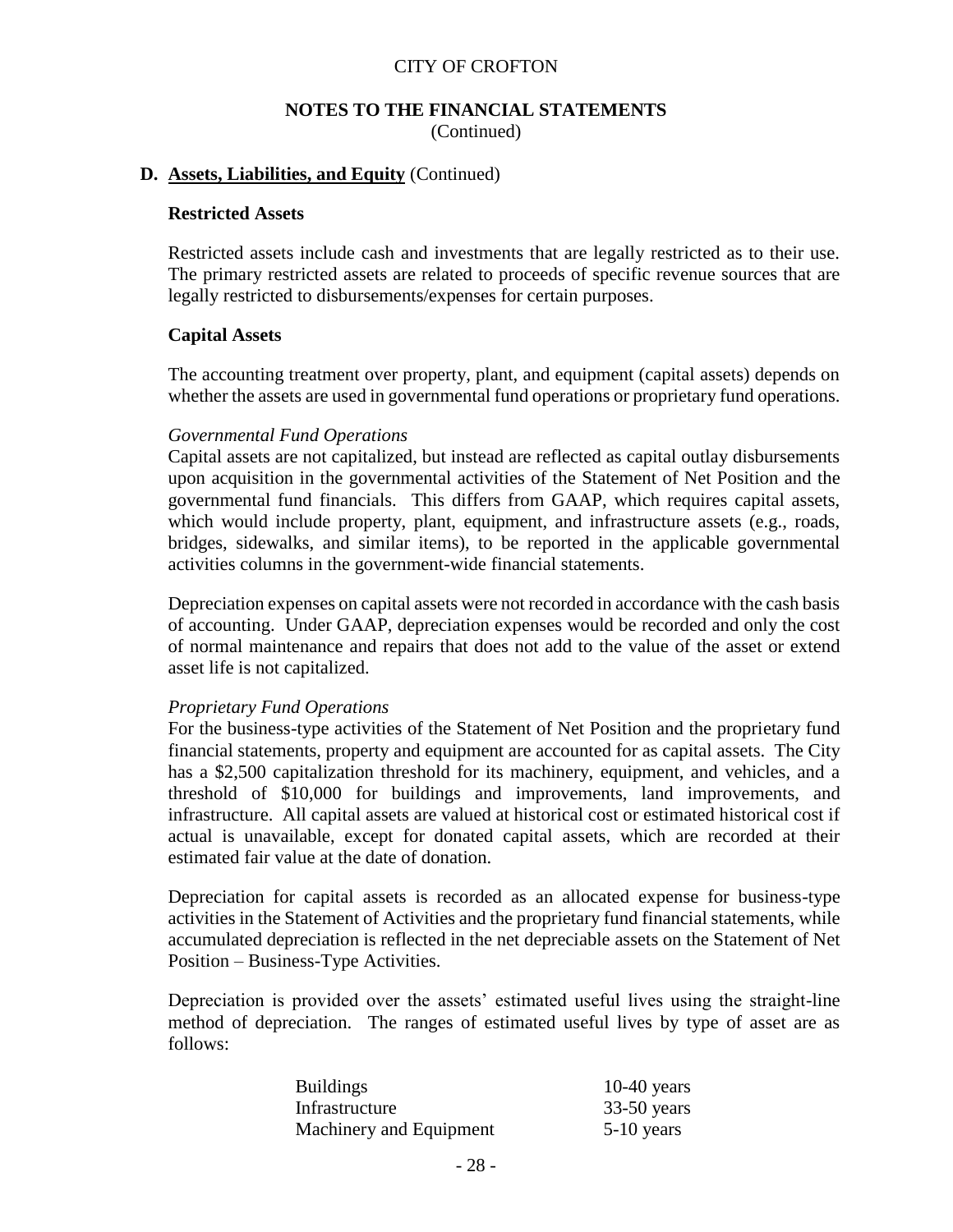#### **NOTES TO THE FINANCIAL STATEMENTS** (Continued)

#### **D. Assets, Liabilities, and Equity** (Continued)

The assets have been valued at cost. The cost of normal maintenance, preservation, and repairs that do not add to the value of the assets or materially extend the assets' lives are not capitalized.

#### **Accounts Payable**

In the business-type activities of the government-wide statements and the proprietary fund financial statements, accounts payables consist of amounts billed to but not yet paid by the City.

#### **Accrued Expenses**

In the business-type activities of the government-wide statements and the proprietary fund financial statements, accrued expenses represent amounts that have been collected but not yet remitted to other parties. The City's accrued expenses include payroll liabilities, such as income taxes and other payroll withholdings that have not yet been remitted to the appropriate State or Federal agencies and sales taxes that have been collected on water and sewer services, but not yet remitted to the State.

#### **Customer Deposits**

In the business-type activities of the government-wide statements and the proprietary fund financial statements, customer deposits represent the amounts paid by water customers per City ordinance for new water service. The amount is owed to the customer when the service is discontinued.

#### **Compensated Absences**

Vested or accumulated vacation leave that is liquidated with expendable available financial resources is reported as a disbursement of the City funds as paid. Upon termination, employees are paid for any unused vacation. Under the cash basis of accounting, the liabilities for compensated absences are not reported since they do not represent liabilities arising from cash transactions. Under GAAP, the compensated absences liability would be reported in the government-wide financial statements.

#### **Long-term Debt**

The accounting treatment of long-term debt depends on whether the assets are used in governmental fund operations or proprietary fund operations.

#### *Governmental Fund Operations*

Under the cash basis of accounting, proceeds from the issuance of long-term debt increase receipts and payment of long-term debt increases disbursements.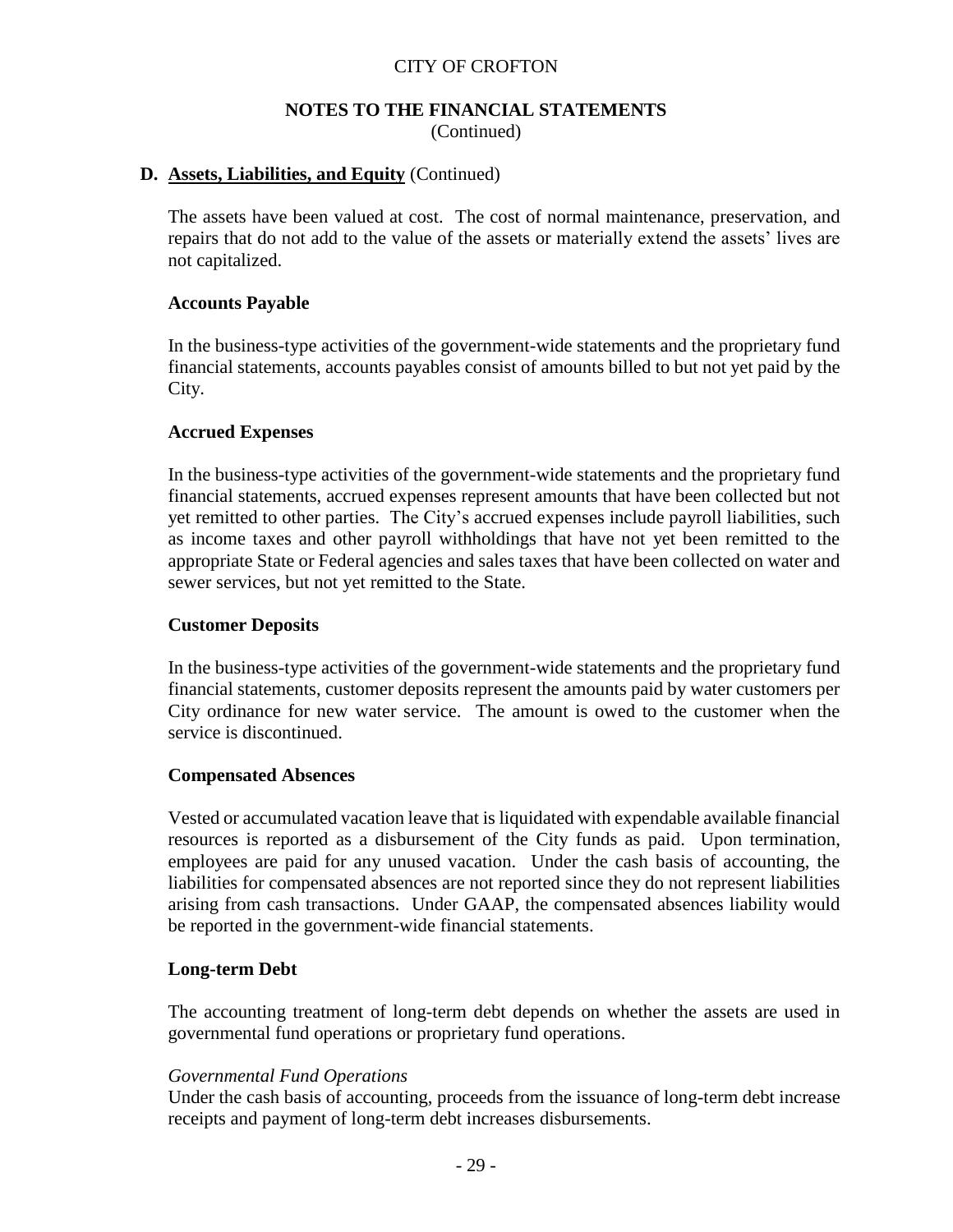#### **NOTES TO THE FINANCIAL STATEMENTS** (Continued)

#### **D. Assets, Liabilities, and Equity** (Continued)

#### *Proprietary Fund Operations*

Long-term debt for business-type activities and proprietary fund financials would be reported as liabilities; however, the City did not have any long-term debt in these types of activities/funds.

### **Equity Classifications**

#### *Government-wide Statements*

Equity is classified as net position and displayed in three components:

- a. Net investment in capital assets Consists of capital assets, including restricted capital assets, net of accumulated depreciation and reduced by the outstanding balances of any bonds, mortgages, notes, or other borrowings that are attributable to the acquisition, construction, or improvement of those assets.
- b. Restricted net position Consists of net position with constraints placed on their use either by (1) external groups such as creditors, grantors, contributors, or laws or regulations of other governments; or (2) law through constitutional provisions or enabling legislation.
- c. Unrestricted net position All other net position that does not meet the definition of "restricted" or "net investment in capital assets."

When both restricted and unrestricted resources are available for use, it is the City's policy to use restricted resources first, then unrestricted resources as they are needed.

#### *Fund Financial Statements*

Governmental fund equity is classified as fund balance. Proprietary fund equity is classified the same as in the government-wide statements.

Effective October 1, 2010, the City adopted GASB Statement No. 54, which redefined how fund balances of the governmental funds are presented in the financial statements. Fund balances are classified as follows:

**Nonspendable**−Amounts that cannot be spent either because they are not in a spendable form or because they are legally or contractually required to be maintained intact.

**Restricted**−Amounts that can be spent only for specific purposes because of the City Charter, City Code, state or federal laws or externally imposed conditions by grantors or creditors.

**Committed**−Amounts that can be used only for specific purposes determined by a formal action by City Council ordinance or resolution.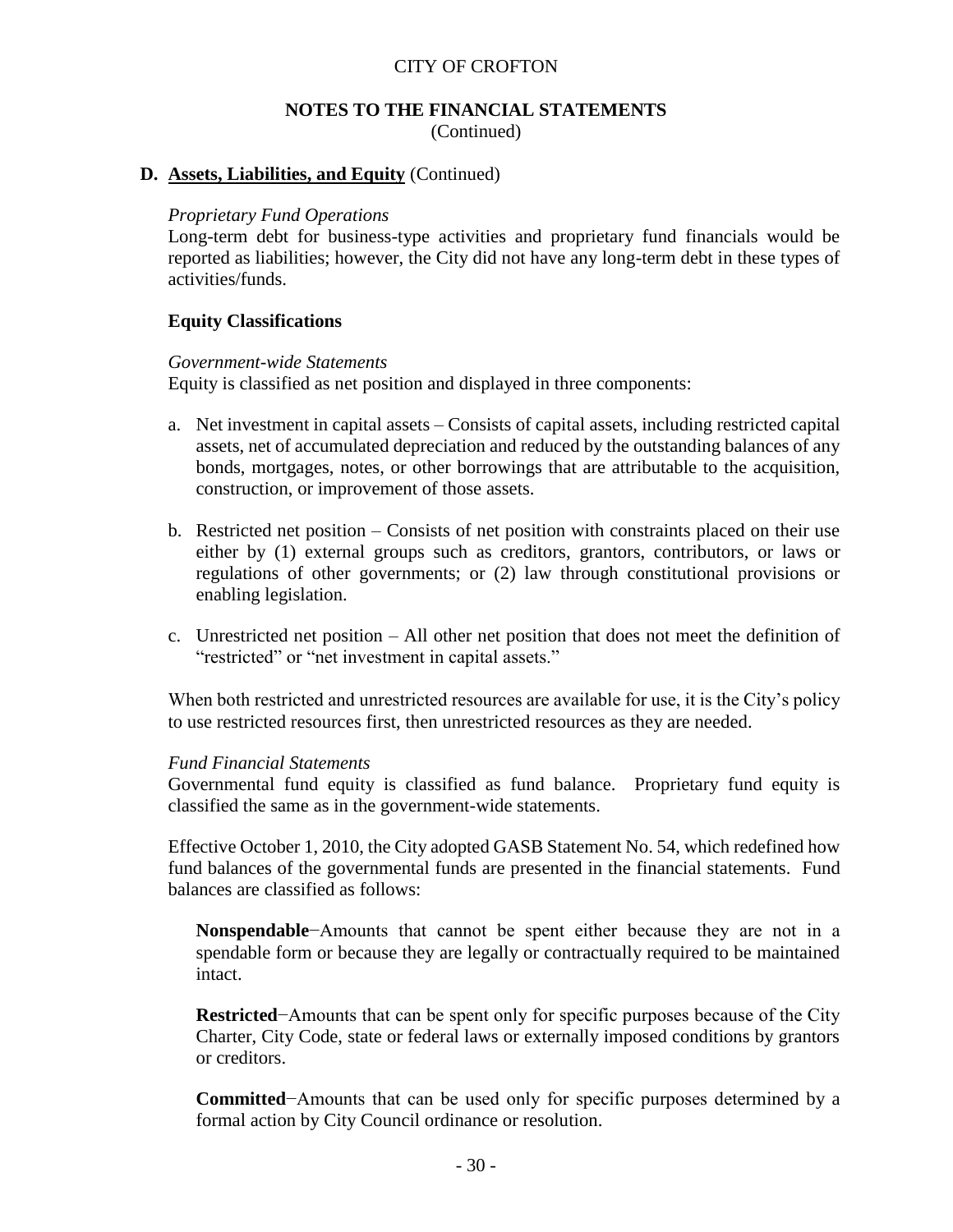#### **NOTES TO THE FINANCIAL STATEMENTS** (Continued)

### **D. Assets, Liabilities, and Equity** (Concluded)

**Assigned**−Amounts that are designated by the Mayor for a specific purpose but are not spendable until a budget ordinance is passed by the City Council.

**Unassigned**−All amounts not included in other spendable classifications.

The details of the fund balances are included in the Governmental Funds Statement of Cash Basis Assets and Fund Balances. Restricted funds are used first as appropriate. Assigned Funds are reduced to the extent that expenditure authority has been budgeted by the City Council or the Assignment has been changed by the Mayor. Decreases to fund balance first reduce Unassigned Fund balance; in the event that Unassigned Fund Balance becomes zero, then Assigned and Committed Fund. Balances are used in that order.

#### **E. Receipts/Revenues and Disbursements/Expenses**

#### **Sales and Use Tax**

The City presently levies a 1% sales tax on taxable sales within the City. The sales tax is collected by the Nebraska Department of Revenue and remitted to the City in the month following receipt. The Nebraska Department of Revenue receives the sales tax approximately one month after collection by vendors. The sales tax is allocated according to the original ballot language that approved the tax: 20% to the repair and/or replacement of City parks and swimming pool, 20% to the City's economic development plan; and 60% to improving infrastructure, including streets, water and sewer facilities, and property tax relief. As of October 1, 2006, sales tax collected on the sale of motor vehicles is recorded in the Street Fund as required by Neb. Rev. Stat. § 39-2510 (Reissue 2016).

#### **Property Taxes**

The City has the power to levy taxes each year sufficient to pay any judgment existing against the City, the interest and principal on bonded debt, as well as taxes authorized by state law.

The tax levies for all political subdivisions in Knox County are certified by the County Board on or before October 15. Real estate taxes are due on December 31 and attach as an enforceable lien and become delinquent in two equal installments on May 1 and September 1. Personal property taxes are due in the same manner as real estate taxes. Delinquent taxes bear 14 percent interest.

Property taxes levied for 2016-2017 are recorded as receipts when received by the County.

#### **Electrical Distribution System Lease**

The City recognizes receipts under a net lease of the electric distribution system. Rental payments are equal to 12 percent of the adjusted gross revenues received during the preceding three months from sales to customers purchasing electricity from the distribution system.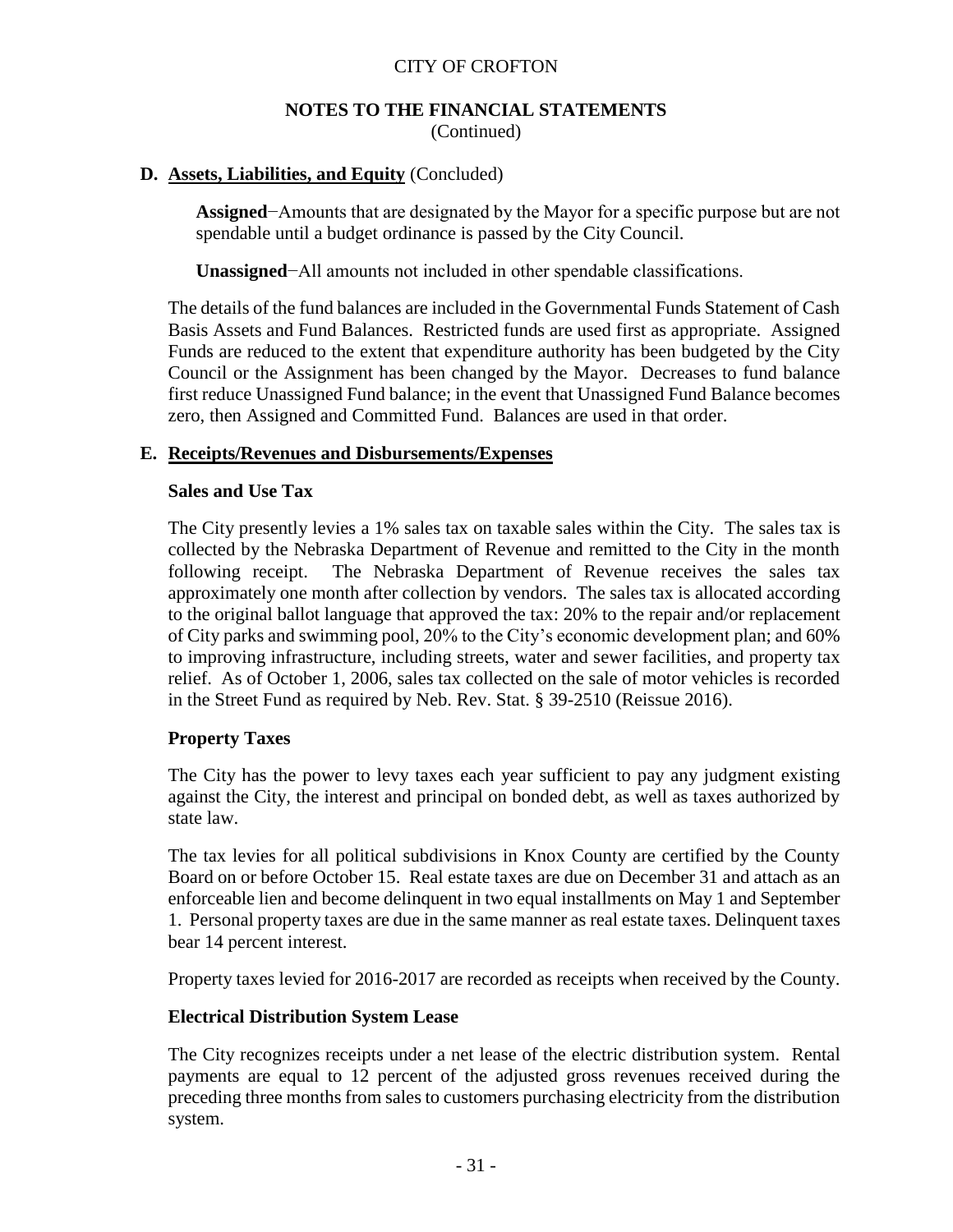### **NOTES TO THE FINANCIAL STATEMENTS** (Continued)

#### **E. Receipts/Revenues and Disbursements/Expenses** (Concluded)

The lease, entered into on September 1, 2005, continues until December 31, 2024. On or before December 31, 2019, the City shall declare its intention to renew the agreement or to allow it to expire as scheduled.

#### **Operating Revenues and Expenses**

Operating income reported in the proprietary funds financial statements include revenues and expenses related to the primary continuing operation of the fund. Principal operating revenues for proprietary funds are charges to customers for sales or services. Principal operating expenses are the costs of providing goods or services and include administrative expenses and depreciation of capital assets. Other revenue and expenses are classified as nonoperating in the financial statements.

#### **Disbursements/Expenses**

In the government-wide financial statements, disbursements/expenses are classified by function for governmental and by fund for business-type activities.

In the fund financial statements, expenditures are classified as follows:

Governmental Funds – by Character and Function Proprietary Funds – by Operating and Nonoperating

In the fund financial statements, governmental funds report expenditures of financial resources. Proprietary funds report expenses relating to use of economic resources.

#### **Interfund Transfers**

Permanent reallocation of resources between funds of the reporting entity is classified as transfers. For the purposes of the Statement of Activities, all interfund transfers between individual governmental funds have been eliminated.

#### **2. STEWARDSHIP, COMPLIANCE, AND ACCOUNTABILITY**

By its nature as a local government unit, the City is subject to various federal, state, and local laws and contractual regulations. An analysis of the City's compliance with significant laws and regulations and demonstration of its stewardship over City resources follows:

#### **A. Fund Accounting Requirements**

The City complies with all state and local laws and regulations requiring the use of separate funds. The legally required funds used by the City include Special Revenue and Capital Projects Funds.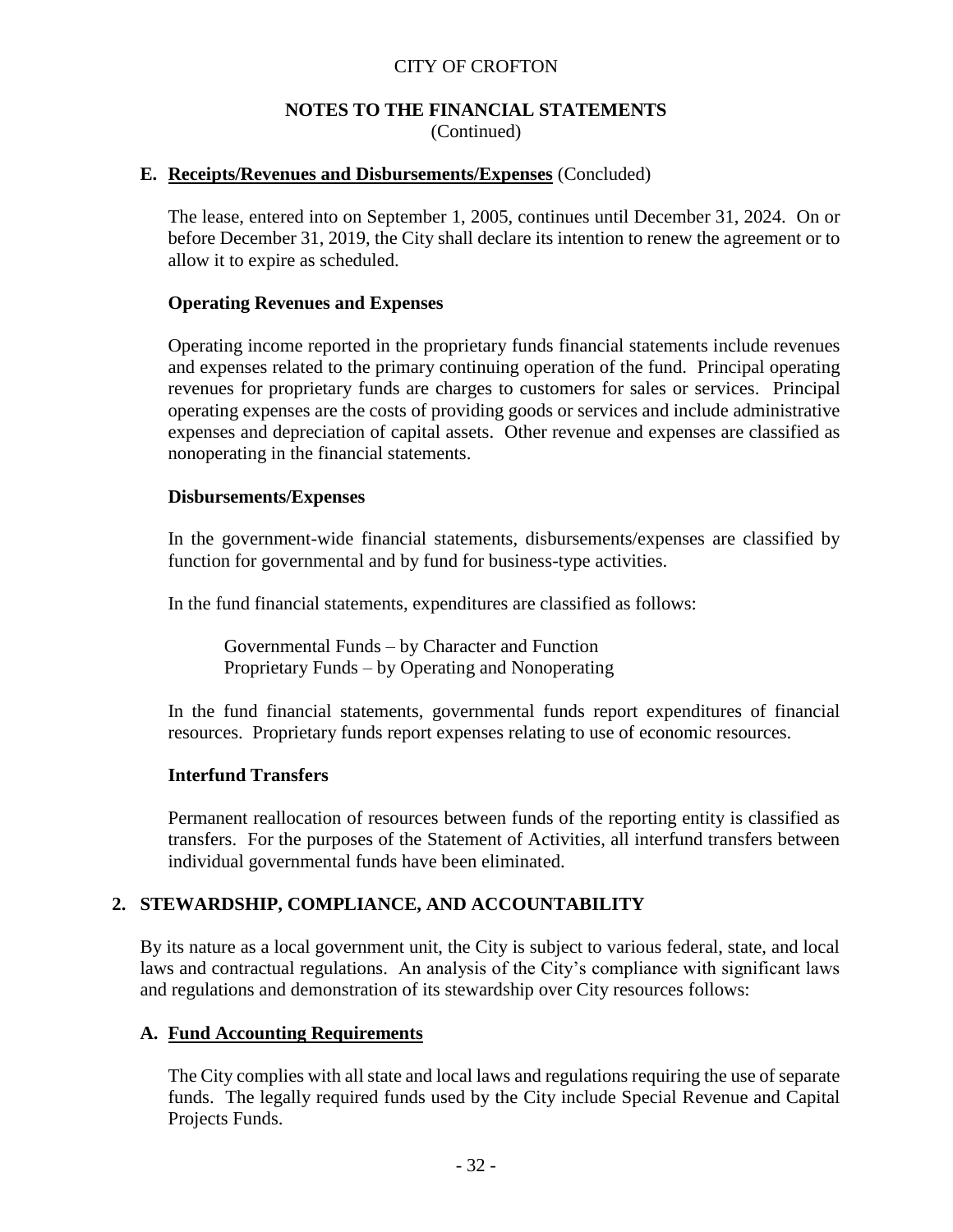#### **NOTES TO THE FINANCIAL STATEMENTS** (Continued)

#### **B. Deposit Laws and Regulations**

Custodial credit risk is the risk that, in the event of a bank failure, a government's deposits may not be returned to it. The City's deposit policy for custodial credit risk requires compliance with the provisions of state law.

State law requires collateralization of all deposits with federal depository insurance or with U.S. Treasury and U.S. agency securities having an aggregate value at least equal to the amount of the deposits. The City's demand deposits are insured up to \$250,000 and certificates of deposit/savings accounts are insured up to \$250,000 by the Federal Deposit Insurance Corporation (FDIC). Any cash deposits or certificates of deposit in excess of the FDIC limits are insured by collateral held by the pledging institution in the City's name.

#### **C. Revenue Restrictions**

The City has various restrictions placed over certain revenue sources from state or local requirements. The primary restricted revenue sources are described in Note 1B for the various funds.

### **D. Related Party Transactions**

The City conducts business with various members of the City Council. These transactions are conducted in the ordinary course of business and were not material for the year ended September 30, 2017.

#### **E. Budgetary Data**

The City is required by state laws to adopt annual budgets for all fund types. Each budget is presented on the cash basis of accounting, which is consistent with the requirements of the Nebraska Budget Act.

The Nebraska Budget Act provides the prescribed budget practices and procedures that governing bodies are required to follow. The amounts that may be budgeted for certain specific funds are subject to various expenditure and/or tax levy limitations.

The City follows these procedures in establishing the budgetary data reflected in the accompanying financial statements.

- a. On or before August 1, the City prepares a budget for the fiscal year commencing October 1. The budget includes proposed expenditures and resources available.
- b. The budget is published with subsequent public hearings to obtain taxpayer comments.
- c. Prior to September 20, the City Council adopts the budget, which is then filed with the appropriate state and county officials.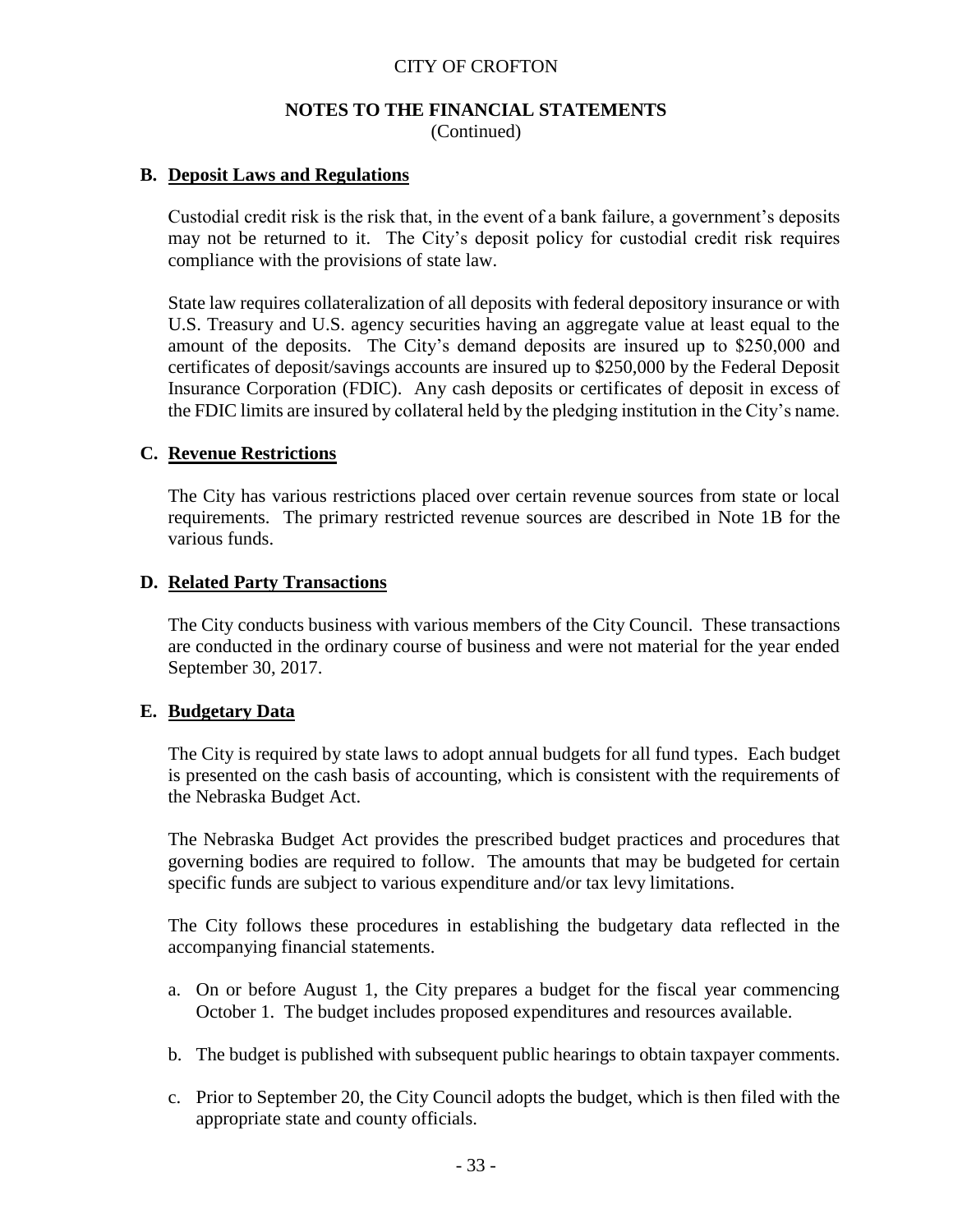#### **NOTES TO THE FINANCIAL STATEMENTS** (Continued)

#### **E. Budgetary Data** (Concluded)

- d. Total expenditures may not legally exceed total appropriations. Appropriations lapse at year end and any revisions require board approval.
- e. Appropriations lapse at the end of the fiscal year, except for capital improvement appropriations and certain encumbrances against operating budgets.
- f. The County Clerk certifies a preliminary property tax levy for each fund of the City which levied property taxes in the county the previous year based on the combined valuation and amount required for the City the prior year. The preliminary levy becomes the final levy unless the governing board passes, by a majority vote, a resolution setting the levy at a different amount.
- g. The property tax requirements resulting from the budget process are utilized by the County Assessor to establish the tax levy. Taxes are levied annually on or before October 15. Real property taxes and personal property taxes are due December 31 with the first half delinquent May 1 and the second half delinquent September 1.
- h. The City adopts a budget by ordinance for all funds.

# **3. DETAIL NOTES ON TRANSACTION CLASSES/ACCOUNTS**

The following notes present detail information to support the amounts reported in the financial statements for the City's various assets, liabilities, equity, receipts/revenues, and disbursements/expenses.

# **A. Cash**

#### **Deposits**

The City's policies regarding deposits of cash are discussed in Note 1D. The categories of collateral are defined as follows:

Category 1 – Insured by FDIC or collateralized with securities held by the City (or public trust) or by its agent in its name.

Category 2 – Uninsured but collateralized with securities held by the pledging financial institution's trust department or agent in the City's name.

Category 3 – Uninsured and uncollateralized; or collateralized with securities held by the pledging financial institution, or by its trust department or agent, but not in the City's name; or collateralized with no written or approved collateral agreement.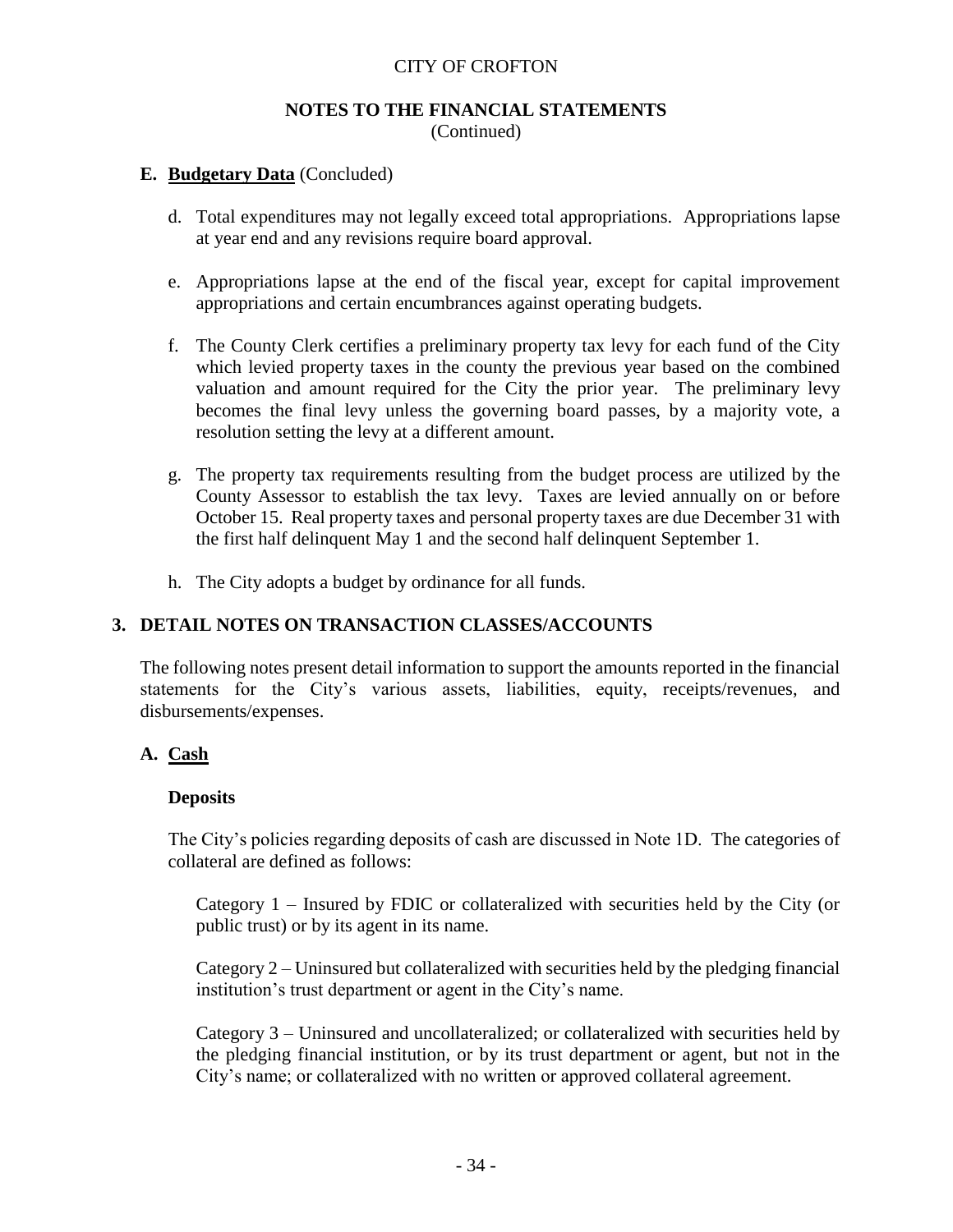#### **NOTES TO THE FINANCIAL STATEMENTS** (Continued)

# **A. Cash** (Concluded)

At year end, the City's carrying amount of deposits was \$273,788. The bank balance for all funds was \$315,248. For purposes of classifying categories of custodial risk, the bank balances of the City's deposits, as of September 30, 2017, were either entirely insured or collateralized with securities held by the City's agent in the City's name.

### **B. Restricted Assets**

The restricted assets as of September 30, 2017, are as follows:

|                                  |              | Business-  |           |
|----------------------------------|--------------|------------|-----------|
|                                  | Governmental | Type       |           |
| <b>Type of Restricted Assets</b> | Activities   | Activities | Total     |
| Cash and Cash                    |              |            |           |
| Equivalents                      | \$81,073     | \$19,900   | \$100,973 |

The General Fund has \$14,927 of cash restricted for police. The Special Revenue Fund has \$28,139 of cash restricted for streets, parks and recreation, economic development, and housing rehabilitation. The Capital Projects Fund has \$38,007 of cash restricted for capital projects. The Water Fund has \$19,900 of cash restricted for customer deposits.

# **C. Accounts Receivable**

Accounts receivable of the business-type activities consist of utilities receivables. As of September 30, 2017, the City had the following receivables:

| Fund                   | <b>Amount</b> |
|------------------------|---------------|
| Sewer Fund             | \$17,704      |
| Water Fund             | \$23,957      |
| <b>Sanitation Fund</b> | \$15,979      |
| <b>Total</b>           | \$57,640      |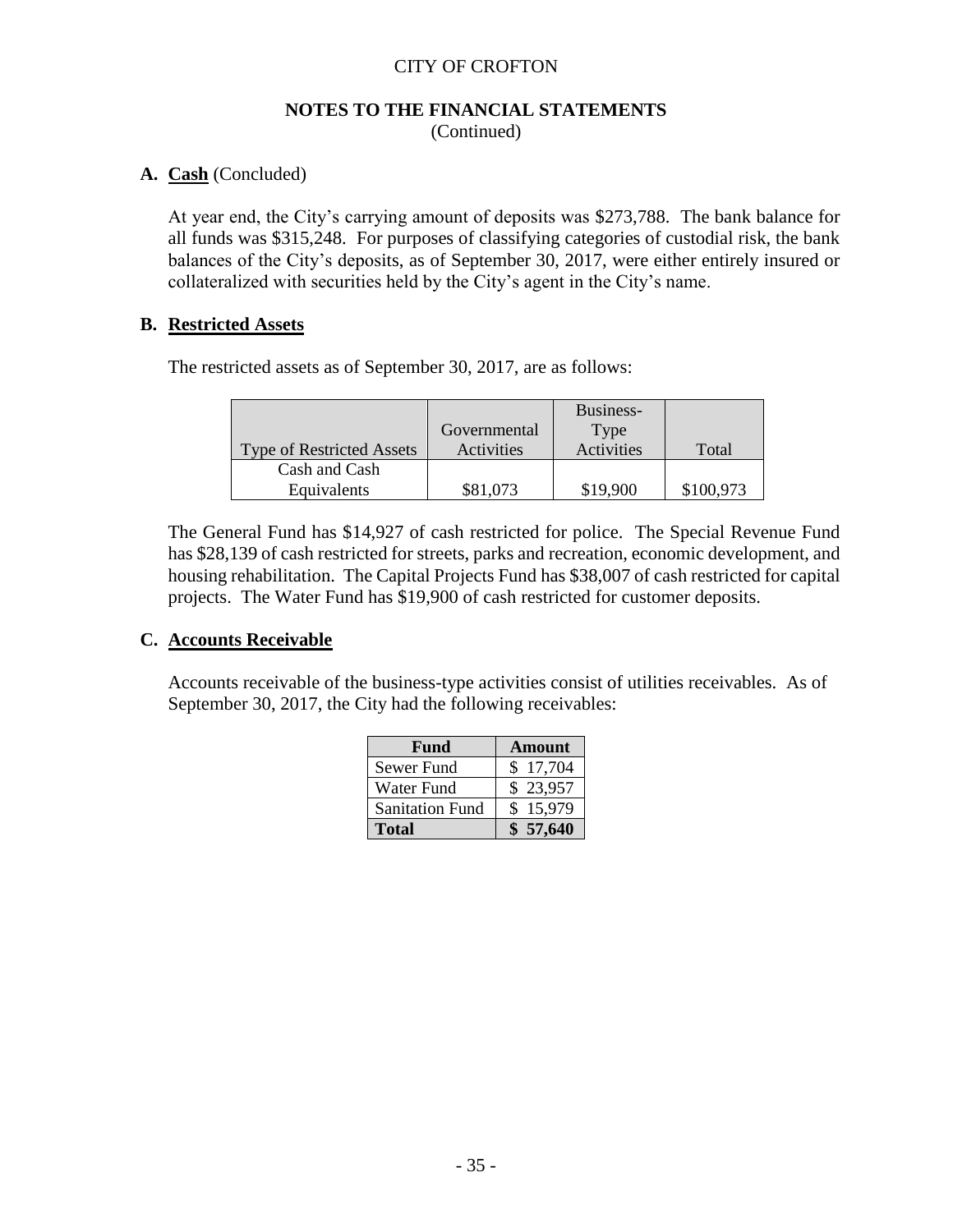#### **NOTES TO THE FINANCIAL STATEMENTS** (Continued)

# **D. Capital Assets**

Capital asset activity for the year ended September 30, 2017, was as follows:

|                                       | Balance at      |                        |                  | Balance at         |
|---------------------------------------|-----------------|------------------------|------------------|--------------------|
| <b>Business-type Activities:</b>      | October 1, 2016 | <b>Additions</b>       | <b>Disposals</b> | September 30, 2017 |
| Capital Assets Not Depreciated:       |                 |                        |                  |                    |
| Land                                  | \$85,360        | \$                     | \$               | \$85,360           |
| Depreciable Capital Assets:           |                 |                        |                  |                    |
| Infrastructure                        | \$1,128,550     | \$                     | \$               | \$1,128,550        |
| <b>Total Depreciable Capital</b>      |                 |                        |                  |                    |
| Assets, at historical cost            | \$1,128,550     | \$                     | \$               | \$1,128,550        |
| Less Accumulated Depreciation for:    |                 |                        |                  |                    |
| Infrastructure                        | $(\$850,746)$   | (\$19,506)             |                  | $(\$870,252)$      |
| <b>Total Accumulated Depreciation</b> | $(\$850,746)$   | $$19,506$ <sup>*</sup> | \$               | $(\$870,252)$      |
| Depreciable Capital Assets, Net       | \$277,804       | (\$19,506)             |                  | \$258,298          |
| Business-type Capital Assets, Net     | \$363,163       | (\$19,506)             |                  | \$343,658          |

\*Depreciation expense was charged to the functions as follows:

| Sewer                              | \$1,355  |
|------------------------------------|----------|
| Water                              | \$18,151 |
| <b>Total Depreciation Expense,</b> |          |
| for Business-type Activities       | \$19,506 |

# **E. Liabilities**

The City records liabilities only for its business-type activities or proprietary funds.

The following is a summary of changes in the City's liabilities, including accounts payable, accrued expenses, and customer deposits for the year ended September 30, 2017:

| Business-type<br>Activities: | Balance at<br>October 1, 2016 | <b>Additions</b> | Deductions | Balance at<br>September 30, 2017 |
|------------------------------|-------------------------------|------------------|------------|----------------------------------|
| Liabilities:                 |                               |                  |            |                                  |
| <b>Accounts Payable</b>      | \$18,297                      | \$937            | \$18,297   | \$937                            |
| <b>Accrued Expenses</b>      | \$2,518                       | \$6              | \$2,518    | \$6                              |
| <b>Customer Deposits</b>     | \$19,200                      | \$700            | \$0        | \$19,900                         |
| <b>Total Liabilities</b>     | \$40,015                      | \$1,643          | \$20,815   | \$20,843                         |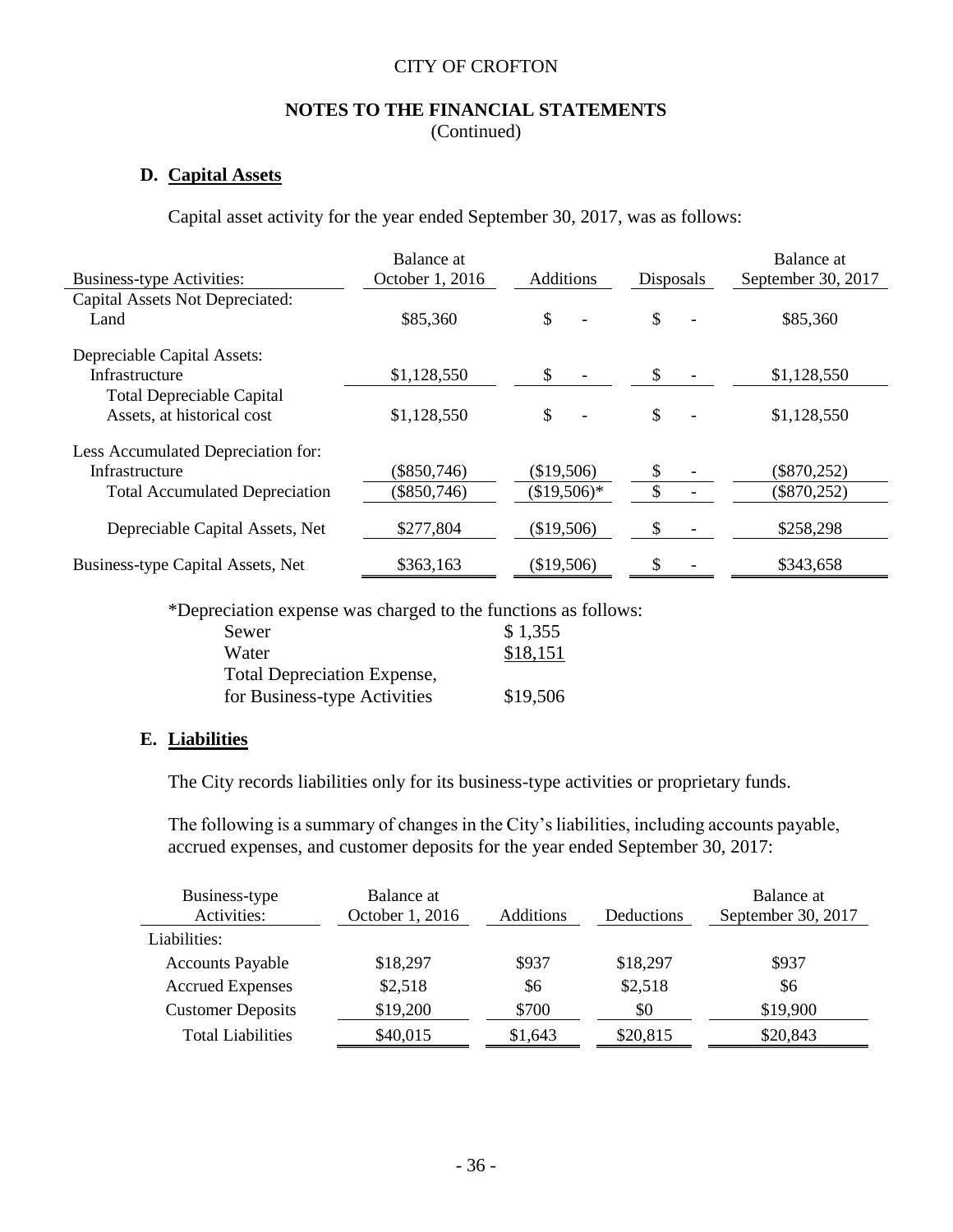#### **NOTES TO THE FINANCIAL STATEMENTS** (Continued)

### **F. Interfund Transactions**

The City had the following operating transfers among funds and sub-funds during the fiscal year.

| <b>Transfer Out</b>          | <b>Transfer In</b>                         | Amount        |
|------------------------------|--------------------------------------------|---------------|
| General-General              | General-Police                             | \$<br>106,530 |
| General-Infrastructure       | Special Revenue Fund- Street               | \$<br>60,000  |
| General-Infrastructure       | Special Revenue Fund-Economic Development  | \$<br>49,555  |
| General-Infrastructure       | <b>Capital Projects</b>                    | \$<br>48,430  |
| General- General             | Special Revenue Fund- Parks and Recreation | \$<br>21,525  |
| General- General             | Special Revenue Fund- Parks and Recreation | \$<br>18,718  |
| General- General             | <b>Capital Projects</b>                    | \$<br>11,556  |
| General- General             | Special Revenue Fund- Parks and Recreation | \$<br>7,855   |
| General- General             | Special Revenue Fund-Parks and Recreation  | \$<br>7,575   |
| General- General             | Special Revenue Fund- Parks and Recreation | \$<br>5,763   |
| General- General             | Special Revenue Fund-Parks and Recreation  | \$<br>371     |
| General- General             | Special Revenue Fund-Economic Development  | \$<br>369     |
| Special Revenue Fund- Street | Debt Retirement Fund                       | \$<br>50,090  |
| Special Revenue Fund-Street  | <b>Capital Projects</b>                    | \$<br>5,260   |
|                              | Total                                      | \$<br>393,597 |

#### **4. OTHER NOTES**

#### **A. Employee Retirement Plan**

Beginning January 1, 1999, the City started a retirement plan for its full-time employees. The plan calls for payments to be made by the City into a Simple IRA account for each full-time employee up to a maximum of 3% of the employee's gross wage. The employee may also contribute within limits set by IRS codes. The amount contributed by the City during fiscal year 2017 was \$4,339 and the amount contributed by employees was \$5,915.

#### **B. Risk Management**

The City is exposed to various risks of loss related to torts; theft of, damage to, and destruction of assets; errors and omissions; injuries to employees; and natural disasters. The City purchases commercial insurance to minimize the effect of possible exposure to these risks. There have been no significant reductions in insurance coverage from coverage in the prior year. During the past three fiscal years, there have been no settlements exceeding the amount of the City's insurance coverage.

#### **C. Commitments and Contingencies**

#### **Construction and Commitments**

As of September 30, 2017, the City no longer had construction obligations. However, the Sharon Street Construction Project was completed during the fiscal year and assessments on that project are still outstanding as of September 30, 2017.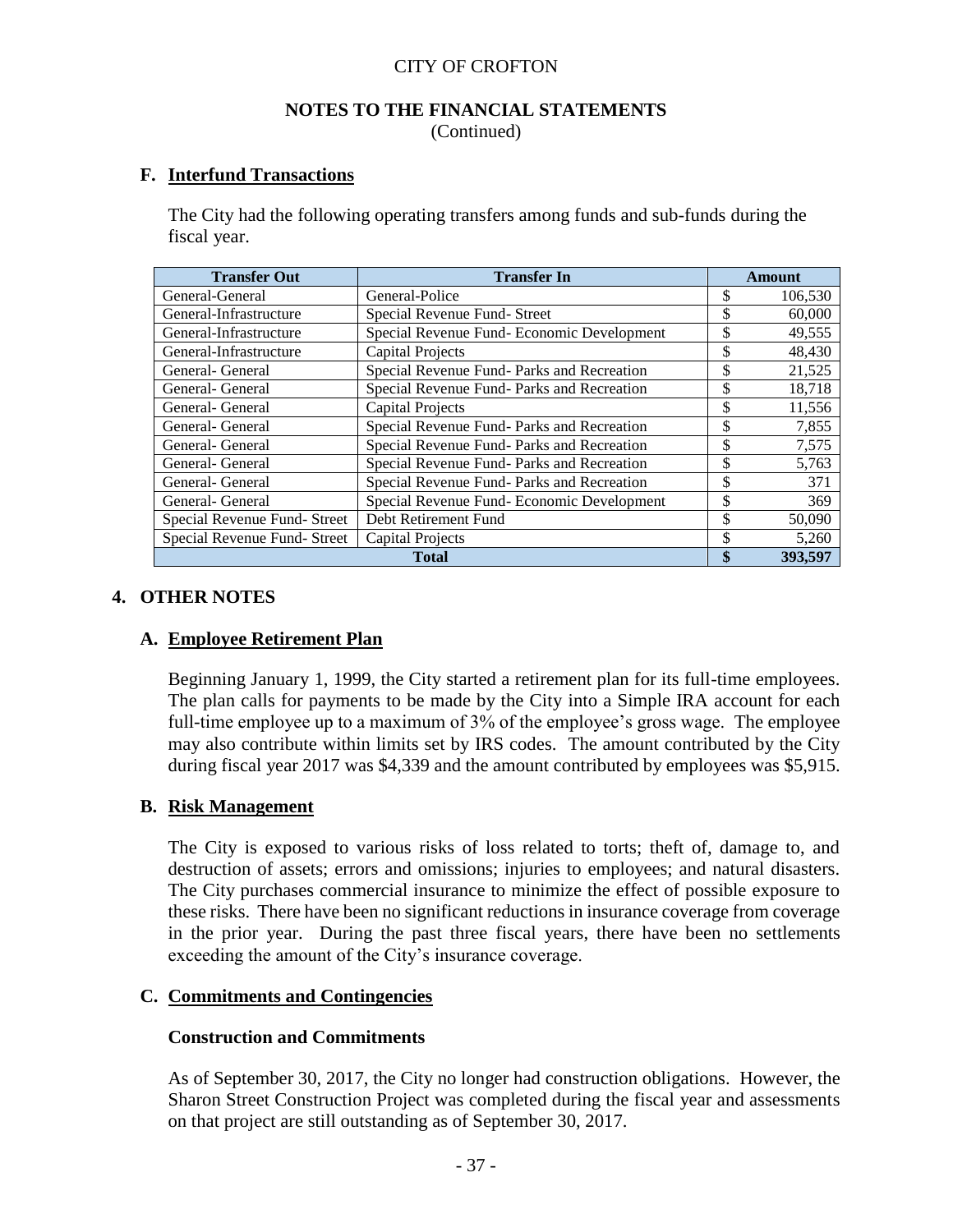### **NOTES TO THE FINANCIAL STATEMENTS** (Continued)

### **C. Commitments and Contingencies** (Concluded)

#### **Short-Term Debt**

The City had no short term debt during the fiscal year.

#### **Long-Term Debt**

The City's long-term debt is recorded in the Capital Projects Fund and the Debt Retirement Fund, which are all governmental activities. Because these funds operate under the cash basis of accounting, a liability is not recorded in the government-wide financial statements. The debt service payments were recorded as disbursements and the bond and loan proceeds were recorded as Other Financing Sources. The following is a brief description of each debt instrument:

- Various purpose bonds, Series 2010, dated August 10, 2010, for \$240,000 were issued to provide funding for a street project. The bonds are due July 15, 2020, with interest rates ranging from .85% to 3.55%. During the fiscal year, the City repaid \$25,000 in principal, plus \$3,288 in interest, related to this bond.
- GO Various Purpose Bond, Series 2017, dated February 14, 2017, for \$1,115,000 par value was issued during the fiscal year. The City paid interest of \$11,192 and fees of \$200 during the fiscal year. The Series 2016 Street, Sewer, and Storm Water Sewer Improvement Bond was paid off during the fiscal year, principle of \$1,100,000 and interest payments of \$ 6,386 were paid.

|               |    | <b>2010 Bond Payable</b> |   |          | 2017 Bond Payable |           |    |          |
|---------------|----|--------------------------|---|----------|-------------------|-----------|----|----------|
|               |    | Principal                |   | Interest |                   | Principal |    | Interest |
| 2018          | \$ | 25,000                   | J | 2,538    |                   |           |    | 33,298   |
| 2019          | Φ  | 25,000                   | Φ | 1,737    |                   | 50,000    | \$ | 32,935   |
| 2020          | \$ | 25,000                   | Φ | 888      | Φ                 | 50,000    | \$ | 32,135   |
| 2021          | \$ |                          | Φ |          | ¢                 | 50,000    | \$ | 31,222   |
| 2022          | \$ |                          |   |          |                   | 50,000    | S  | 30,222   |
| FY 2023-2037  | \$ |                          |   |          | \$                | 915,000   | \$ | 259,844  |
| <b>Totals</b> | \$ | 75,000                   |   | 5,163    |                   | 1,115,000 | S  | 419,656  |

The following represents future payments required on the outstanding debt instruments:

| <b>2017 Bond Payable</b> |           |          |         |  |  |  |  |
|--------------------------|-----------|----------|---------|--|--|--|--|
|                          | Principal | Interest |         |  |  |  |  |
| \$                       |           | \$       | 33,298  |  |  |  |  |
| \$                       | 50,000    | \$       | 32,935  |  |  |  |  |
| \$                       | 50,000    | \$       | 32,135  |  |  |  |  |
| \$                       | 50,000    | \$       | 31,222  |  |  |  |  |
| \$                       | 50,000    | \$       | 30,222  |  |  |  |  |
| \$                       | 915,000   | \$       | 259,844 |  |  |  |  |
| \$                       | 115 000   | \$       | 419 656 |  |  |  |  |

#### **Tax Increment Financing**

In 2014, the City of Crofton utilized tax increment financing (TIF) to assist Cmart, LLC in acquiring property, demolition of an existing structure, and site preparation. At that time, the City's Community Redevelopment Authority issued TIF indebtedness totaling \$62,000. This debt is a limited obligation of the City, where revenues received by the City, via the County Treasurer, are used to repay the debt up to 15 years or until the debt is paid off.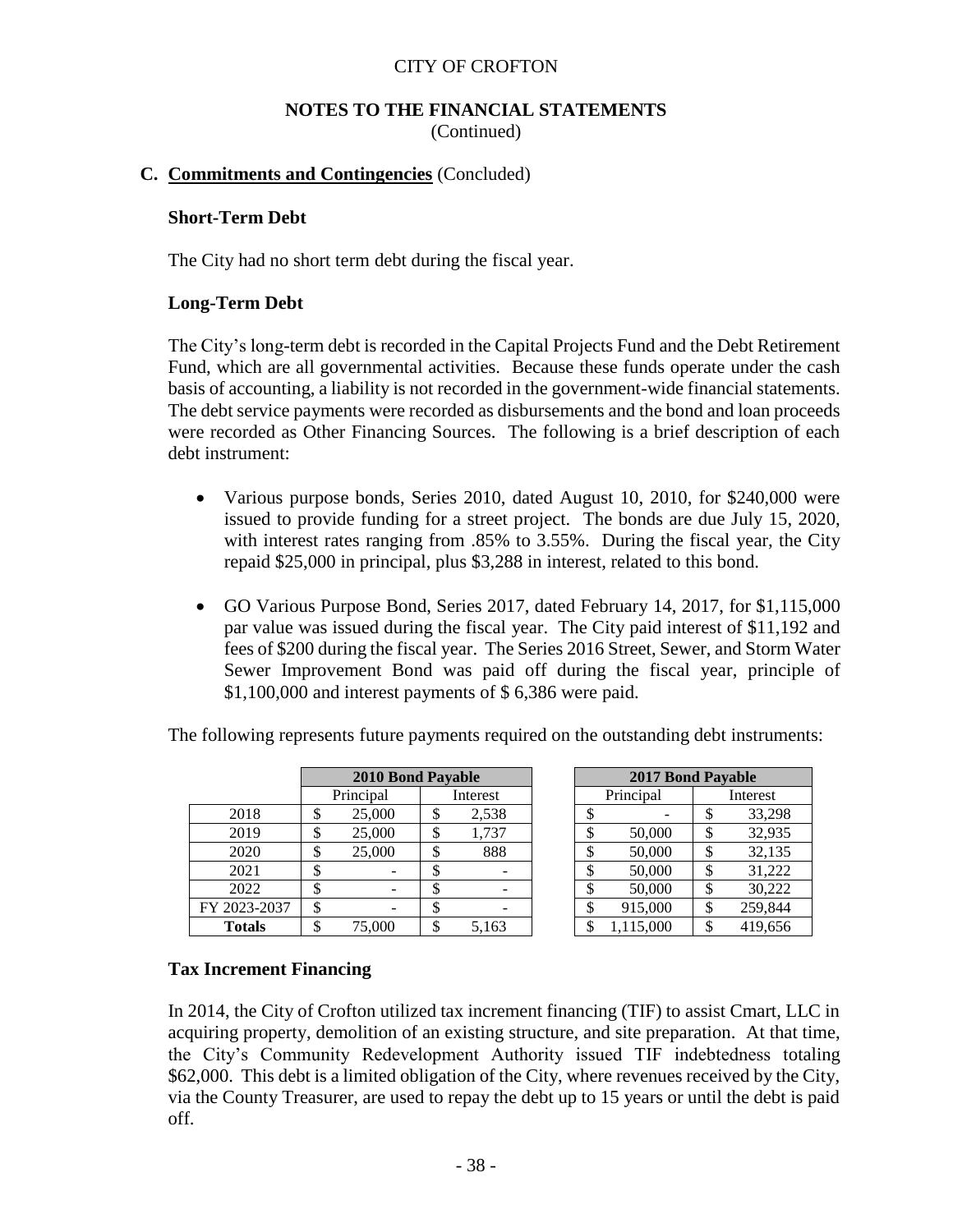# **NOTES TO THE FINANCIAL STATEMENTS** (Concluded)

# **D. Interlocal Agreements**

The City has the following interlocal agreements in effect as of September 30, 2017:

| Parties to Agreement           | Description                                                |
|--------------------------------|------------------------------------------------------------|
| <b>Knox County</b>             | Assistance for oil road repairs along City roads and joint |
|                                | use of City property for a cold mix preparation and        |
|                                | storage site.                                              |
| <b>Knox County Development</b> | Coordination, education, and service to increase the       |
| Agency                         | knowledge of economic development and help preserve        |
|                                | Knox County community's economic growth.                   |
| Knox and Madison County        | Services related to the Juvenile Justice Grant.            |
| Ponca Tribe of Nebraska        | Clarify authority of City and services to be provided for  |
|                                | City property held in trust for the benefit of the Ponca   |
|                                | Tribe.                                                     |

# **E. Subsequent Events**

Management has evaluated subsequent events through March 26, 2018, the date on which the financial statements were available for issue.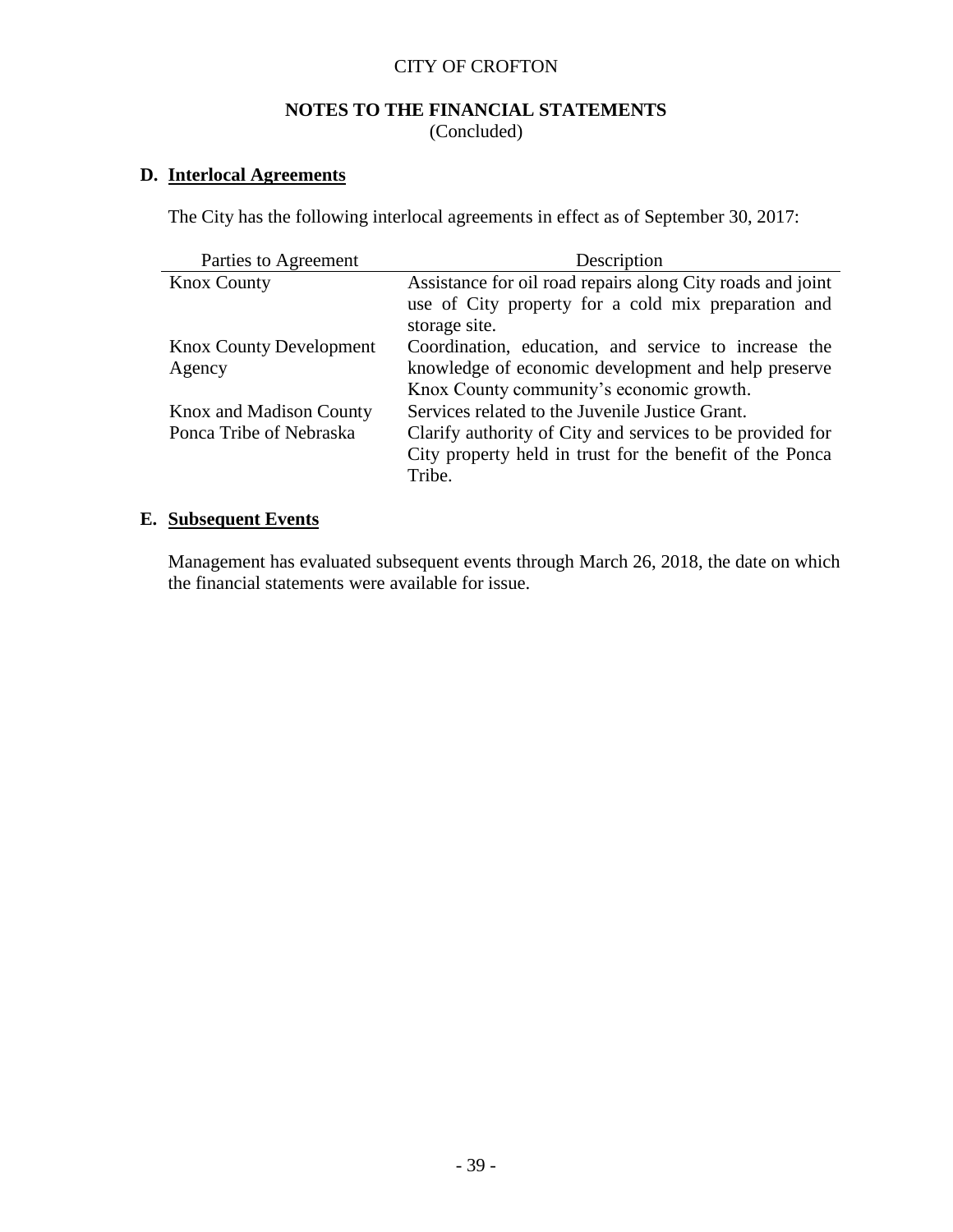# **OTHER INFORMATION**

# **BUDGETARY COMPARISON SCHEDULE OF RECEIPTS, DISBURSEMENTS, AND CHANGES IN FUND BALANCE BUDGET AND ACTUAL - GENERAL ALL-PURPOSE FUND**

For the Year Ended September 30, 2017

|                                                              | General All-Purpose Fund |                        |                     |           |               |                                                                |             |
|--------------------------------------------------------------|--------------------------|------------------------|---------------------|-----------|---------------|----------------------------------------------------------------|-------------|
|                                                              |                          | <b>Original Budget</b> | <b>Final Budget</b> |           | Actual        | Variance with<br><b>Final Budget</b><br>Positive<br>(Negative) |             |
| <b>RECEIPTS</b>                                              |                          |                        |                     |           |               |                                                                |             |
| <b>Property Taxes</b>                                        | \$                       | 148,628                | $\mathcal{S}$       | 148,628   | \$<br>162,896 | \$                                                             | 14,268      |
| <b>State Highway Allocation</b>                              |                          | 84,134                 |                     | 84,134    | 90,958        |                                                                | 6,824       |
| <b>State Municipal Equalization</b>                          |                          | 21,125                 |                     | 21,125    | 21,428        |                                                                | 303         |
| <b>State Motor Vehicle</b>                                   |                          | 6,500                  |                     | 6,500     | 2,216         |                                                                | (4,284)     |
| <b>Other State Receipts</b>                                  |                          | 3,000                  |                     | 3,000     | 14,323        |                                                                | 11,323      |
| <b>Local Motor Vehicle</b>                                   |                          | 15,000                 |                     | 15,000    | 29,035        |                                                                | 14,035      |
| <b>City Sales Tax</b>                                        |                          | 77,000                 |                     | 77,000    | 77,011        |                                                                | 11          |
| Other Local Receipts                                         |                          | 1,450,000              |                     | 1,450,000 | 1,613,104     |                                                                | 163,104     |
| Transfers In Other Than Surplus                              |                          | 30,000                 |                     |           |               |                                                                |             |
| <b>TOTAL RECEIPTS</b>                                        |                          | 1,835,387              |                     | 1,805,387 | 2,010,971     |                                                                | 205,584     |
| <b>DISBURSEMENTS</b>                                         |                          |                        |                     |           |               |                                                                |             |
| <b>General Government</b>                                    |                          | 155,000                |                     | 195,000   | 170,139       |                                                                | 24,861      |
| Public Health and Safety                                     |                          | 85,000                 |                     | 85,000    | 95,321        |                                                                | (10, 321)   |
| <b>Public Works - Streets</b>                                |                          | 1,380,288              |                     | 1,392,500 | 77,787        |                                                                | 1,314,713   |
| <b>Culture and Recreation</b>                                |                          | 75,000                 |                     | 70,000    | 108,452       |                                                                | (38, 452)   |
| <b>Community Development</b>                                 |                          | 67,500                 |                     | 79,000    | 68,473        |                                                                | 10,527      |
| <b>Capital Projects</b>                                      |                          |                        |                     |           | 142,358       |                                                                | (142, 358)  |
| Debt Service                                                 |                          |                        |                     |           | 1,150,976     |                                                                | (1,150,976) |
| Sanitation                                                   |                          | 53,000                 |                     | 53,000    | 45,365        |                                                                | 7,635       |
| Sewer                                                        |                          | 48,000                 |                     | 63,000    | 85,965        |                                                                | (22,965)    |
| Water                                                        |                          | 158,000                |                     | 195,000   | 217,208       |                                                                | (22, 208)   |
| TOTAL DISBURSEMENTS                                          | \$                       | 2,021,788              | $\mathbb{S}$        | 2,132,500 | 2,162,044     | $\$$                                                           | (29, 544)   |
| Net Change in Cash Basis Fund Balance                        |                          |                        |                     |           | (151,073)     |                                                                |             |
| <b>ACCRUAL/CASH BASIS FUND</b><br><b>BALANCE - BEGINNING</b> |                          |                        |                     |           | 822,125       |                                                                |             |
| <b>ACCRUAL/CASH BASIS FUND</b>                               |                          |                        |                     |           |               |                                                                |             |
| <b>BALANCE - ENDING</b>                                      |                          |                        |                     |           | 671,052<br>S. |                                                                |             |

#### **Notes to the Budgetary Comparison Schedule**

As described in Note 2 to the financial statements, an all-purpose budget is adopted on the cash basis of accounting which is consistent with the financial reporting basis for governmental funds in the fund financial statements. The proprietary funds differ from this budgetary basis because of their "economic resource" measurement focus.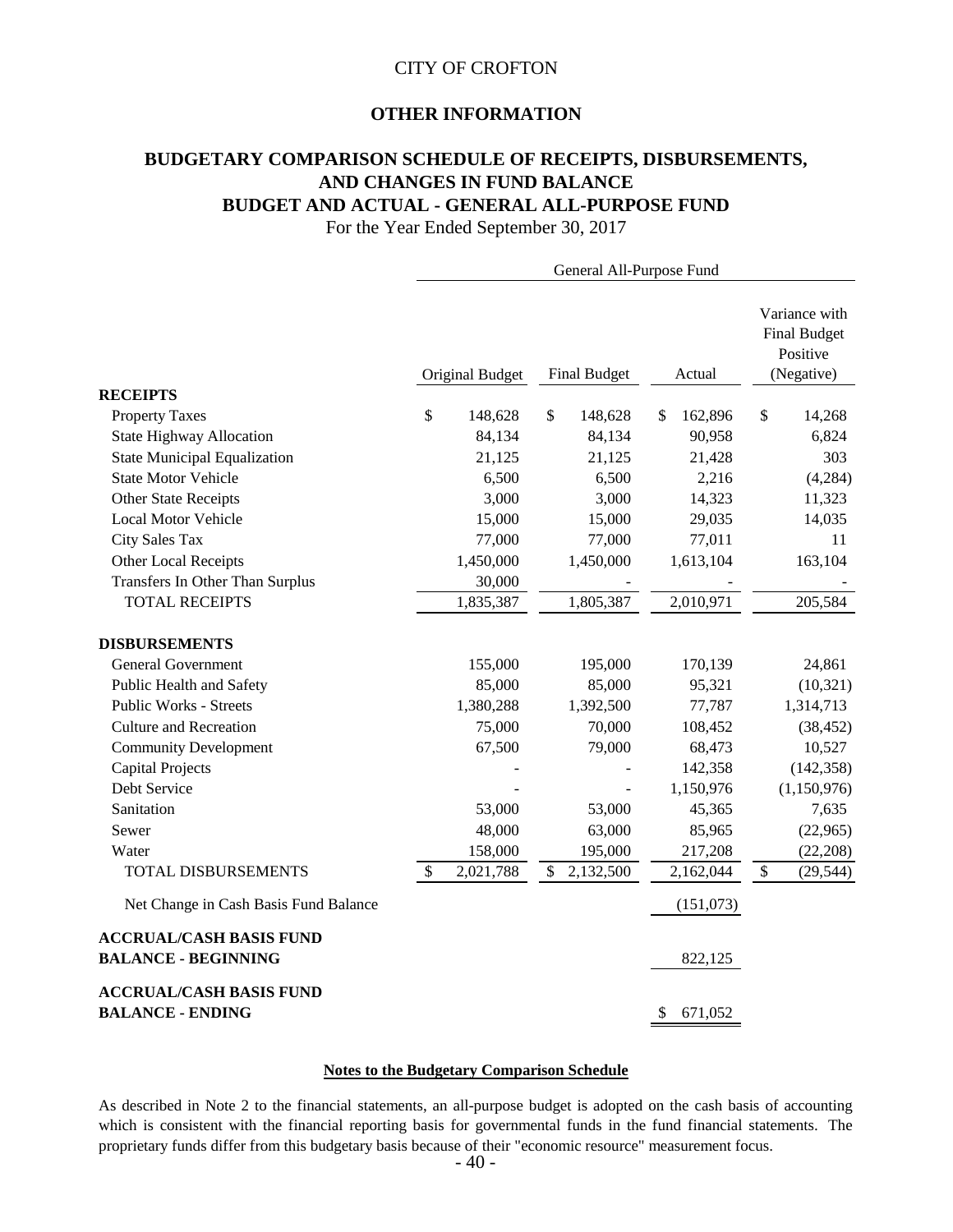

# **NEBRASKA AUDITOR OF PUBLIC ACCOUNTS**

Charlie Janssen Charlie.Janssen @nebraska.gov State Auditor PO Box 98917 State Capitol, Suite 2303 Lincoln, Nebraska 68509 402-471-2111, FAX 402-471-3301 www.auditors.nebraska.gov

# CITY OF CROFTON **REPORT ON INTERNAL CONTROL OVER FINANCIAL REPORTING AND ON COMPLIANCE AND OTHER MATTERS BASED ON AN AUDIT OF FINANCIAL STATEMENTS PERFORMED IN ACCORDANCE WITH** *GOVERNMENT AUDITING STANDARDS*

Independent Auditor's Report

Mayor and City Council City of Crofton, Nebraska

We have audited in accordance with auditing standards generally accepted in the United States of America and the standards applicable to financial audits contained in Government Auditing Standards, issued by the Comptroller General of the United States, the financial statements of the governmental activities – cash basis, the business type activities – accrual basis, and each major fund – cash basis for governmental funds and accrual basis for proprietary funds of the City of Crofton, Nebraska (City) as of and for the year ended September 30, 2017, and the related notes to the financial statements, which collectively comprise City's basic financial statements, and have issued our report thereon dated March 26, 2018. Our report on the basic financial statements disclosed that, as described in Note 1, the City prepares its financial statements for the governmental funds on the cash basis of accounting, which is a comprehensive basis of accounting other than accounting principles generally accepted in the United States of America.

# **Internal Control Over Financial Reporting**

In planning and performing our audit of the financial statements, we considered the City's internal control over financial reporting (internal control) to determine the audit procedures that are appropriate in the circumstances for the purpose of expressing our opinions on the financial statements, but not for the purpose of expressing an opinion on the effectiveness of the City's internal control. Accordingly, we do not express an opinion on the effectiveness of the City's internal control.

A *deficiency in internal control* exists when the design or operation of a control does not allow management or employees, in the normal course of performing their assigned functions, to prevent, or detect and correct, misstatements on a timely basis. A *material weakness* is a deficiency, or a combination of deficiencies, in internal control such that there is a reasonable possibility that a material misstatement of the entity's financial statements will not be prevented, or detected and corrected on a timely basis. A *significant deficiency* is a deficiency, or a combination of deficiencies, in internal control that is less severe than a material weakness, yet important enough to merit attention by those charged with governance.